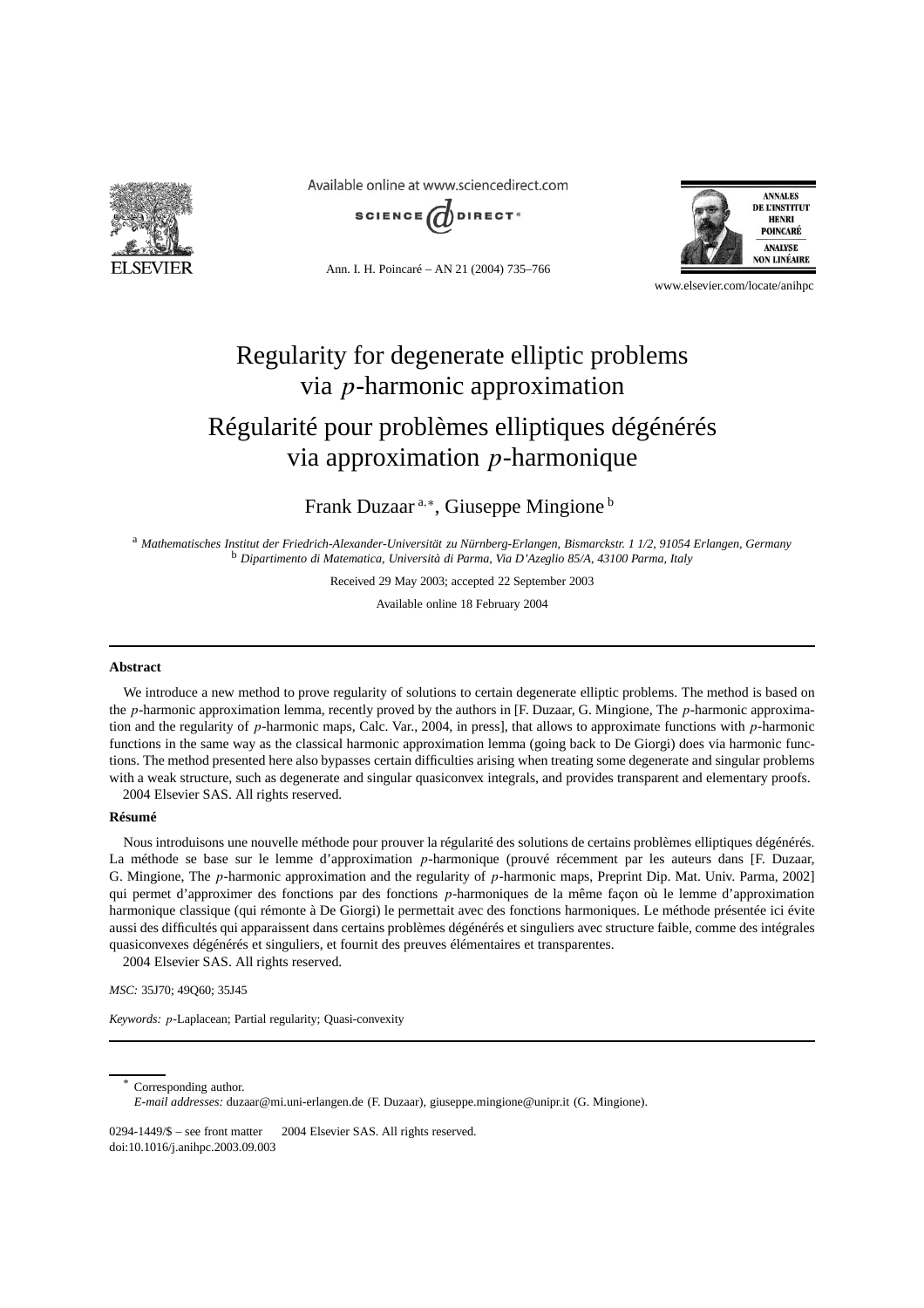#### **1. Introduction**

It is a historically well established fact that regularity methods from Geometric Measure Theory inspired the implementation of powerful techniques for regularization of solutions to nonlinear elliptic systems of partial differential equations. This started with the papers by Morrey, Giusti and Miranda [17,18,13] after the pioneering work of De Giorgi and Almgren for the regularity of minimal surfaces and minimizing varifolds, respectively. Recently, a more elementary proof of regularity of minimizers of elliptic integrals in Geometric Measure Theory has been proposed by Duzaar and Steffen [10] on the basis of the A-harmonic approximation method, which is inspired again by the original methods of De Giorgi and later used by Simon [19,20]. The advantages of such a method, apart from the considerable technical simplifications, consist of the possibility to get optimal regularity results for solutions; moreover the optimal regularity is achieved for boundary value problems too. Following the tradition outlined at the beginning, the method was successfully transferred to the parametric case: in [7] and [6] it allowed to get optimal regularity results for the solutions to elliptic systems and almost minimizers of solutions to quasiconvex integrals thus giving an new elegant treatment of the regularity, yielding optimal regularity results, also for boundary value problems (see [14]). In this setting the main technical tool is the  $A$ -harmonic approximation lemma (see Lemma 3 below). This lemma states, roughly speaking, that if a map *f* is approximately a solution to a linear elliptic system with constant coefficients in the sense of (3.5), then it is possible to find a true solution of such a system, say *h*, which is  $L^2$  close to *f* in the sense of (3.6).

The search for the degenerate analog of De Giorgi's harmonic approximation lemma (see for instance the version by Simon in [19,20]) ended with the paper [9], where the authors were able to show that a similar approximation lemma can be proven when replacing the Laplacian operator with the *p*-Laplacian operator: therefore replacing, in the approximation, harmonic functions with *p*-harmonic functions; the lemma, in a suitable scaled version, is also presented below (see Lemma 5). This, in a first stage, allowed to extend Simon's treatment of regularity of harmonic maps to *p*-harmonic maps (see again [9]). It is worth remarking that, although the proof of the classical harmonic approximation lemma (and therefore of the A-harmonic approximation lemma) rests on simple weak compactness arguments, the proof of the *p*-harmonic approximation lemma involves the use of some approximations results via the Hardy–Littlewood Maximal Function plus subtle truncations and selection arguments. The difficulties are essentially due to the nonlinearity of the *p*-Laplacian operator (see [9] for the proof).

The aim of this paper is now twofold. First, we want to show how the two mentioned lemmata really link and form a unitary tool that allows to treat general, non-degenerate and degenerate problems in an elementary and transparent way. In doing so we shall achieve our second goal, that is the treatment of a family of quasiconvex functionals exhibiting a certain degenerate structure; such type of functionals, as far as we know, have not been treated up to now, from the point of view of the regularity. Moreover, we shall do that avoiding the use of tools like Reverse Hölder inequalities and Gehring's lemma. A typical model of such functionals is the following (*U* being a domain in  $\mathbb{R}^n$ :

$$
\int_{U} f(Du) dx = \int_{U} |Du|^{p} + g(Du) dx, \quad p > 1
$$
\n(1.1)

where  $g: \mathbb{R}^{n} \to \mathbb{R}$  is a  $C^2$  quasiconvex function with *p*-growth

$$
0 \leqslant g(A) \leqslant L\big(1+|A|^p\big)
$$

satisfying suitable smoothness assumptions. For instance, *g* can be a function vanishing on a ball centered at the origin. Moreover, it may also happen that *g* and/or its second derivatives, vanish on other large portions of  $\mathbb{R}^{nN}$ . In this way, the function  $f$  only satisfies the degenerate form of strict quasiconvexity:

$$
\lambda \int_{(0,1)^n} (|A|^2 + |D\varphi|^2)^{\frac{p-2}{2}} |D\varphi|^2 dx \leq \int_{(0,1)^n} f(A + D\varphi) - f(A) dx, \quad \lambda > 0,
$$
\n(1.2)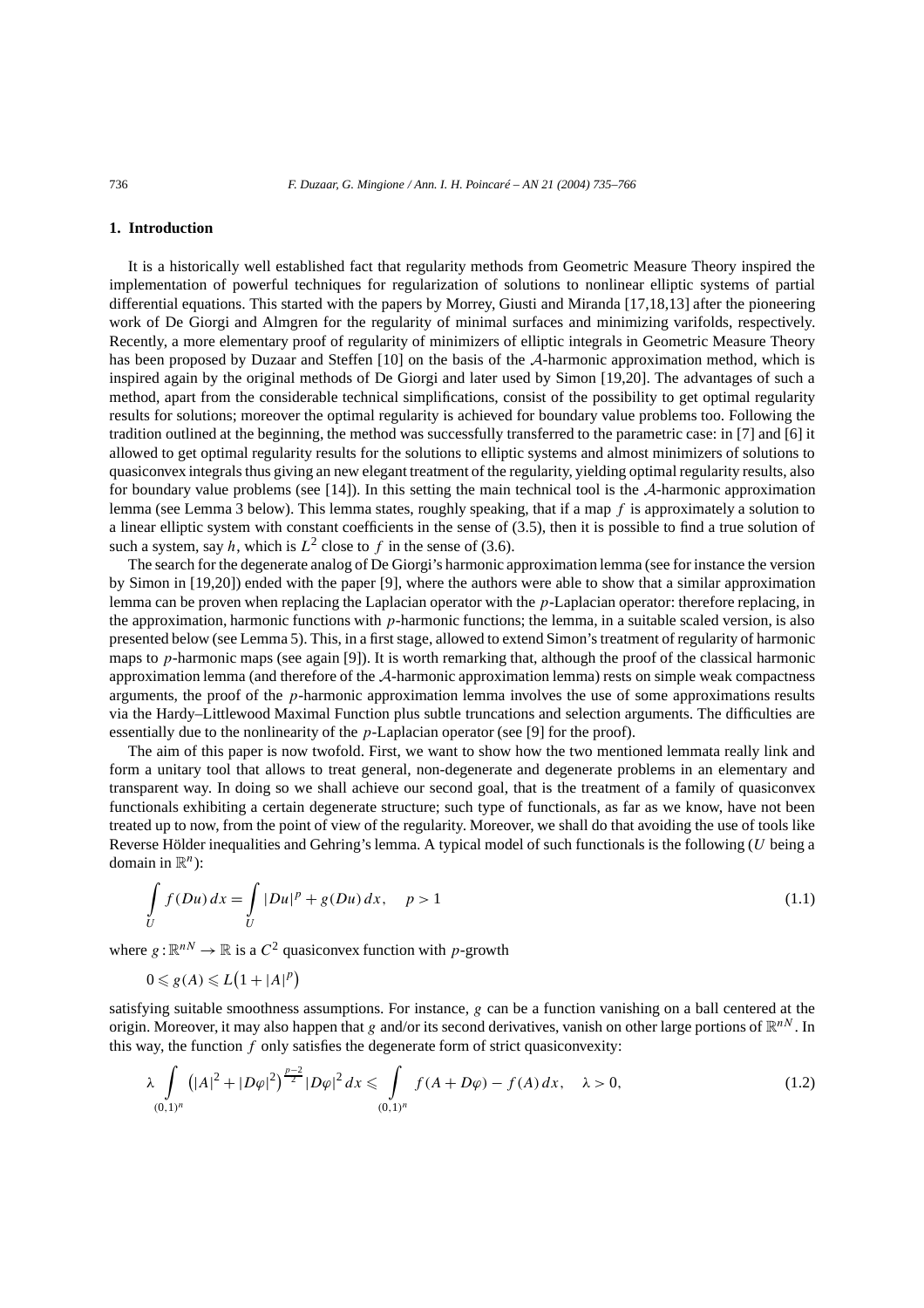for any  $A \in \mathbb{R}^{nN}$  and any smooth function  $\varphi$  with compact support in  $(0, 1)^n$ . More general functionals of the type

$$
\int\limits_U f(Du)\,dx
$$

are then allowed here, prescribing, for the function *f* a degenerate behavior of *p*-Laplacian type at the origin (see assumption (H4) below). As a consequence, models of the type in (1.1) are covered.

For minimizers of such degenerate functionals we prove partial  $C^{1,\alpha}$  regularity, that is the Hölder continuity of the gradient *Du* outside a negligible closed set, for some exponent  $\alpha \in (0, 1)$ . We remind the reader that the importance of quasiconvexity in the Calculus of Variations stems from the fact that it is a necessary and sufficient condition for lower semicontinuity (see [17,1]). Our result extends results originally developed by Evans [11] and then extended up to optimal assumptions in [2,5], to the case of degenerate quasiconvex functionals. In the before mentioned papers condition (1.2) is replaced by its non-degenerate analog

$$
\lambda \int_{(0,1)^n} \left(1+|A|^2+|D\varphi|^2\right)^{\frac{p-2}{2}} |D\varphi|^2 dx \leq \int_{(0,1)^n} f(A+D\varphi) - f(A) dx, \quad \lambda > 0,
$$
\n(1.3)

and therefore functionals of the type in (1.1) are ruled out. We would like to point out that, also thanks to our methods, delicate cases can be treated here. For instance, we cover the case of functionals with subquadratic growth:  $1 < p < 2$ ; that is, when the functional is *singular*. The problem of regularity in this case, raised after the examples of quasiconvex functions with subquadratic growth given by Šveràk (see [21]), presented technical difficulties, and its complete treatment in the non-degenerate case was achieved by Carozza, Fusco and Mingione in [5] (see also [8] for the case of almost minimizers). As far as we know, the only papers dealing with singular functionals with subquadratic growth are [3] and [15]; these papers are devoted to convex functionals with special (diagonal) structure and the techniques used there, which are different from the ones usually employed in the non-degenerate case, strongly rely on certain tools such as weak Harnack inequalities, higher differentiability and approximation procedures; all these things are not available here, since we deal only with quasiconvex functionals. Nevertheless, by some careful estimations via the *p*-harmonic approximation lemma, we are able to find quite an elementary way to overcome these difficulties that also allows to avoid the use of Gehring's lemma.

Finally, we discuss some of the technical aspects of our proofs. The analysis of the regularity of minimizers proceeds along a very natural path. Indeed, in order to achieve the partial Hölder continuity of the gradient, a standard method is to obtain an estimate for the growth of a certain quantity, traditionally called "excess", see (2.4). In order to get such an estimate, which is already valid both for harmonic and *p*-harmonic functions, a local comparison argument will be used. More precisely, if the average of the gradient of the minimizer is not very small compared to the excess, then the problem behaves like a non-degenerate one, the minimizer turns out to be locally "approximately harmonic" and it can be compared to a suitable harmonic function via the A-approximation lemma (see Lemma 3); therefore the desired growth estimate follows. If not, that is, if the average of the gradient is suitably small, then the problem really behaves like a degenerate one and the solution will be "approximately *p*-harmonic": it will be compared to a suitable *p*-harmonic function (see Lemma 5); the estimate will follow again. Finally, the two cases will match via a delicate iteration procedure implemented in Section 5 (Lemma 13). This iteration procedure shows how the method of A-harmonic approximation and the one of *p*-harmonic approximation perfectly combine in order to build a unified, powerful tool.

#### **2. Notation and statement of the result**

In the following, *c* will denote a positive constant, possibly varying from expression to expression; most peculiar occurences will be emphasized properly; we shall denote  $B_{\varrho}(x_0) := \{x \in \mathbb{R}^n : |y - x_0| < \varrho\}$ ; when no ambiguity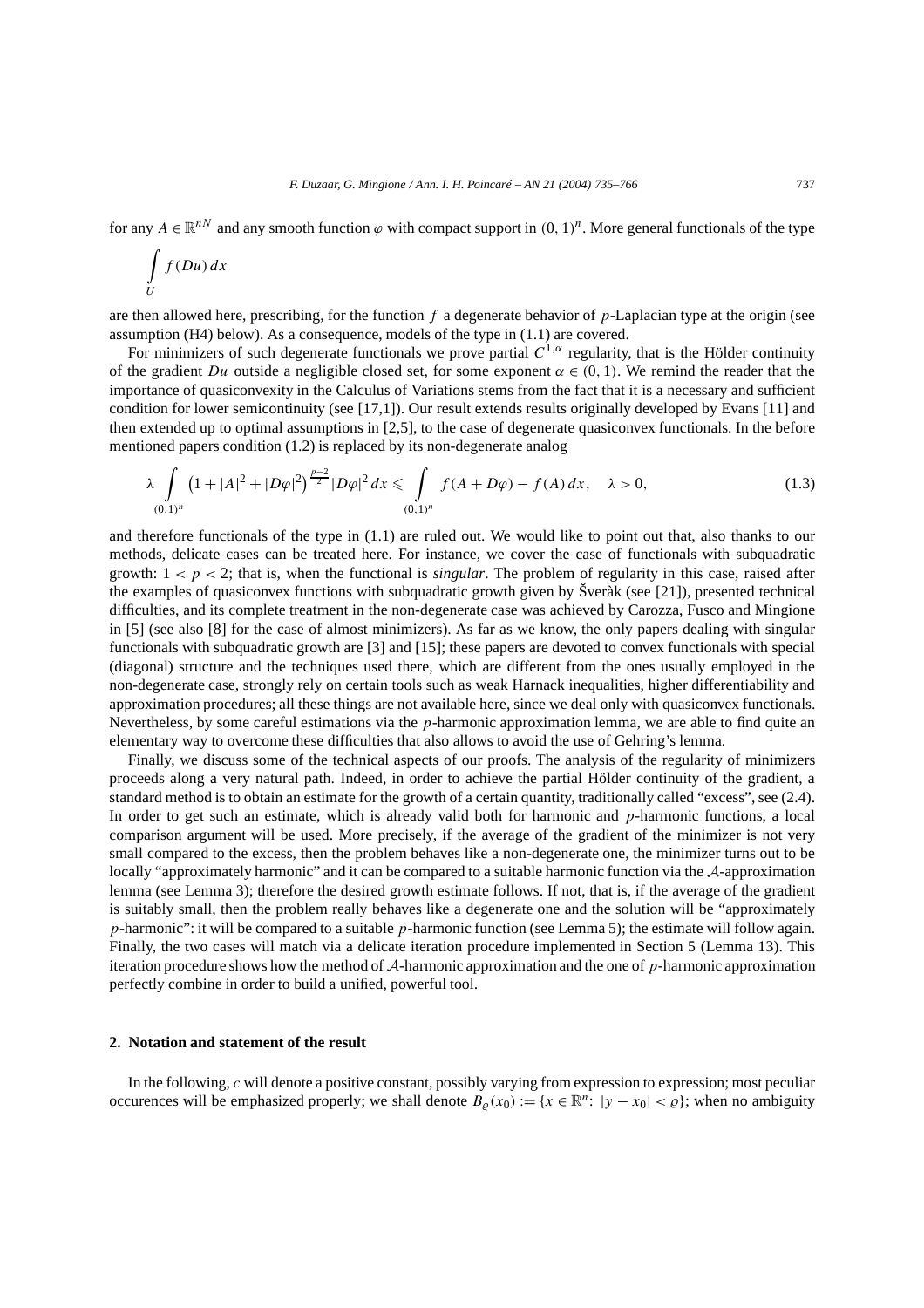will arise, or when the center will not be important in the context, we shall also denote  $B_{\varrho}(x_0) \equiv B_{\varrho}$ . Adopting a similar convention about the centers, if  $g \in L^1(B_0(x_0))$  we shall put:

$$
(g)_{\varrho} \equiv (g)_{x_0, \varrho} := \int\limits_{B_{\varrho}(x_0)} g(x) \, dx.
$$

Throughout the paper we consider functionals of the form

$$
\mathcal{F}(u) = \int_{U} f(Du) dx, \quad u \in W^{1,p}(U, \mathbb{R}^{N}), \ p > 1, \ p \neq 2,
$$
\n(2.1)

where *U* is an open domain in  $\mathbb{R}^n$ , *n*, *N* being integers such that  $n \ge 2$ ,  $N > 1$  and  $f : \mathbb{R}^{nN} \to \mathbb{R}$  satisfies the following structure conditions:

- (H1)  $f \in C^2(\mathbb{R}^{nN})$  if  $p > 2$  and  $f \in C^2(\mathbb{R}^{nN} \setminus \{0\})$  if  $1 < p < 2$ .
- (H2) (growth condition) there exists  $\Lambda \in (1, +\infty)$  such that for all  $A \in \mathbb{R}^{nN}$  we have

$$
\left|D^2f(A)\right|\leqslant A|A|^{p-2} \quad \text{($|A|\neq 0$ if $1
$$

(H3) (Hölder continuity of second derivatives) there exist a constant  $0 < L < \infty$  and some Hölder exponent

$$
\alpha \in \begin{cases} (0, \min(1, p-2)) & \text{if } p > 2, \\ (0, 2-p) & \text{if } 1 < p < 2, \end{cases}
$$

such that for all  $A, B \in \mathbb{R}^{nN}$  we have in the case  $p > 2$ 

$$
\left|D^2 f(A) - D^2 f(B)\right| \leqslant L\big(|A|^2 + |B|^2\big)^{\frac{p-2-\alpha}{2}} |A - B|^{\alpha},
$$

whereas in the subquadratic case  $1 < p < 2$  we have

$$
\left|D^2f(A)-D^2f(B)\right|\leqslant L|A|^{p-2}|B|^{p-2}\big(|A|^2+|B|^2\big)^{\frac{2-p-\alpha}{2}}|A-B|^{\alpha},
$$

provided  $|A| \neq 0 \neq |B|$ .

(H4) (*p*-Laplacian type behaviour at 0) we have

$$
\lim_{t \downarrow 0} \frac{Df(tA)}{t^{p-1}} = |A|^{p-2}A
$$

uniformly in  ${A \in \mathbb{R}^{nN} : |A| = 1}.$ 

(H5) (degenerate quasiconvexity) the function *f* is (*strictly*) *degenerate quasiconvex*, i.e. there exists a constant  $\lambda > 0$  such that

$$
\int_{B_{\varrho}(x_0)} (f(A+D\varphi)-f(A)) dx \ge \lambda \int_{B_{\varrho}(x_0)} (|A|^2+|D\varphi|^2)^{\frac{p-2}{2}} |D\varphi|^2 dx
$$

for 
$$
B_{\varrho}(x_0) \in U
$$
,  $A \in \mathbb{R}^{nN}$  and  $\varphi \in C_0^1(B_{\varrho}(x_0), \mathbb{R}^N)$ .

Let us briefly comment on the assumptions. We first note that (H2) implies the growth conditions

$$
\left|Df(A)\right| \leqslant A|A|^{p-1}, \qquad \left|f(A)\right| \leqslant \left|f(0)\right| + A|A|^p \tag{2.2}
$$

for  $A \in \mathbb{R}^{n}$ . Assumption (H3) is quite common for degenerate integrals (see [3,15]) while, of course, taking  $\alpha$ small enough to satisfy the condition imposed in (H3) entails no loss of generality. Finally, we have to distiguish the formulation of the Hölder continuity between the cases  $p > 2$  and  $1 < p < 2$ , referring to the degenerate model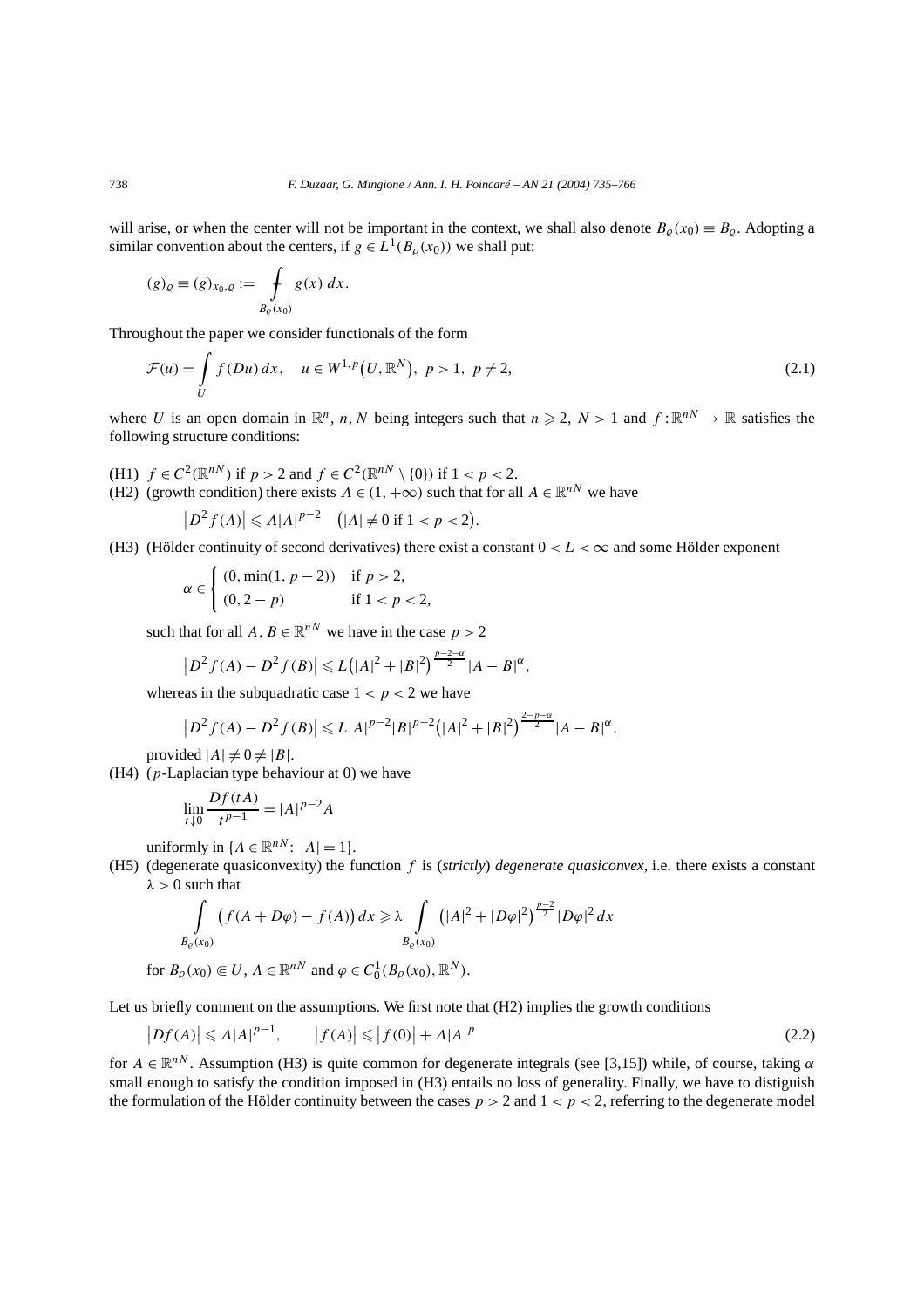case  $f(A) := |A|^p$  (which does not satisfy the first condition in (H3) when  $p < 2$ ). Of course we restrict to the case  $p \neq 2$ ; this case is non-degenerate and it has already been treated [11,2]. Assumption (H4) serves to prescribe the type of degeneration of the functional: the ellipticity of  $f$  degenerates at the origin as  $|A|^p$ . Finally, hypothesis (H5) implies that for all  $\xi \in \mathbb{R}^N$ ,  $\eta \in \mathbb{R}^n$  we have

$$
D^{2} f(A)(\eta \otimes \xi, \eta \otimes \xi) \ge 2\lambda |A|^{p-2} |\xi|^{2} |\eta|^{2}, \quad |A| \ne 0.
$$
 (2.3)

We can state our regularity result.

**Theorem 1.** Let  $u \in W^{1,p}(U,\mathbb{R}^N)$  be local minimizer of the functional F, under the assumptions (H1)–(H5)*.* Then *there exists*  $\alpha = \alpha(n, N, p) \in (0, 1)$  *and an open subset*  $U_0 \subset U$  *such that:* 

$$
Du\in C^{0,\alpha}(U_0,\mathbb{R}^{nN}),\quad |U\setminus U_0|=0.
$$

Now, it is well known that for non-degenerate quasiconvex integrals (that is those ones satisfying (1.3) rather than (H5)), the Hölder continuity exponent of the gradient can be picked arbitrarily close to 1:  $Du \in C^{\overline{0},\beta}(U_0,\mathbb{R}^{nN})$ for any  $\beta \in (0, 1)$  (see for instance [3,5]), while here we can reach only a certain exponent  $\alpha$ . This is unavoidable, since the regularity of *p*-harmonic functions themselves does not go beyond this degree. Anyway, our proof allows a finer analysis on the degree of regularity of the gradient in that if the gradient "stays" far from the origin (the zone where the problem becomes degenerate) in a suitable asymptotic sense, then the regularity exhibited by the minimizer is a bit higher; in particular it does not depend on the one found via the estimates for the solutions to the *p*-Laplacian system (see Lemma 1). To be precise, we recall that a regular point  $x_0 \in \mathbb{R}^n$  is a point such that  $Du$ is Hölder continuous in a neighborhood of *x*<sub>0</sub>. Let us introduce the following notation, with  $V(B) = |B|^{(p-2)/2}B$ , for a function  $v \in W^{1,p}(U,\mathbb{R}^N)$  and  $B_r(x_0) \subseteq U$ :

$$
\Phi(v; r) \equiv \Phi(v; x_0, r) = \int_{B_r} |(Dv)_r|^{p-2} |Dv - (Dv)_r|^2 + |Dv - (Dv)_r|^p dx \quad \text{if } p > 2,
$$
  

$$
\Phi(v; r) \equiv \Phi(v; x_0, r) = \int_{B_r} |V(Dv) - (V(Dv))_r|^2 dx \quad \text{if } 1 < p < 2.
$$
 (2.4)

**Theorem 2.** Let  $u \in W^{1,p}(U,\mathbb{R}^N)$  be local minimizer of the functional F, under the assumptions (H1)–(H5) and *p >* 2*. Let* R*(u) denote the set of regular points of u. Then*

$$
\mathcal{R}(u) = \{x_0 \in U: \liminf_{r \to 0} \Phi(u; x_0, r) = 0\}.
$$
\n(2.5)

*Moreover, if*  $x_0 \in \mathcal{R}(u)$  *and* 

$$
\limsup_{r \to 0} \frac{|(Du)_{x_0,r}|^p}{\Phi(u; x_0, r)} = +\infty, \tag{2.6}
$$

then there exists a  $\sigma > 0$  such that  $Du \in C^{0,\beta}(B_{\sigma}(x_0), \mathbb{R}^{n})$  for any  $\beta \in (0, 2/p)$ . Furthermore, if  $Du(x_0) \neq 0$ ,  $Du \in C^{0,\beta}(B_{\sigma}(x_0), \mathbb{R}^{nN})$  *for any*  $\beta \in (0,1)$ *.* 

**Theorem 3.** Let  $u \in W^{1,p}(U,\mathbb{R}^N)$  be local minimizer of the functional F, under the assumptions (H1)–(H5) and  $1 < p < 2$ *. Let*  $\mathcal{R}(u)$  *denote the set of regular points of u. Then* 

$$
\mathcal{R}(u) = \big\{ x_0 \in U: \liminf_{r \to 0} \Phi(u; x_0, r) = 0 \big\}.
$$

*Moreover, if*  $x_0 \in \mathcal{R}(u)$  *and* 

$$
\limsup_{r \to 0} \frac{|(V(Du))_{x_0,r}|^2}{\Phi(u; x_0, r)} = +\infty,
$$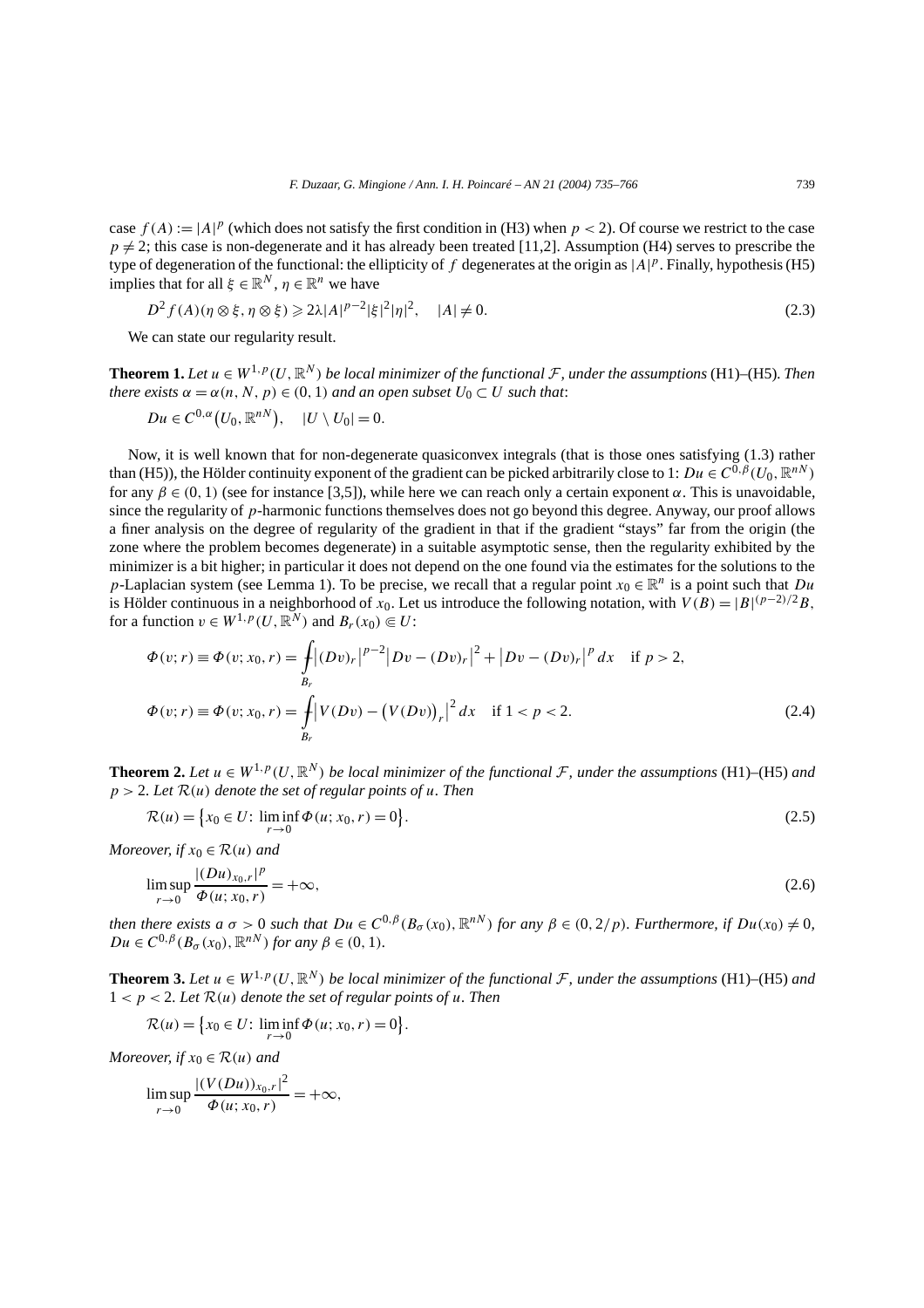then there exists a  $\sigma > 0$  such that  $Du \in C^{0,\beta}(B_{\sigma}(x_0), \mathbb{R}^{n})$  for any  $\beta \in (0,1)$ . In particular, this holds for the *regular points*  $x_0$  *such that*  $Du(x_0) \neq 0$ .

For a more precise statement see also Remark 1 at the very end of the paper.

#### **3. Preliminary results**

We shall widely use the functions  $V, V_\mu : \mathbb{R}^k \to \mathbb{R}^k$ 

$$
V(B) = |B|^{\frac{p-2}{2}}B, \quad V_{\mu}(B) = (\mu^2 + |B|^2)^{\frac{p-2}{4}}B \quad \text{for } B \in \mathbb{R}^k, \ k \in \mathbb{N}, \ \mu \geq 0.
$$

The following lemma collects some algebraic properties of the fuctions  $V_\mu$  and  $V$ .

**Lemma 1.** *There exists*  $c = c(k, p) > 1$  *such that, for any*  $B, C \in \mathbb{R}^k$ :

$$
c^{-1}(|B|^2 + |C|^2)^{\frac{p-2}{4}}|B - C| \leq |V(B) - V(C)| \leq c(|B|^2 + |C|^2)^{\frac{p-2}{4}}|B - C|;
$$
\n(3.1)

*moreover, the following Young type inequality is satisfied, for any*  $\mu \geqslant 0$ *:* 

$$
\left(\mu + |B|^2\right)^{\frac{p-2}{2}}|B||C| \leqslant c\left(\left|V_{\mu}(B)\right|^2 + \left|V_{\mu}(C)\right|^2\right).
$$
\n(3.2)

*Furthermore,*

$$
\left|V_{\mu}(B+C)\right| \leqslant c(p)\left(\left|V_{\mu}(B)\right|+\left|V_{\mu}(C)\right|\right); \qquad \left|V_{\mu}(tB)\right| \leqslant \max\left\{t, t^{p/2}\right\}\left|V_{\mu}(B)\right| \quad \forall t > 0. \tag{3.3}
$$

*Finally, in the case*  $1 < p < 2$  *there exists*  $c = c(p) > 1$ *, independent of*  $\mu \geq 0$ *, such that:* 

$$
c^{-1}\min\{|B|,|B|^{p/2}\}\leq |V_1(B)|\leq c\min\{|B|,|B|^{p/2}\};\qquad |V_\mu(B)|\leq |B|^{p/2}.\tag{3.4}
$$

The inequality in (3.1) can be retrieved from [3], Lemma 2.2, while the one in (3.2) can be easily adapted from [4], Lemma 2.3 (in this paper the proof is given for  $\mu = 1$ ; the general case  $\mu > 0$  can be obtained via a simple scaling argument while the case  $\mu = 0$  reduces to the standard Young's inequality). The last facts are from [5], Lemma 2.1; the proofs are presented there in the case  $\mu = 1$ ; the general case follows in a similar way. We want to emphasize that in the following we shall use repeatedly the function  $V_\mu$  with various domains, i.e. for various values of  $k \in \mathbb{N}$  (usually  $k = N$  and  $k = nN$ ), also in the same formula.

The next algebraic fact can be retrieved again from [3], Lemma 2.1.

**Lemma 2.** For every  $t \in (-1/2, 0)$  and  $\mu \geq 0$  we have

$$
1 \leq \frac{\int_0^1 (\mu^2 + |A + s(\tilde{A} - A)|^2)^t}{(\mu^2 + |A|^2 + |\tilde{A}|^2)^t} \leq \frac{8}{2t + 1}
$$

*for any*  $A, \tilde{A} \in \mathbb{R}^{nN}$ *, not both zero if*  $\mu = 0$ *.* 

In the following we shall collect a few preliminary lemmata we shall use in our proofs. The first one is the A-approximation lemma, whose proof can be found in [10]:

**Lemma 3** (*A*-harmonic approximation). *There exists a positive function*  $\delta(n, N, \lambda, \Lambda, \varepsilon) \leq 1$  *with the following property*: *Whenever* <sup>A</sup> *is a bilinear form on* <sup>R</sup>*nN which is elliptic in the sense of Legendre–Hadamard with*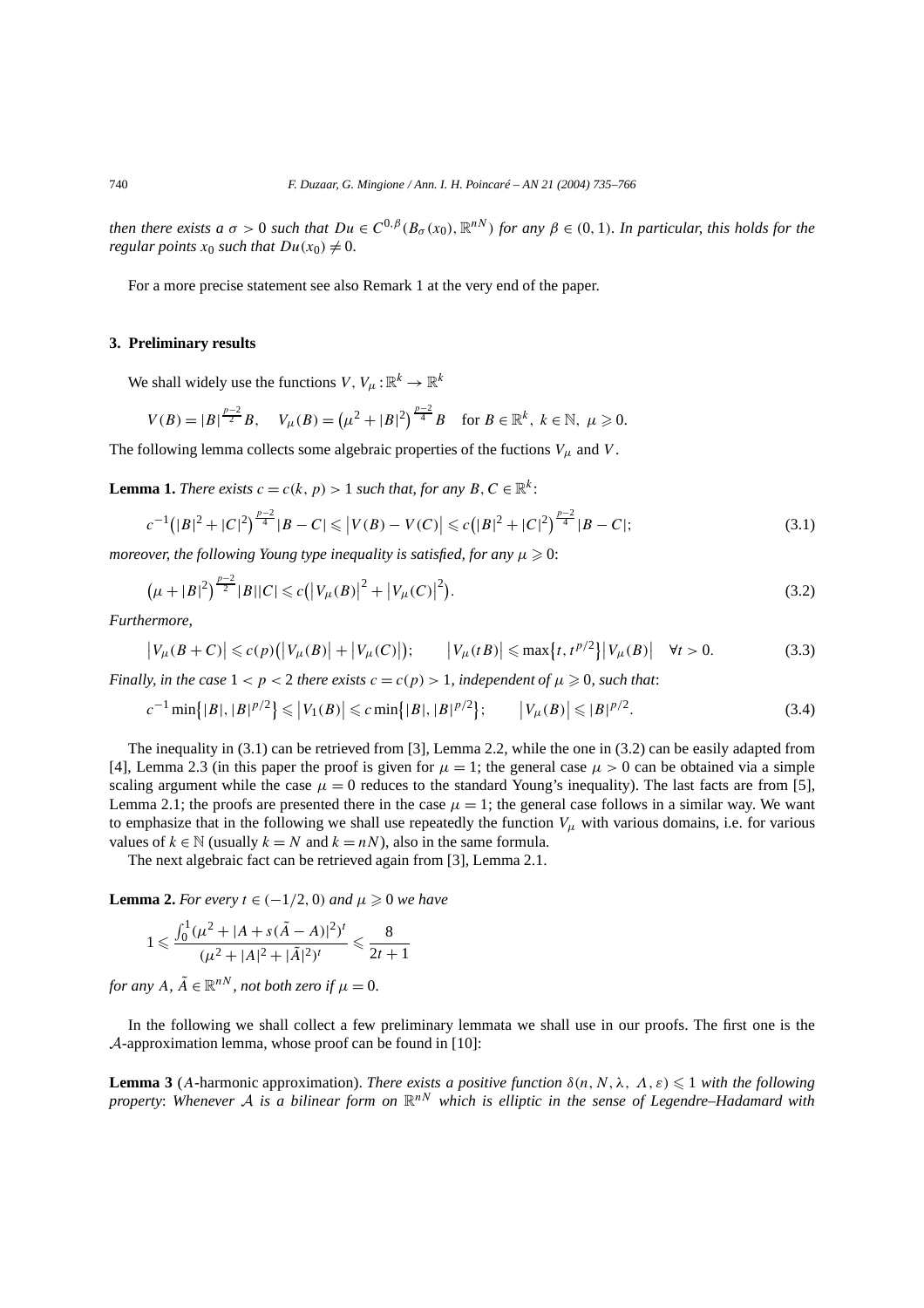*ellipticity constant*  $\lambda > 0$  *and upper bound*  $\Lambda$ ,  $\varepsilon$  *and*  $\varrho$  *are given positive numbers, and*  $v \in W^{1,2}(B_\rho, \mathbb{R}^N)$  *with*  $\int_{B_{\varrho}} |Dv|^2 dx \leqslant 1$  *is approximatively A-harmonic in the sense that* 

$$
\left| \int_{B_{\varrho}} A(Dv, D\varphi) \, dx \right| \leq \delta(n, N, \lambda, \Lambda, \varepsilon) \sup_{B_{\varrho}} |D\varphi| \tag{3.5}
$$

*holds for all*  $\varphi \in C_0^1(B_\varrho,\mathbb{R}^N)$ , then there exists an A-harmonic function  $h \in W^{1,2}(B_\varrho,\mathbb{R}^N)$  such that

$$
\int_{B_{\varrho}} |Dh|^2 dx \leq 1 \quad \text{and} \quad \varrho^{-2} \int_{B_{\varrho}} |v - h|^2 dx \leq \varepsilon. \tag{3.6}
$$

Of course, a function *h* on  $B_{\rho}$  is termed an *A*-harmonic function iff:

$$
\oint_{B_{\varrho}} \mathcal{A}(Dh, D\varphi) dx = 0 \quad \forall \varphi \in C_0^1(B_{\varrho}, \mathbb{R}^N).
$$

The following variant of the A-approximation lemma can be retrieved from [8]:

**Lemma 4** (A-harmonic approximation, *V*<sub>1</sub>-version). *There exists a positive function*  $\delta(n, N, p, \lambda, \Lambda, \varepsilon) \leq 1$  *with the following property*: *Whenever* <sup>A</sup> *is a bilinear form on* <sup>R</sup>*nN which is elliptic in the sense of Legendre–Hadamard with ellipticity constant*  $\lambda > 0$  *and upper bound*  $\Lambda$ ,  $\varepsilon$  *and*  $\rho$  *are given positive numbers, and*  $v \in W^{1,p}(B_{\rho}, \mathbb{R}^N)$ *with*  $\int_{B_{\rho}} |V_1(Dv)|^2 dx \leqslant s^2 \leqslant 1$  *is approximatively A-harmonic in the sense that* 

$$
\left|\int\limits_{B_{\varrho}} \mathcal{A}(Dv, D\varphi) dx\right| \leqslant s\delta \sup\limits_{B_{\varrho}} |D\varphi|
$$

*holds for all*  $\varphi \in C_0^1(B_\varrho, \mathbb{R}^N)$ , then there exists an A-harmonic function  $h \in W^{1,p}(B_\varrho, \mathbb{R}^N)$  such that, for an *absolute constant*  $c_0 = c_0(p) \geq 1$ 

$$
\int_{B_{\varrho}} \left| V_1(Dh) \right|^2 dx \leq c_0 \quad \text{and} \quad \int_{B_{\varrho}} \left| V_1\left(\frac{v - sh}{\varrho}\right) \right|^2 dx \leq c_0 s^2 \varepsilon.
$$

The next lemma is the degenerate variant of the A-approximation lemma, where a linear operator with constant coefficients is replaced by the degenerate *p*-Laplacian operator; the proof can be found in [9] (again a *p*-harmonic function  $h \in W^{1,p}(B_{\alpha}, \mathbb{R}^N)$  will be a solution of the *p*-Laplacian system in  $B_{\alpha}$ ).

**Lemma 5** (*p*-harmonic approximation). *For any ε >* 0 *there exists a positive constant δ* ∈ *(*0*,* 1]*, depending only on n, N, p and*  $\varepsilon$ *, such that the following is true: whenever*  $w \in W^{1,p}(B_{\varrho}, \mathbb{R}^N)$  with  $\int_{B_{\varrho}} |Dw|^p dx \leq 1$  is *approximatively p-harmonic in the sense that*

$$
\left|\int\limits_{B_{\varrho}} |Dw|^{p-2} Dw \cdot D\varphi \, dx\right| \leqslant \delta \sup_{B_{\varrho}} |D\varphi|
$$

 $holds for \ all \ \varphi \in C^1_0(B_\varrho,\mathbb R^N),$  then there exists a  $p$ -harmonic function  $h\in W^{1,p}(B_\varrho,\mathbb R^N)$  such that

$$
\int_{B_{\varrho}} |Dh|^p \, dx \leq 1 \quad \text{and} \quad \varrho^{-p} \int_{B_{\varrho}} |w - h|^p \, dx \leq \varepsilon.
$$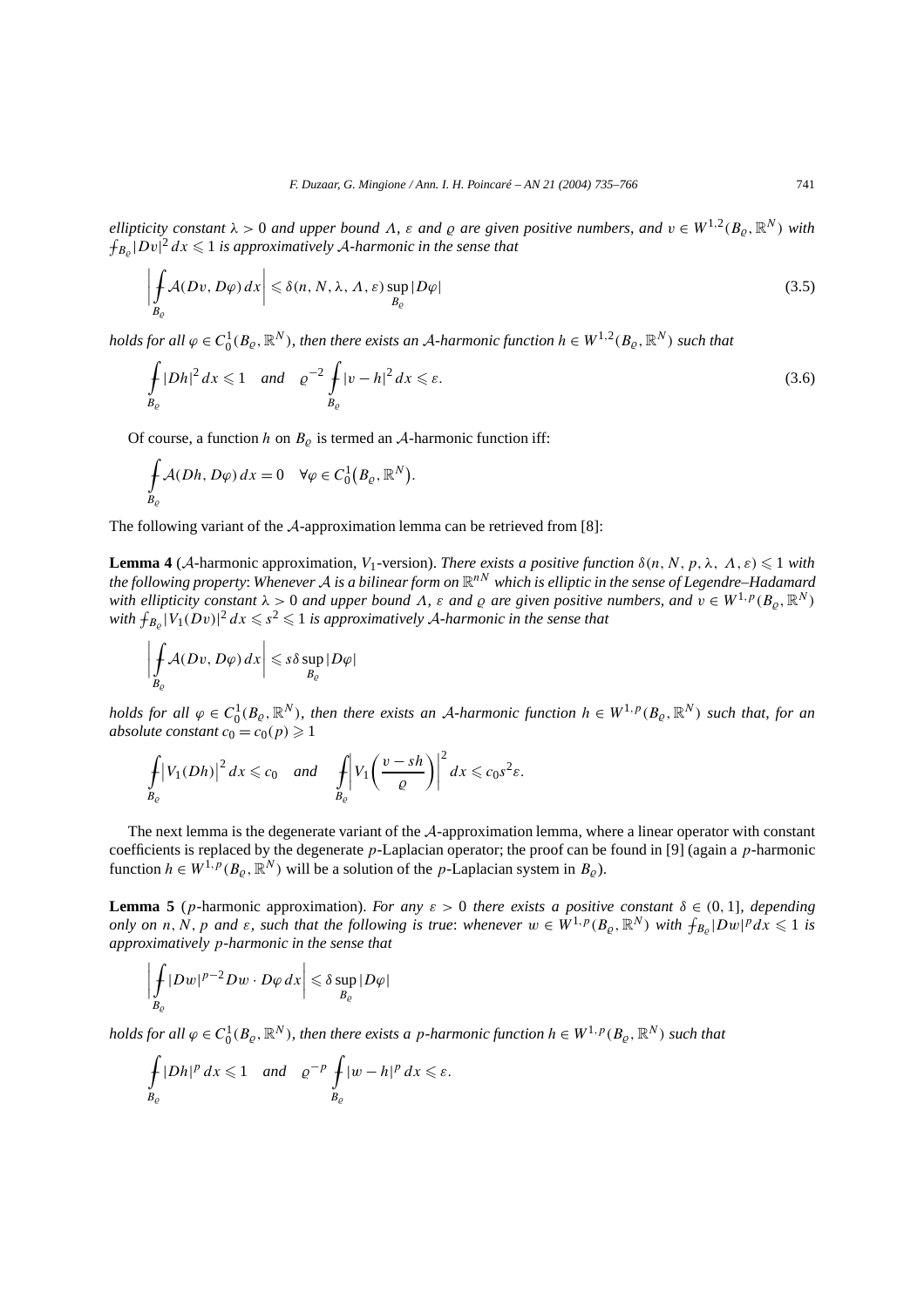From [16] (Lemma 2 worked out for  $p \neq 2$ ) we recall the following facts; suppose  $u \in L^2(B_\rho(x_0), \mathbb{R}^N)$ , then we denote by  $P_{x_0, \varrho}$  the unique affine function minimizing  $P \mapsto \int_{B_{\varrho}(x_0)} |u - P|^2$  amongst all affine functions  $P: \mathbb{R}^n \to \mathbb{R}^N$ . Note that  $P_{x_0, \varrho}(x) = u_{x_0, \varrho} + Q_{x_0, \varrho}(x - x_0)$  where  $Q_{x_0, \varrho} = \frac{n+2}{\varrho^2} f_{B_{\varrho}(x_0)} u(x) \otimes (x - x_0) dx$  is the *momentum* of *u*. Then, the following properties hold:

**Lemma 6.** Let  $p \ge 2$ . There exists a constant  $c = c(n, p)$  such that the following assertions hold: for every  $u \in L^p(B_o(x_0), \mathbb{R}^N)$  *we have* 

$$
|Q_{x_0,\varrho}-Q_{x_0,\theta\varrho}|^p \leqslant \frac{c}{(\theta\varrho)^p} \int\limits_{B_{\theta\varrho}(x_0)} |u-P_{x_0,\varrho}|^p dx.
$$
\n
$$
(3.7)
$$

*For every*  $u \in W^{1,p}(B_0(x_0), \mathbb{R}^N)$  *we have* 

$$
\left| Q_{x_0, \varrho} - (Du)_{x_0, \varrho} \right|^p \leq c \int\limits_{B_{\varrho}(x_0)} |Du - (Du)_{x_0, \varrho}|^p \, dx. \tag{3.8}
$$

The next lemma is an iteration result; the case  $1 < p < 2$  can be inferred directly from [5]; the argument is based on (3.3) and works for any *p >* 1.

**Lemma 7.** Let  $0 < \vartheta < 1$ , a,  $b \ge 0$ ,  $A \in \mathbb{R}^{nN}$ ,  $v \in L^p(B_\varrho(x_0), \mathbb{R}^N)$  and  $g: [\varrho/2, \varrho] \to [0, \infty)$  be a bounded *function satisfying*

$$
g(t) \leq \vartheta g(s) + a \int\limits_{B_{\varrho}(x_0)} \left| V_{|A|} \left( \frac{v}{s-t} \right) \right|^2 dx + b,
$$

*for all*  $\varrho/2 \le t < s \le \varrho$ . Then there exists a constant c depending only on  $\vartheta$  and  $p$  such that

$$
g\left(\frac{\varrho}{2}\right) \leqslant c\left(a\int\limits_{B_{\varrho}(x_0)}\left|V_{|A|}\left(\frac{v}{\varrho}\right)\right|^2dx + b\right).
$$

The following version of Uhlenbeck's result can be found in [12] and [3], according to the cases  $p > 2$  and  $1 < p < 2$ .

**Proposition 1.** *There exist constants*  $c \geq 1$  *and*  $\gamma \in (0, 1)$ *, depending only on n, N and*  $p > 1$  *with the following property: Whenever*  $h \in W^{1,p}(U,\mathbb{R}^N)$  *is a solution of* 

$$
\int\limits_U |Dh|^{p-2} Dh \cdot D\varphi \, dx = 0 \quad \text{for all } \varphi \in C_c^1(U, \mathbb{R}^N),
$$

*and*  $B_R(x_0) \subseteq U$  *then, for any*  $0 < r \le R$ 

$$
\sup_{B_{R/2}(x_0)} |Dh|^p \leq c \int_{B_R(x_0)} |Dh|^p \, dx, \qquad \Phi(h; x_0, r) \leq c \left(\frac{r}{R}\right)^{2\gamma} \Phi(h; x_0, R), \tag{3.9}
$$

*where*  $\Phi(h; x_0, r)$  *has been defined in* (2.4)*.* 

The first step in proving a partial regularity theorem for  $\mathcal F$ -minimizing functions is to establish a suitable Caccioppoli-type-inequality. The following version is tailored to our needs and differs from the ones in [11,2,5]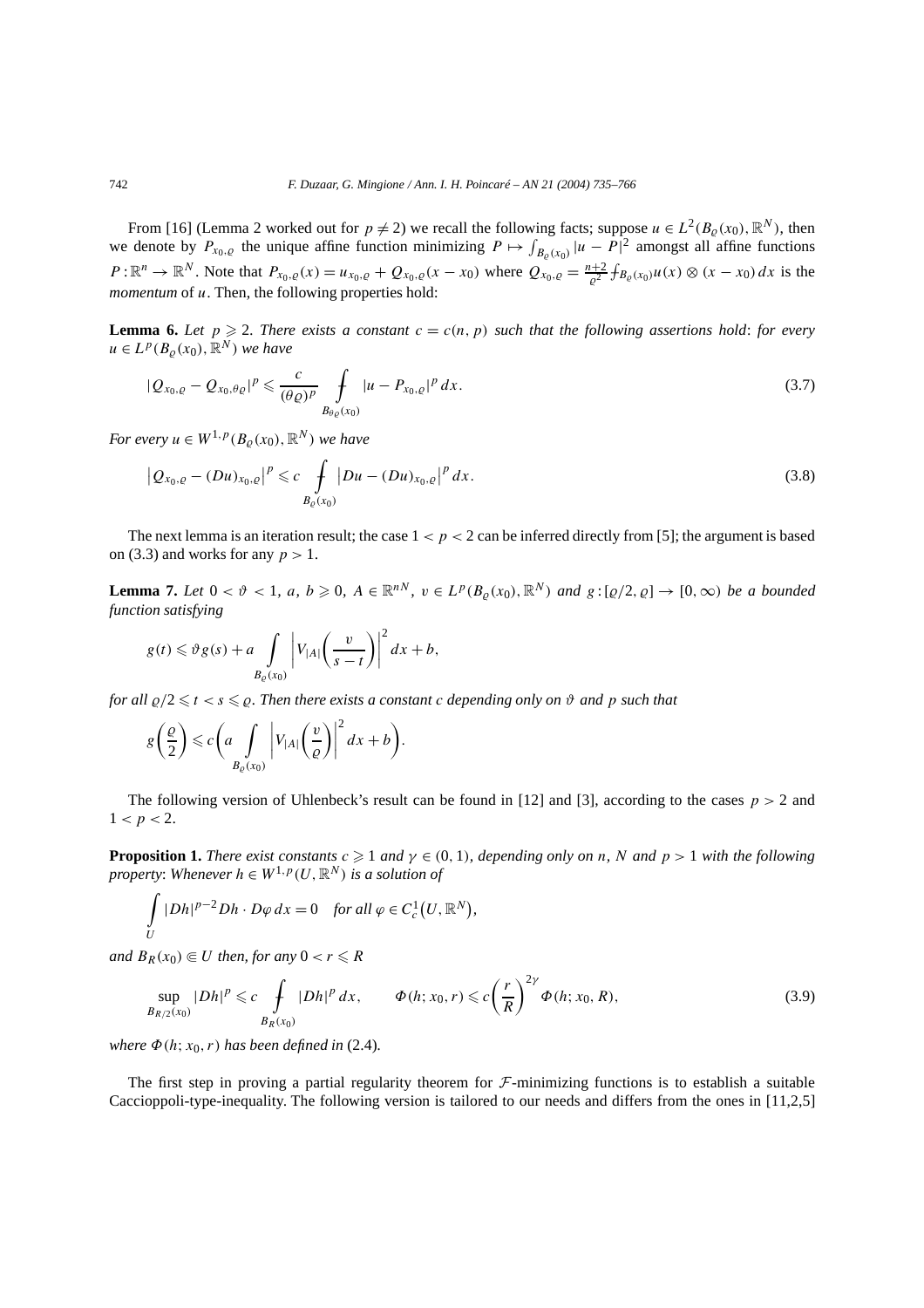in that it is stated in terms of *V*|*A*|, that is, taking into account the possible degeneracy of the strict quasiconvexity (H5) when |*A*| approaches 0.

**Proposition 2.** Let  $u \in W^{1,p}(U,\mathbb{R}^N)$  be  $\mathcal{F}$ -minimizing in U. There exists a constant  $c = c(p, \lambda, \Lambda)$  such that for  $e$ *very ball*  $B_{\varrho}(x_0) \in U$ ,  $\xi \in \mathbb{R}^N$ ,  $A \in \mathbb{R}^{nN}$ 

$$
\int_{B_{\varrho/2}} |V_{|A|}(Du-A)|^2 dx \leq c \int_{B_{\varrho}} \left|V_{|A|}\left(\frac{u-\xi-A(x-x_0)}{\varrho}\right)\right|^2 dx.
$$
\n(3.10)

**Proof.** Let  $B_{\varrho}(x_0) \in U$ ,  $\xi \in \mathbb{R}^N$  and  $A \in \mathbb{R}^{nN}$  be fixed. W.l.o.g. we may assume that  $x_0 = 0$ . We choose  $\varrho/2 \leq$  $t < s \leq \varrho$  and a standard cut-off function and  $\eta \in C_0^{\infty}(B_{\varrho}, [0, 1])$  such that  $\eta \equiv 1$  on  $B_t$ ,  $\eta \equiv 0$  outside  $B_s$ , and  $|\nabla \eta| \leq 2(s-t)^{-1}$ . We set  $v = u - \xi - Ax$ ,  $\varphi = \eta v$ ,  $\psi = (1-\eta)v$ . Then it turns out that  $D\varphi + D\psi = Dv = Du - A$ and

$$
|D\varphi|^p \leq 2^{2p-1} \left( |Dv|^p + \left| \frac{v}{s-t} \right|^p \right) \quad \text{and} \quad |D\psi|^p \leq 2^{2p-1} \left( |Dv|^p + \left| \frac{v}{s-t} \right|^p \right). \tag{3.11}
$$

Using the hypothesis (H5) we find

$$
\lambda \int_{B_{s}} (|A|^{2} + |D\varphi|^{2})^{\frac{p-2}{2}} |D\varphi|^{2} dx
$$
\n
$$
\leq \int_{B_{s}} (f(Du - D\psi) - f(Du)) dx
$$
\n
$$
+ \int_{B_{s}} (f(Du) - f(Du - D\varphi)) dx + \int_{B_{s}} (f(A + D\psi) - f(A)) dx
$$
\n
$$
=: I + II + III.
$$
\n(3.12)

The *F*-minimality of *u* implies  $II \le 0$ . To estimate  $I + III$  we note that

$$
I + III = \int_{B_s} \int_0^1 \left[ Df(A + \tau D\psi) - Df(A) \right] d\tau D\psi dx
$$
  
+ 
$$
\int_{B_s} \int_0^1 \left[ Df(A) - Df(A + Dv - \tau D\psi) \right] d\tau D\psi dx = I' + III'
$$

with the obvious labelling. To estimate  $I'$  we use the bound  $(H2)$  and Lemma 2 twice

$$
|I'| = \left| \int\limits_{B_s} \int\limits_0^1 \int\limits_0^1 D^2 f(A + s\tau D\psi)(\tau D\psi, D\psi) ds \, d\tau \, dx \right|
$$
  
\$\leq c \Lambda \int\limits\_{B\_s} \int\limits\_0^1 (|A| + |\tau D\psi|)^{p-2} \tau |D\psi|^2 d\tau \, dx \leq c \Lambda \int\limits\_{B\_s \setminus B\_t} |V\_{|A|}(D\psi)|^2 dx, \qquad (3.13)\$

where the constant  $c$  depends only on  $p$ . To estimate III' we use the assumption (H2), again Lemma 2 and Young's inequality for  $V_{|A|}$ , i.e. (3.2), and finally (3.3), in order to obtain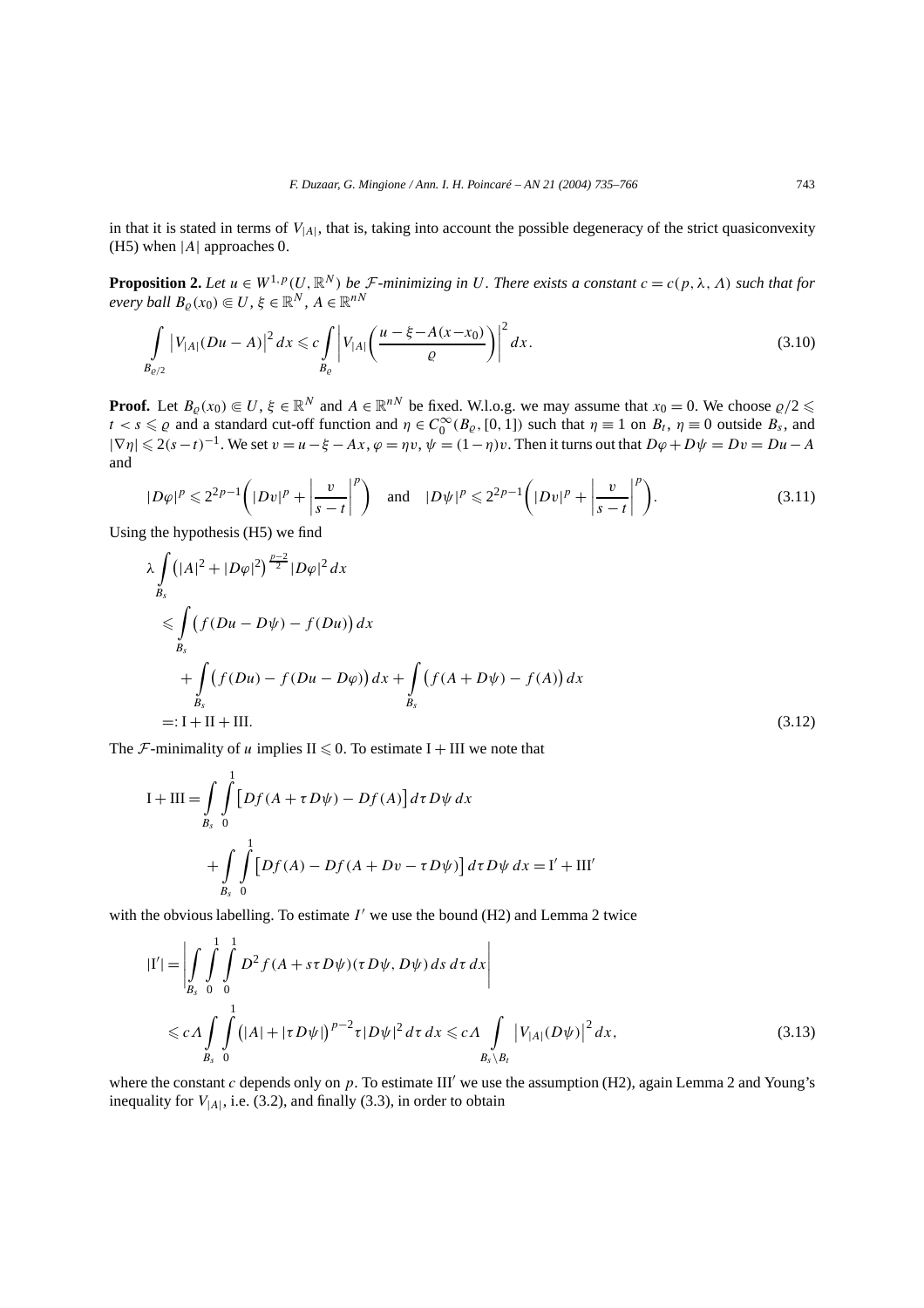744 *F. Duzaar, G. Mingione / Ann. I. H. Poincaré – AN 21 (2004) 735–766*

$$
|III'| = \left| \int_{B_s} \int_{0}^{1} \int_{0}^{1} D^2 f (A + s(Dv - \tau D\psi))(Dv - \tau D\psi, D\psi) ds \, d\tau \, dx \right|
$$
  
\n
$$
\leq \Lambda \int_{B_s} \int_{0}^{1} \int_{0}^{1} |A + s(Dv - \tau D\psi)|^{p-2} |Dv - \tau D\psi||D\psi| ds \, d\tau \, dx
$$
  
\n
$$
\leq c \Lambda \int_{B_s} \int_{0}^{1} (|A| + |Dv - \tau D\psi|)^{p-2} |Dv - \tau D\psi||D\psi| d\tau \, dx
$$
  
\n
$$
\leq c \Lambda \int_{B_s \setminus B_t} |V_{|A|}(Dv - \tau D\psi)|^2 + |V_{|A|}(D\psi)|^2 d\tau \, dx
$$
  
\n
$$
\leq c(p) \Lambda \int_{B_s \setminus B_t} |V_{|A|}(Dv)|^2 + |V_{|A|}(D\psi)|^2 d\tau \, dx.
$$
\n(3.14)

*Warning*! The first identities in (3.13) and (3.14) need to be justified in the singular case  $1 < p < 2$ , since the argumet of the second derivatives  $D^2 f$  could be 0; see the *justification* at the end of Section 4.

Combining the last and the second last estimate with (3.12) we arrive at

$$
\lambda \int_{B_s} (|A|^2 + |D\varphi|^2)^{\frac{p-2}{2}} |D\varphi|^2 dx \leq c \int_{B_s \setminus B_t} |V_{|A|}(Dv)|^2 + |V_{|A|}(D\psi)|^2 dx,
$$
\n(3.15)

where  $c = c(p, \Lambda)$ . We estimate  $V_{|A|}(D\psi)$  distinguishing two cases using the fact that the function  $t \to$  $(\mu + t^2)^{(p-2)/4}$ *t* is increasing; therefore  $|V_{|A|}(B)| \le |V_{|A|}(C)|$  provided  $|B| \le |C|$ . Using this simple fact together with (3.3) it follows

$$
\left|V_{|A|}(D\psi)\right|\leqslant c(p)\left|V_{|A|}\big((1-\eta)D\upsilon\big)\right|+\left|V_{|A|}(\nabla\eta\otimes\upsilon)\right|\leqslant c(p)\left[\left|V_{|A|}(D\upsilon)\right|+\left|V_{|A|}\left(\frac{\upsilon}{s-t}\right)\right|\right].
$$

Using the last inequality in (3.15), and recalling that  $D\varphi = Dv$  on  $B_t$  we find

$$
\int\limits_{B_t} \big|V_{|A|}(Dv)\big|^2\,dx \leqslant c\int\limits_{B_s\setminus B_t} \big|V_{|A|}(Dv)\big|^2 + \bigg|V_{|A|}\bigg(\frac{v}{s-t}\bigg)\bigg|^2\,dx,
$$

where  $c = c(p, \lambda, \Lambda)$ . "Filling the hole" on the right-hand side, i.e. adding  $c \int_{B_t} |V_{|A|}(Dv)|^2 dx$  on both sides of the previous inequality we finally deduce

$$
\int\limits_{B_t} \big|V_{|A|}(Du-A)\big|^2\,dx \leq \vartheta \int\limits_{B_s} \big|V_{|A|}(Du-A)\big|^2\,dx + \int\limits_{B_s} \bigg|V_{|A|}\bigg(\frac{u-\xi-Ax}{s-t}\bigg)\bigg|^2\,dx,
$$

for all  $\varrho/2 \leq t < s \leq \varrho$ ; here we have set  $\vartheta := c(1+c)^{-1} < 1$ . Note that  $\vartheta$  depends only on  $p$ ,  $\lambda$  and  $\Lambda$ . The result then follows from Lemma 7.  $\Box$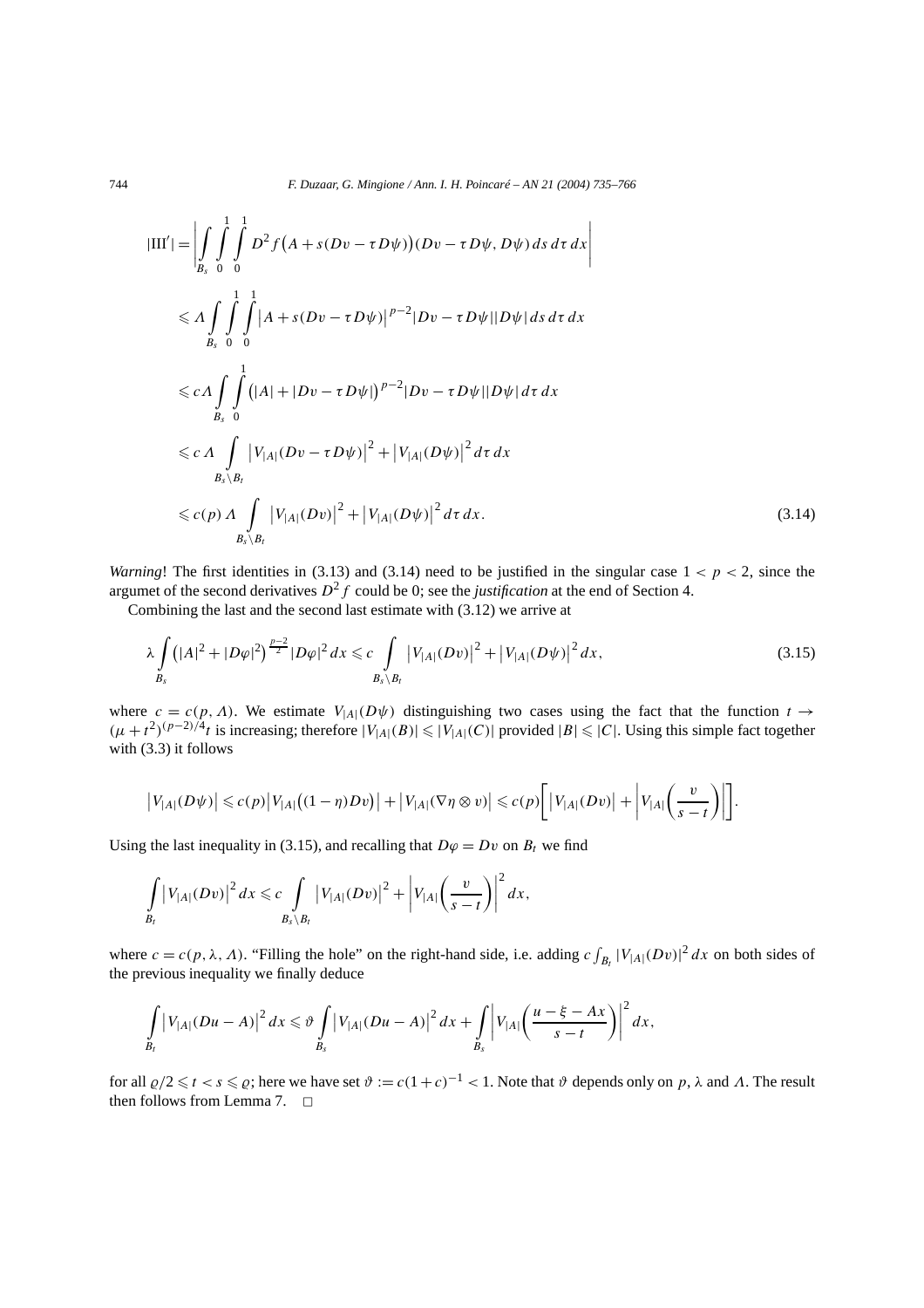We conclude the section with a Poincaré-type inequality involving the function  $V_\mu$ . In the case  $\mu = 1$  similar inequalities have been found in [5] and, in a sharp way, in [8].

**Lemma 8.** *Let p* ∈ (1, 2) *and u* ∈ *W*<sup>1,*p*</sup>( $B$ <sub>*ρ*</sub>,  $\mathbb{R}^N$ ),  $B$ <sub>*ρ*</sub> ⊂ *U then*:

$$
\bigg(\int\limits_{B_{\varrho}}\bigg|V_{\mu}\bigg(\frac{u-(u)_{\varrho}}{\varrho}\bigg)\bigg|^{p^{\#}}dx\bigg)^{1/p^{\#}}\leqslant c(n, N, p)\bigg(\int\limits_{B_{\varrho}}\big|V_{\mu}(Du)\big|^{2}dx\bigg)^{1/2},
$$

*where*  $p^* := \frac{2n}{n-p}$ *. In particular, the previous inequality is valid with*  $p^*$  *replaced by* 2*. The constant*  $c(n, N, p)$  *is independent of*  $\mu \geqslant 0$ .

**Proof.** The proof can be achieved following the arguments in [8], Theorem 2; therefore, we shall only sketch it. Since there exists a constant  $c = c(p) \geq 1$  such that  $c^{-1}(W_\mu(t))^2 \leq (V_\mu(t))^2 \leq c(W_\mu(t))^2$  whenever  $t \geq 0$  and  $W_{\mu}(t) := (\mu + t)^{(p-2)/2}t$ , we can reduce ourselves to prove the lemma with  $V_{\mu}$  replaced by  $W_{\mu}$ . At this point we are exactly in the setting of [8], Theorem 2, since the function  $t \to (W_\mu(t))^{2/p}$  is convex as soon as  $p \ge 1$  and  $\mu \ge 0$ ; we just have to replace the function  $W^{2/p}$  considered in [8] by our  $W^{2/p}_\mu$ , and the statement follows.  $\Box$ 

#### **4. Approximate** A**-harmonicity and** *p***-harmonicity**

We fix some notation we shall use in this section; for a ball  $B_0(x_0) \in U$ , a function  $u \in W^{1,p}(B_0(x_0), \mathbb{R}^N)$  and a linear function  $A \in \mathbb{R}^{nN}$  we define (compare (2.4))

$$
\Phi(x_0, \varrho, A) = \int_{B_r} |A|^{p-2} |Du - A|^2 + |Du - A|^p dx \quad \text{if } p > 2,
$$
  

$$
\Phi(x_0, \varrho, A) = \int_{B_r} |V(Du) - V(A)|^2 dx \quad \text{if } 1 < p < 2.
$$
 (4.1)

**Lemma 9** (Approximate A-harmonicity). *There exists a constant*  $c_1$  *depending on*  $p$  *and*  $L$  *in the case*  $p > 2$  *and* on n, N, p, L and A in the case  $1 < p < 2$  such that for every  $u \in W^{1,p}(U,\mathbb{R}^N)$  that is F-minimizing in U, every *ball*  $B_0(x_0) \subseteq U$  *and every*  $A \in \mathbb{R}^{nN}$  *such that*  $|A| \neq 0 \neq \Phi(x_0, \rho, A)$ *, we have:* 

$$
\left|\int\limits_{B_{\varrho}(x_0)}\frac{D^2f(A)}{|A|^{p-2}}\left(|A|^{\frac{p-2}{2}}\frac{Du-A}{\sqrt{\varPhi}},D\varphi\right)dx\right|\leqslant c_1\left[\left(\frac{\varPhi}{|A|^p}\right)^{\frac{|p-2|}{2p}}+\left(\frac{\varPhi}{|A|^p}\right)^{\frac{\alpha}{2}}\right]\sup\limits_{B_{\varrho}(x_0)}|D\varphi|
$$

*for all*  $\varphi \in C_0^1(B_\varrho(x_0), \mathbb{R}^N)$ *. Here we have abbreviated*  $\Phi(x_0, \varrho, A)$  *by*  $\Phi$ *.* 

**Proof.** *Case*  $p > 2$ . We write  $B_{\varrho}$  instead of  $B_{\varrho}(x_0)$ . Moreover we shall often abbreviate  $\Phi(x_0, \varrho, A) \equiv \Phi(\varrho)$ . For  $\varphi \in C_0^1(B_\varrho, \mathbb{R}^N)$  we assume w.l.o.g. that  $|D\varphi| \leq 1$ . Using the Euler–Lagrange equation  $\int_{B_\varrho} Df(Du)D\varphi dx = 0$ and the obvious identity  $\int_{B_{\rho}} Df(A)D\varphi dx = 0$  (note that  $Df(A)$  is constant) and finally, using the Hölder continuity assumption in (H3), we deduce:

$$
\left| \oint_{B_{\varrho}} D^2 f(A) (Du - A, D\varphi) \, dx \right| = \left| \oint_{B_{\varrho}} \int_{0}^{1} (D^2 f(A) - D^2 f(A + t(Du - A))) (Du - A, D\varphi) \, dt \, dx \right| =: S
$$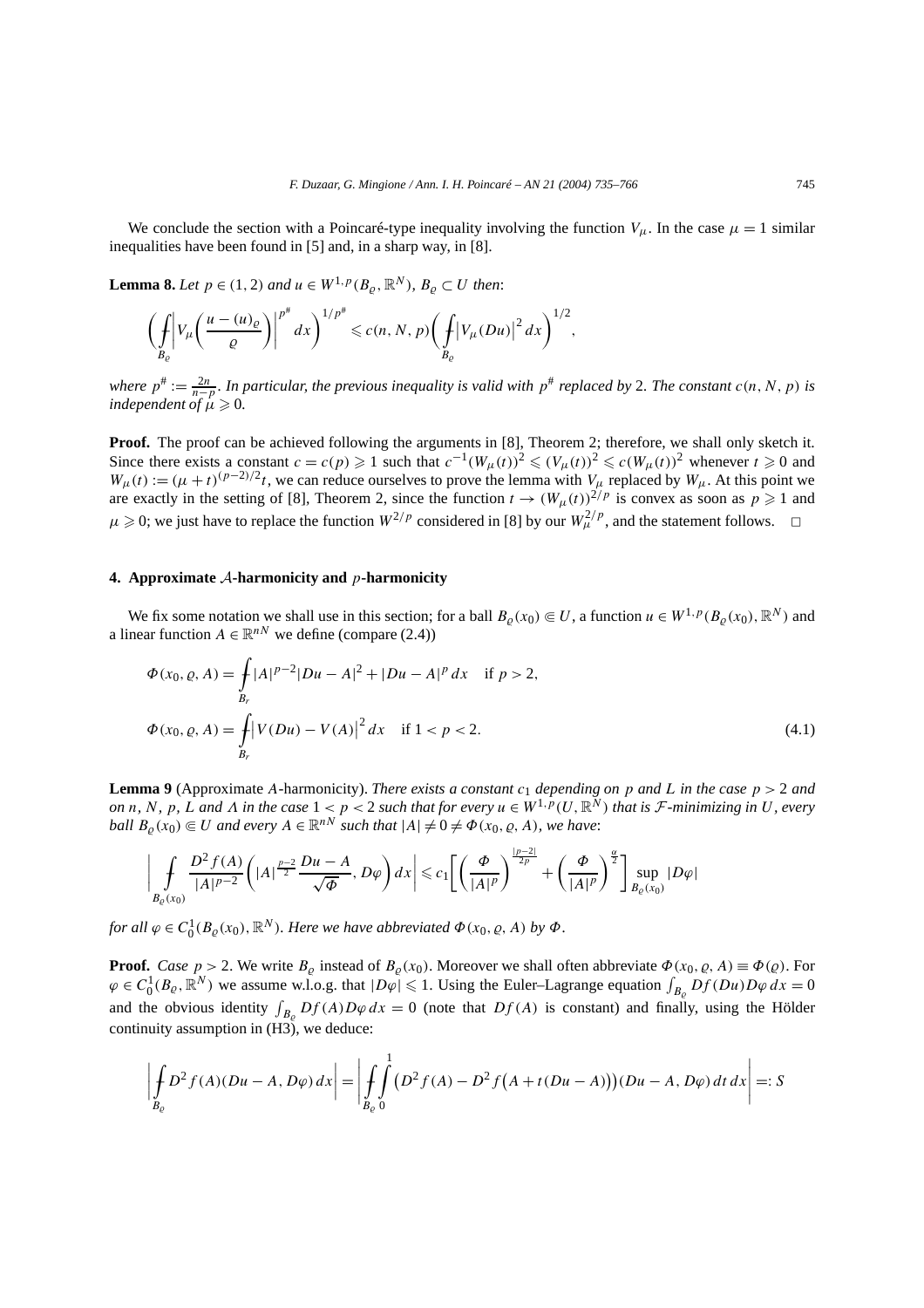746 *F. Duzaar, G. Mingione / Ann. I. H. Poincaré – AN 21 (2004) 735–766*

$$
\leqslant L \int_{B_{\varrho}} |Du - A|^{1+\alpha} \left(|A|^2 + |Du - A|^2\right)^{\frac{p-2-\alpha}{2}} dx. \tag{4.2}
$$

Using the elementary estimate  $(a + b)^{\gamma} \leq 2^{\gamma}(a^{\gamma} + b^{\gamma})$  for  $a, b \geq a$  and  $\gamma > 0$  with  $\gamma = \frac{p-2-\alpha}{2}, a = |A|$ ,  $b = |Du - A|$ , and Hölder's inequality the right-hand side of (4.2) can be estimated as follows:

$$
L \int_{B_{\varrho}} |Du - A|^{1+\alpha} (|A|^2 + |Du - A|^2)^{\frac{p-2-\alpha}{2}} dx
$$
  
\n
$$
\leq 2^{\frac{p-2-\alpha}{2}} L \int_{B_{\varrho}} (|A|^{p-2-\alpha} |Du - A|^{1+\alpha} + |Du - A|^{p-1}) dx
$$
  
\n
$$
\leq 2^{\frac{p-2}{2}} L \Biggl[ \Biggl( \int_{B_{\varrho}} |Du - A|^p dx \Biggr)^{1-\frac{1}{p}} + |A|^{\frac{p-2}{2}-\frac{p\alpha}{2}} \Biggl( \int_{B_{\varrho}} |A|^{p-2} |Du - A|^2 dx \Biggr)^{\frac{1+\alpha}{2}} \Biggr].
$$

Dividing by  $|A|^{(p-2)/2} \sqrt{\Phi}$  we arrive at

$$
\left|\int\limits_{B_{\varrho}}\frac{D^2f(A)}{|A|^{p-2}}\left(|A|^{\frac{p-2}{2}}\frac{Du-A}{\sqrt{\Phi}},D\varphi\right)dx\right|\leqslant c_1\bigg[\bigg(\frac{\Phi}{|A|^p}\bigg)^{\frac{p-2}{2p}}+\bigg(\frac{\Phi}{|A|^p}\bigg)^{\frac{\alpha}{2}}\bigg],
$$

where we have set  $c_1 = 2^{(p-2)/2}L$ . This proves the lemma in the case  $p > 2$ .

*Case*  $1 < p < 2$ . We proceed as in the previous case. Our main effort is in estimating *S*, appearing in (4.2); therefore, we distinguish the two cases in which  $|Du(x) - A| < |A|$  or in which the opposite inequality |*Du(x)* − *A*|  $\ge$  |*A*| holds. We abbreviate  $B_{\varrho}^+ = \{x \in B_{\varrho} : |Du(x) - A| \ge |A|\}$  and  $B_{\varrho}^- = \{x \in B_{\varrho} : |Du(x) - A| < |A|\}$  $|A|$ . Moreover we denote by  $I(x, t)$  the integrand appearing in the second line of  $(4.2)$ . We first consider the case in which  $x \in B^{\perp}_{\varrho}$ . Using the bound for the second derivative in (H2) and Lemma 2 we see that for  $x \in B^{\perp}_{\varrho}$  we have

$$
\int_{0}^{1} |I(x,t)| dt \leqslant c(p,\Lambda) \big(|A|^{p-2} + (|A|^{2} + |Du(x)|^{2})^{\frac{p-2}{2}}\big) |Du(x) - A|.
$$

*Warning*! As for Proposition 2, also the previous estimate, and (4.2), must be justified in the singular case  $1 < p < 2$ . See the *justification* at the end of this section.

Integrating with respect to *x* over  $B_{\varrho}^+$  yields:

$$
|B_{\varrho}|^{-1} \int\limits_{B_{\varrho}^+} \int\limits_0^1 |I(x,t)| \, dt \, dx \leqslant c(p,\Lambda)(I_1 + I_2), \tag{4.3}
$$

with the obvious labelling for *I*<sub>1</sub> and *I*<sub>2</sub>. To estimate *I*<sub>2</sub> we note that  $|Du(x) - A| \leq |Du(x) - A|^{1+\alpha}|A|^{-\alpha}$  for  $x \in B^+_{\varrho}$ . Then using Hölder's inequality we obtain

$$
|B_{\varrho}|^{-1} I_2 \leq |A|^{-\alpha} \int_{B_{\varrho}} (|A|^2 + |Du|^2)^{\frac{p-2}{2}} |Du - A|^{1+\alpha} dx
$$
  

$$
\leq |A|^{-\alpha} \Biggl(\int_{B_{\varrho}} (|A|^2 + |Du|^2)^{\frac{p-2}{2}} |Du - A|^2 dx\Biggr)^{\frac{1+\alpha}{2}} \Biggl(\int_{B_{\varrho}} (|A|^2 + |Du|^2)^{\frac{p-2}{2}} dx\Biggr)^{\frac{1-\alpha}{2}}
$$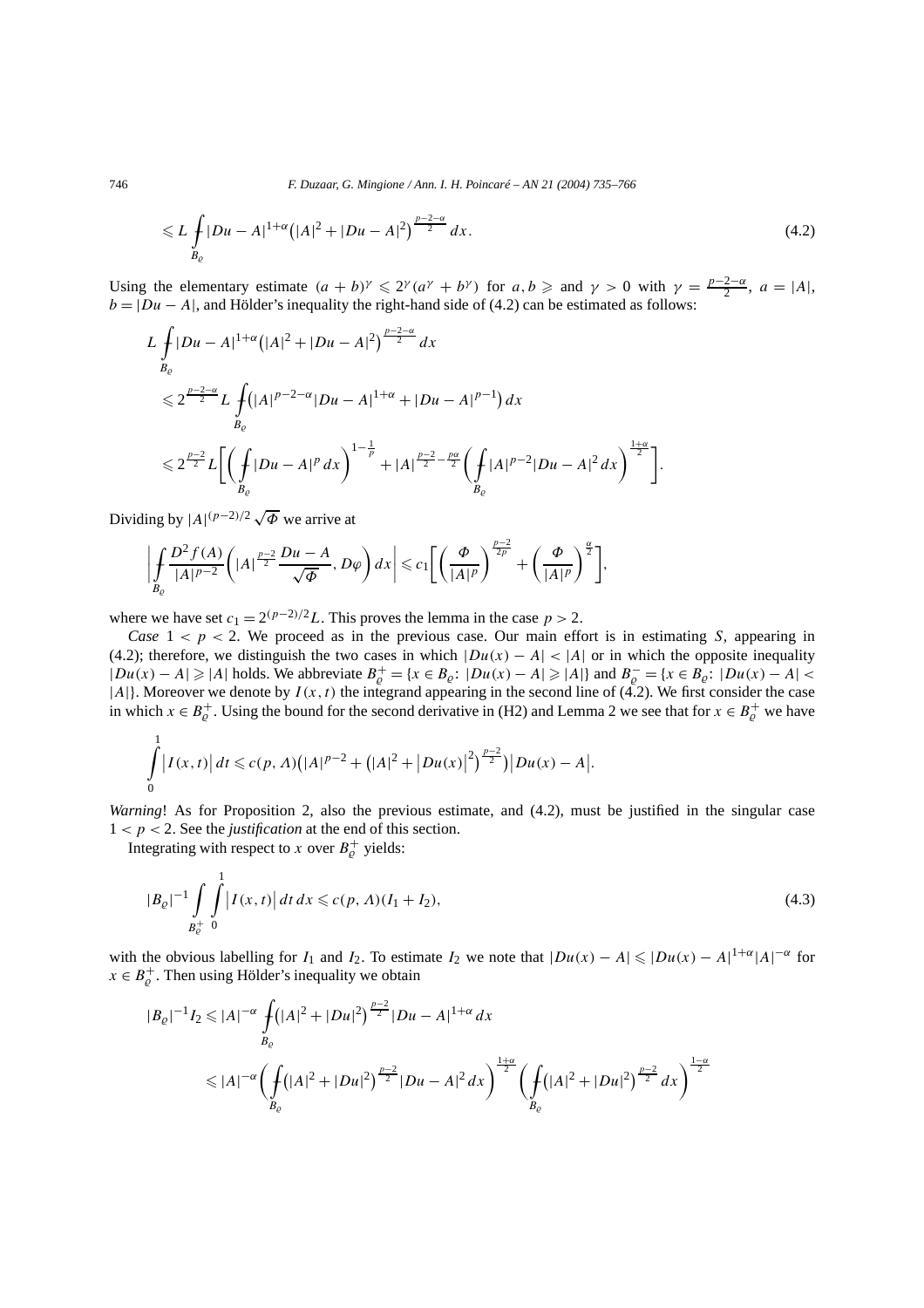*F. Duzaar, G. Mingione / Ann. I. H. Poincaré – AN 21 (2004) 735–766* 747

$$
\leq |A|^{\frac{p-2}{2}-\frac{p\alpha}{2}} \left( \int_{B_{\varrho}} (|A|^2 + |Du|^2)^{\frac{p-2}{2}} |Du - A|^2 dx \right)^{\frac{1+\alpha}{2}}
$$
  

$$
\leq c(n, N, p)|A|^{\frac{p-2}{2}-\frac{p\alpha}{2}} \left( \int_{B_{\varrho}} |V(Du) - V(A)|^2 dx \right)^{\frac{1+\alpha}{2}}
$$
  

$$
\leq c|A|^{\frac{p-2}{2}-\frac{p\alpha}{2}} \Phi^{\frac{1+\alpha}{2}}.
$$
 (4.4)

We note that we used  $(3.1)$  in the second last line. To estimate  $I_1$  we proceed as follows: We first use Hölder's inequality, and for  $x \in B_{\varrho}^+$  then the elementary estimate

$$
|A|^2 + |Du(x)|^2 \leq 2|Du(x) - A|^2 + 3|A|^2 \leq 5|Du(x) - A|^2
$$
\n(4.5)

to deduce

$$
|B_{\varrho}|^{-1}I_{1} \leq \frac{|A|^{p-2}}{|B_{\varrho}|} \left(\int_{B_{\varrho}^{+}} (|A|^{2} + |Du|^{2})^{\frac{p-2}{2}} |Du - A|^{2} dx\right)^{\frac{1}{2}} \left(\int_{B_{\varrho}^{+}} (|A|^{2} + |Du|^{2})^{\frac{2-p}{2}} dx\right)^{\frac{1}{2}} \leq c(p) \frac{|A|^{p-2}}{|B_{\varrho}|} \left(\int_{B_{\varrho}^{+}} (|A|^{2} + |Du|^{2})^{\frac{p-2}{2}} |Du - A|^{2} dx\right)^{\frac{1}{2}} \left(\int_{B_{\varrho}^{+}} |Du - A|^{2-p} dx\right)^{\frac{1}{2}}.
$$
\n(4.6)

To estimate the second integral of the right-hand side of the previous inequality we use (3.1) and (4.5) on the set  $B_{\varrho}^+$  to obtain

$$
|Du-A| \leqslant c(p)\big(|A|^2+|Du|^2\big)^{\frac{2-p}{4}}\big|V(Du)-V(A)\big| \leqslant c(p)|Du-A|^{\frac{2-p}{2}}\big|V(Du)-V(A)\big|
$$

so that it follows

$$
|Du-A|\leqslant c(p)\left|V(Du)-V(A)\right|^{\frac{2}{p}} \quad \text{on } B_{\varrho}^+.
$$

Hence, using this last estimate and Hölder's inequality in (4.6), we have

$$
|B_{\varrho}|^{-1}I_{1} \leqslant c(p)|A|^{p-2}|B_{\varrho}|^{-1} \left(\int\limits_{B_{\varrho}^{+}} (|A|^{2} + |Du|^{2})^{\frac{p-2}{2}} |Du - A|^{2} dx\right)^{\frac{1}{2}} \left(\int\limits_{B_{\varrho}^{+}} |V(Du) - V(A)|^{\frac{2(2-p)}{p}} dx\right)^{\frac{1}{2}}
$$
  

$$
\leqslant c(p)|A|^{p-2} \left(\int\limits_{B_{\varrho}} (|A|^{2} + |Du|^{2})^{\frac{p-2}{2}} |Du - A|^{2} dx\right)^{\frac{1}{2}} \left(\int\limits_{B_{\varrho}} |V(Du) - V(A)|^{2} dx\right)^{\frac{2-p}{2p}}.
$$

Recalling once again (3.1), we deduce

$$
|B_{\varrho}|^{-1}I_{1} \leqslant c(p)|A|^{p-2}\bigg(\int_{B_{\varrho}}\big|V(Du)-V(A)\big|^{2}dx\bigg)^{\frac{1}{p}}.
$$

Combining the estimates for  $I_1$  and  $I_2$  we finally obtain

$$
|B_{\varrho}|^{-1} \int\limits_{B_{\varrho}^{+}}^1 \int\limits_{0}^{1} |I(x,t)| dt dx \leqslant c(n, N, p, \Lambda) \Big[ |A|^{\frac{p-2}{2} - \frac{p\alpha}{2}} \Phi(\varrho)^{\frac{1+\alpha}{2}} + |A|^{p-2} \Phi(\varrho)^{\frac{1}{p}} \Big]. \tag{4.7}
$$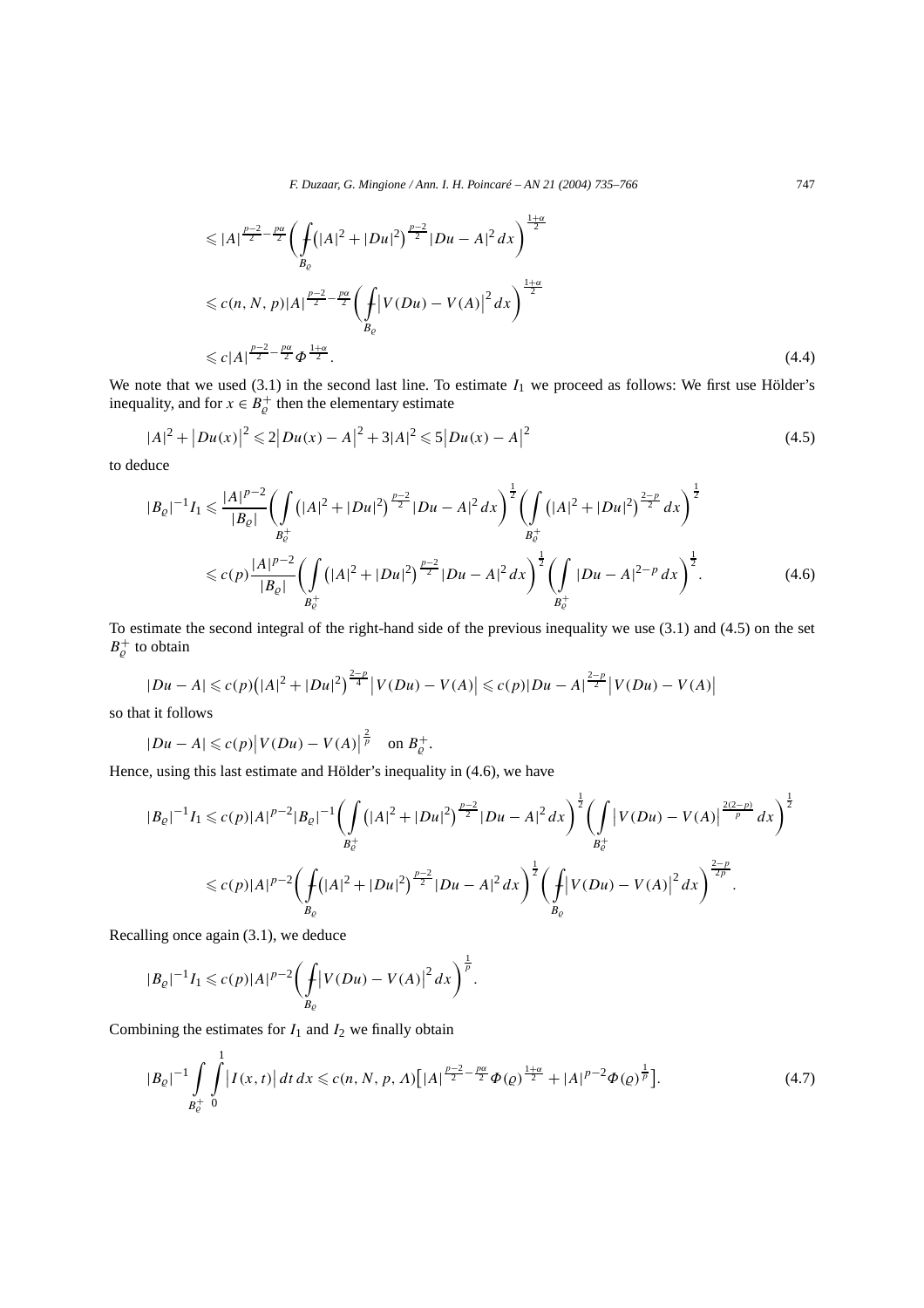Next we treat the case in which we have to integrate over  $B_{\rho}^-$ . Here we use the hypothesis (H3) to estimate the integrand *I*(*x*, *t*) as for  $x \in B_{\varrho}^-$ ,  $0 \le t \le 1$ , as follows:

$$
\left| I(x,t) \right| \leqslant L|A|^{p-2}|A+t\left(Du(x)-A\right)|^{p-2}\left(|A|^2+|A+t\left(Du(x)-A\right)|^2\right)^{\frac{2-p-\alpha}{2}}\left|Du(x)-A\right|^{1+\alpha}
$$
  

$$
\leqslant 5L|A|^{-\alpha}|A+t\left(Du(x)-A\right)|^{p-2}\left|Du(x)-A\right|^{1+\alpha}.
$$
\n(4.8)

Using Lemma 2, we see that

$$
\int_{0}^{1} |I(x,t)| dt \leqslant c(p, L)|A|^{-\alpha} (|A|^2 + |Du(x)|^2)^{\frac{p-2}{2}} |Du(x) - A|^{1+\alpha}
$$
\n(4.9)

for  $x \in B_{\varrho}^-$ .

*Warning*! Also in this case the inequalities in (4.8) and (4.9) must be justified. Look at the end of Section 4, once again.

Integrating with respect to *x* over  $B_{\rho}^-$  we obtain, proceeding exactly as for (4.4) and using again (3.1):

$$
|B_{\varrho}|^{-1} \int\limits_{B_{\varrho}^-} \int\limits_0^1 |I(x,t)| \, dt \, dx \leqslant c(n, N, p, L) |A|^{\frac{p-2}{2} - \frac{p\alpha}{2}} \Phi^{\frac{1+\alpha}{2}}.
$$

Combining this with (4.7) we finally arrive at

$$
S \leq c(n, N, p, L, \Lambda) \Big[ |A|^{\frac{p-2}{2} - \frac{pq}{2}} \Phi(q)^{\frac{1+\alpha}{2}} + |A|^{p-2} \Phi(q)^{\frac{1}{p}} \Big].
$$

Merging this last inequality with (4.2) and dividing by  $|A|^{(p-2)/2} \sqrt{\Phi}$  completes the proof of the lemma also in the subquadratic case.  $\square$ 

In order to treat the *degenerate case*, i.e. the case in which we expect the minimizer to behave in a neighborhood of a certain point approximatively like a solution of the *p*-Laplacian system, we define

$$
\Psi(x_0, \varrho) = \int\limits_{B_{\varrho}(x_0)} |Du|^p \, dx.
$$

From Section 2 we recall that hypothesis (H4), i.e. the assumption that the integrand *f* behaves like the *p*-Laplacian at the origin, implies that there exists a function  $\eta$  :  $(0, \infty) \rightarrow (0, \infty)$  such that for  $\mu > 0$  we have

 $|Df(A) - |A|^{p-2}A| \le \mu |A|^{p-1}$  for any  $A \in \mathbb{R}^{nN}$  with  $|A| \le \eta(\mu)$ .

**Lemma 10** (Approximate *p*-harmonicity). *There exists a constant*  $c_2 = c_2(\Lambda)$  *such that for every*  $u \in W^{1,p}(U,\mathbb{R}^N)$ *that is*  $\mathcal{F}$ -minimizing in U, every ball  $B_{\varrho}(x_0) \in U$ , every  $A \in \mathbb{R}^{nN}$  and every  $\mu > 0$  we have:

$$
\left|\int\limits_{B_{\varrho}(x_0)}|Du|^{p-2}Du\cdot D\varphi\,dx\right|\leqslant c_2\bigg[\mu\cdot\Psi^{1-\frac{1}{p}}+\frac{\Psi}{\eta(\mu)}\bigg]\sup\limits_{B_{\varrho}(x_0)}|D\varphi|,
$$

*for all*  $\varphi \in C_0^1(B_\varrho(x_0), \mathbb{R}^N)$ *. Here we have abbreviated*  $\Psi(x_0, \varrho)$  *by*  $\Psi$ *.* 

**Proof.** Again we write  $B_{\varrho}$  instead of  $B_{\varrho}(x_0)$  and assume w.l.o.g. that  $\varphi \in C_0^1(B_{\varrho}, \mathbb{R}^N)$  satisfies  $|D\varphi| \leq 1$  in  $B_{\varrho}$ . Using the Euler–Lagrange equation for *u* on  $B_{\varrho}$ , i.e. the fact that  $\int_{B_{\varrho}} Df(Du)D\varphi dx = 0$ , we obtain

$$
\left|\int\limits_{B_{\varrho}}|Du|^{p-2}\cdot Du D\varphi\,dx\right|=\left|\int\limits_{B_{\varrho}}(Df(Du)-|Du|^{p-2}Du)\cdot D\varphi\,dx\right|.
$$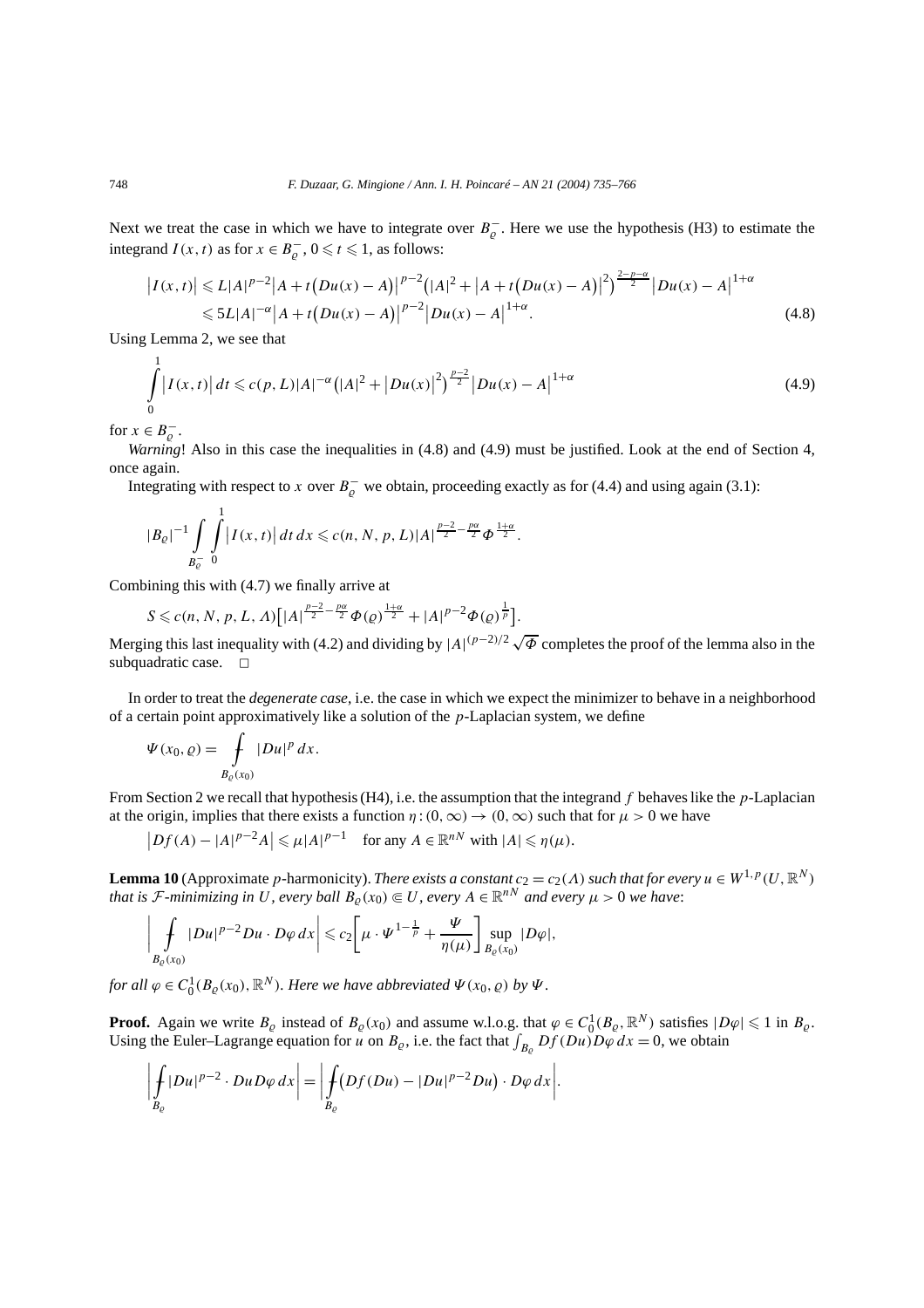To estimate the right-hand side of the previous identity we distinguish between the cases where  $|Du| \le \eta(\mu)$  and  $|Du| > \eta(\mu)$ . On  $B_\rho \cap \{|Du| \leq \eta(\mu)\}$  we have

$$
|B_{\varrho}|^{-1}\left|\int\limits_{B_{\varrho}\cap\{|Du|\leqslant\eta(\mu)\}}\left(Df(Du)-|Du|^{p-2}Du\right)\cdot D\varphi\,dx\right|\leqslant\mu\int\limits_{B_{\varrho}}|Du|^{p-1}dx\leqslant\mu\left(\int\limits_{B_{\varrho}}|Du|^{p}dx\right)^{1-\frac{1}{p}}.
$$

Next, we first note that

$$
\left|B_{\varrho} \cap \left\{|Du| > \eta(\mu)\right\}\right|\eta(\mu)^p \leqslant \int\limits_{B_{\varrho}} |Du|^p \, dx. \tag{4.10}
$$

On  $B_{\varrho} \cap \{|Du| > \eta(\mu)\}\$  we use the bound  $|Df(A)| \leq \Lambda |A|^{p-1}$ , Hölder's inequality and (4.10) to infer

$$
|B_{\varrho}|^{-1} \Bigg| \int_{B_{\varrho} \cap \{|Du| > \eta(\mu)\}} (Df(Du) - |Du|^{p-2}Du) \cdot D\varphi \, dx \Bigg|
$$
  

$$
\leq (A+1)|B_{\varrho}|^{-1} \int_{B_{\varrho} \cap \{|Du| > \eta(\mu)\}} |Du|^{p-1} \, dx
$$
  

$$
\leq (A+1)|B_{\varrho}|^{-1} |B_{\varrho} \cap \{|Du| > \eta(\mu)\}|^{\frac{1}{p}} \Bigg(\int_{B_{\varrho}} |Du|^{p} \, dx\Bigg)^{1-\frac{1}{p}}
$$
  

$$
\leq \frac{A+1}{\eta(\mu)} \int_{B_{\varrho}} |Du|^{p} \, dx.
$$

Collecting terms yields

$$
\left|\int\limits_{B_{\varrho}}|Du|^{p-2}Du\cdot D\varphi\,dx\right|\leqslant\mu\bigg(\int\limits_{B_{\varrho}}|Du|^{p}\,dx\bigg)^{1-\frac{1}{p}}+\frac{\Lambda+1}{\eta(\mu)}\cdot\int\limits_{B_{\varrho}}|Du|^{p}\,dx,
$$

which proves the assertion of the lemma with  $c_2 = A + 1$ .  $\Box$ 

*Justification* of the linearization procedures in the case  $1 < p < 2$ . Let us start from the estimate of the terms I' and III', immediately before (3.13). We give the description for I'. First, we can confine ourself to those  $x \in B_s$  such that |*A*| and  $|D\psi(x)|$  are not simultaneously 0, otherwise the integrand is 0, since, by (H4),  $Df(0) = 0$ . Therefore for such  $x$  we start justifying the identity:

$$
Df(A + \tau D\psi(x)) - Df(A) = \int_{0}^{1} D^{2} f(A + s\tau D\psi(x)) ds \tau D\psi(x),
$$
\n(4.11)

that we used in (3.13). We consider the function  $[0, 1] \ni s \mapsto g(s) = Df(A + s\tau D\psi(x)) \in \mathbb{R}^{nN}$ . We first note that (4.11) trivially holds, if the segment  $[A, \tau D\psi(x)]$  does not contain the origin of  $\mathbb{R}^{nN}$  because then  $g(s)$  is differentiable with respect to *s* on [0, 1]. Therefore we can assume that there is one parameter value  $\tilde{s} \in [0, 1]$  such that  $A + \tilde{s} \tau D\psi(x) = 0$  (note that both x and  $\tau$  are fixed). We first assume that  $\tilde{s} \in (0, 1)$ . Then,  $g(s)$  is differentiable on  $[0, \tilde{s})$  and  $(\tilde{s}, 1]$  and for any  $0 < \varepsilon < \min{\{\tilde{s}, 1 - \tilde{s}\}}$ , the following formulae are valid: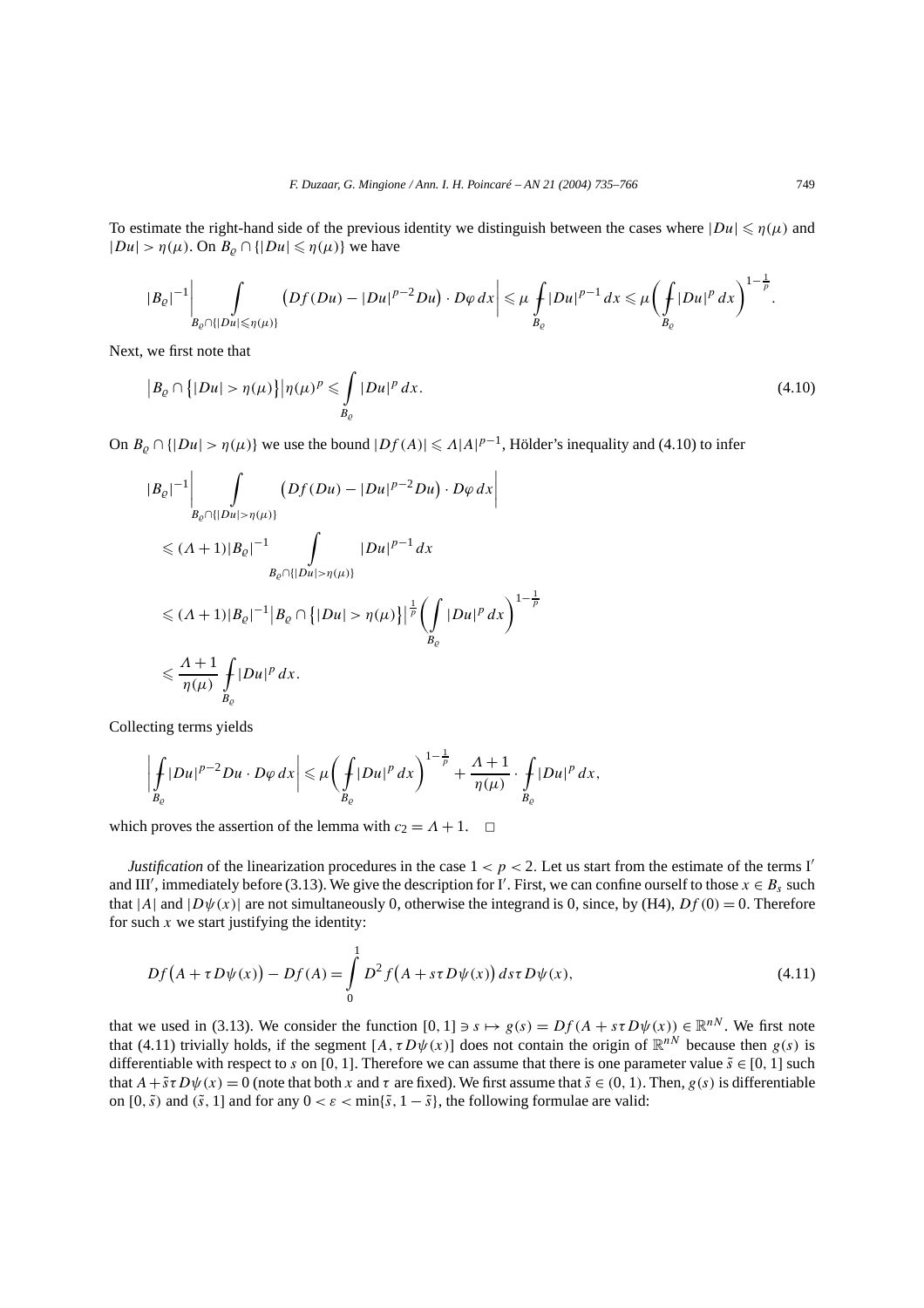$$
g(1) - g(\tilde{s} + \varepsilon) = \int_{\tilde{s}+\varepsilon}^{1} D^2 f(A + s\tau D\psi(x)) ds\tau D\psi(x),
$$
  

$$
g(\tilde{s} - \varepsilon) - g(0) = \int_{0}^{\tilde{s}-\varepsilon} D^2 f(A + s\tau D\psi(x)) ds\tau D\psi(x).
$$

At this point, we note that the function *g* is continuous and so we can recover (4.11) from the previous identities after letting  $\varepsilon \to 0$ , since the integrals do converge due to the growth condition (H2), i.e.  $|D^2 f(A + s\tau D\psi(x))| \le$  $A|A + s\tau D\psi(x)|^{p-2}$ , and  $p-2 > -1$  (note that the integral considered in (4.11) is actually singular). The subsequent estimate in (3.13) is then justified in a more straightforward way, via Lemma 2; this gives a pointwise inequality for the integrand, therefore ensuring the finiteness of the integral. The cases  $\tilde{s} = 0$  resp.  $\tilde{s} = 1$  are similar. The procedure for III' is similar at this point. The same arguments apply to the justification of the first identity in (4.2) in the case  $1 < p < 2$ . We finally justify (4.8) and (4.9). Observe that in this case  $|A| \neq 0$ , therefore for any *x* ∈ *B*<sub> $\varrho$ </sub><sup> $\varrho$ </sup> there exists at most one  $\tilde{s}$  ∈ (0, 1] such that  $|A + \tilde{s}(Du(x) - A)| = 0$ . It follows (recall *x* is fixed) that the inequality stated in (4.8) holds a.e. with respect to  $t \in [0, 1]$ . Then we can integrate first with respect to  $t$  and then with respect to *x*; the convergence of the resulting integral in (4.9) then follows via Lemma 2.

#### **5. Proof of the theorems**

For the sake of clearness and in order to show a larger spreading of the A, *p*-harmonic approximation techniques, we shall separate the cases  $p > 2$  and  $1 < p < 2$ . We warn the reader on the following convention. We have defined both in (2.4) and (4.1) two similar quantities, with a similar notation. We shall use them without ambiguity, since in the lemmata below the choice of  $A$  (see (4.1)) will be always such that the two quantities will coincide.

### *5.1. The super-quadratic case*  $p > 2$

**Proposition 3.** *For*  $0 < \beta < 1$  *there exist constants*  $\theta = \theta(n, N, p, \lambda, \Lambda, \beta) \in (0, 1/4]$  *and*  $\varepsilon_0 =$  $\varepsilon_0(n, N, p, \lambda, \Lambda, L, \alpha, \beta) > 0$  *such that the following is true: Whenever*  $u \in W^{1,p}(U, \mathbb{R}^N)$  *is F-minimizing in U* such that for some ball  $B_0(x_0) \in U$  the smallness condition

$$
\Phi(x_0, \varrho, (Du)_{\varrho}) < \varepsilon_0 \left| (Du)_{x_0, \varrho} \right|^p \tag{5.1}
$$

*is satisfied, then the following growth condition holds*:

$$
\Phi(x_0, \theta \varrho, (Du)_{\theta \varrho}) \leq \theta^{2\beta} \Phi(x_0, \varrho, (Du)_{\varrho}).
$$
\n(5.2)

**Proof.** Without loss of generality we take  $x_0 = 0$ . We write  $\Phi(\varrho)$  instead of  $\Phi(x_0, \varrho, (Du)_{\varrho})$ . Moreover, we assume  $\Phi(\rho) > 0$ , otherwise the conclusion of the lemma holds trivially; it follows from (5.1), that  $|_{(Du)_\rho}| > 0$ . We define

$$
w(x) = |(Du)_{\varrho}|^{\frac{p-2}{2}} \frac{u(x) - (Du)_{\varrho} x}{\sqrt{\varPhi(\varrho)}} \quad \text{for } x \in B_{\varrho}.
$$
 (5.3)

From the very definition of both *Φ* and *w* we find

$$
\int_{B_{\varrho}} |Dw|^2 dx = |(Du)_{\varrho}|^{p-2} \int_{B_{\varrho}} |Du - (Du)_{\varrho}|^2 dx \, \Phi(\varrho)^{-1} \leq 1.
$$
\n(5.4)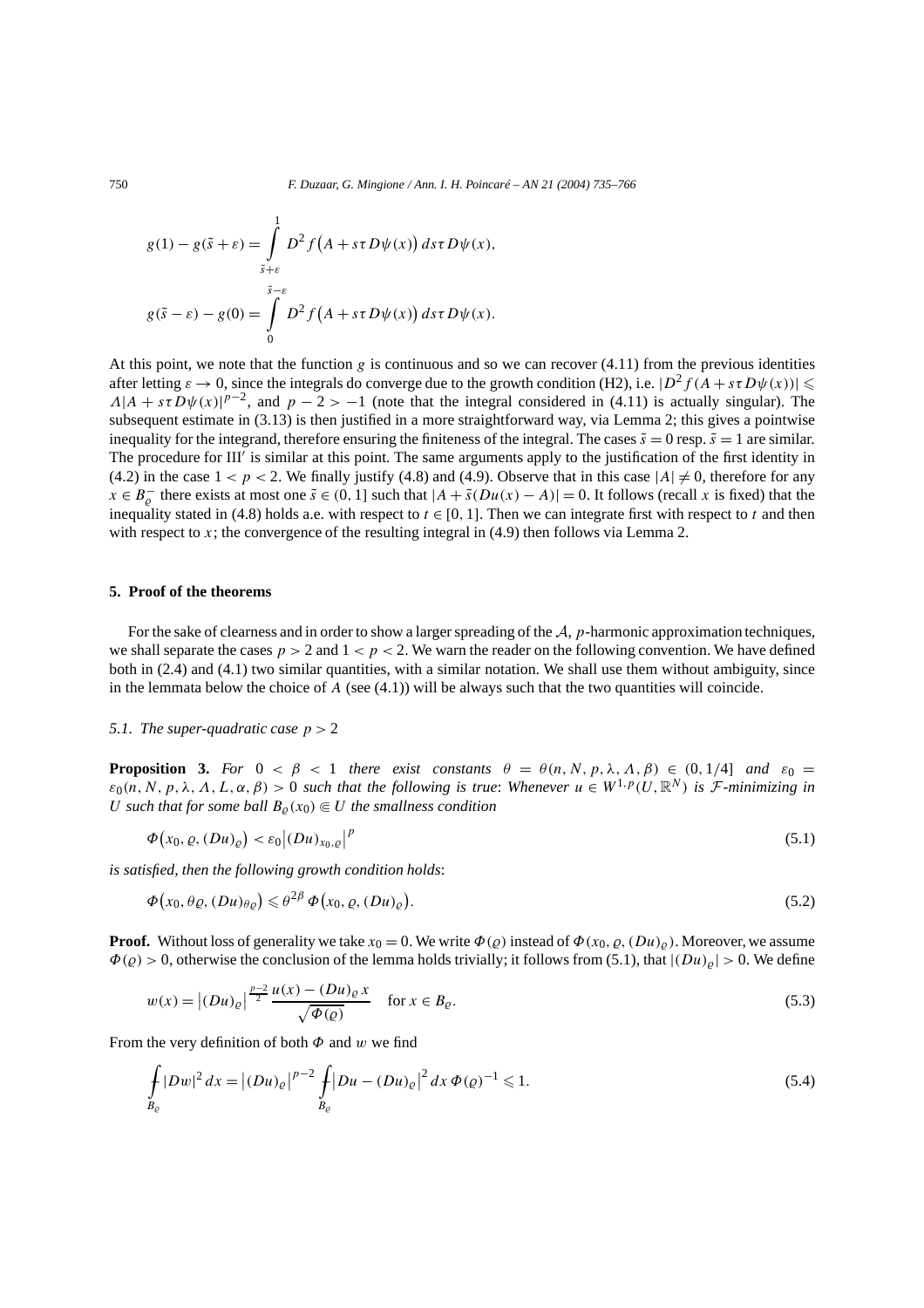Moreover from Lemma 9 we infer that (note that  $|(Du)_{\rho}| > 0$ )

$$
\left| \int_{B_{\varrho}} \frac{D^2 f((Du)_{\varrho})}{|(Du)_{\varrho}|^{p-2}} (Dw, D\varphi) \, dx \right| \leq c_1 \left[ \left( \frac{\Phi(\varrho)}{|(Du)_{\varrho}|^p} \right)^{\frac{p-2}{2p}} + \left( \frac{\Phi(\varrho)}{|(Du)_{\varrho}|^p} \right)^{\frac{\alpha}{2}} \right] \sup_{B_{\varrho}} |D\varphi| \tag{5.5}
$$

for any  $\varphi \in C_1(B_\rho, \mathbb{R}^N)$ . Let  $\varepsilon > 0$  (to be chosen later) and  $\delta = \delta(n, N, \lambda, \Lambda, \varepsilon) \in (0, 1]$  from the A-harmonic approximation Lemma 3. Now we assume that

$$
c_1 \left[ \left( \frac{\Phi(\varrho)}{|(Du)_{\varrho}|^p} \right)^{\frac{p-2}{2p}} + \left( \frac{\Phi(\varrho)}{|(Du)_{\varrho}|^p} \right)^{\frac{\alpha}{2}} \right] < \delta,
$$
\n
$$
(5.6)
$$

where  $c_1 = c_1(p, L)$  is the constant from Lemma 9. Then *w* is approximatively harmonic with respect to the bilinear form  $A := |(Du)_{\rho}|^{2-p} D^2 f((Du)_{\rho})$  which is elliptic in the sense of Legendre–Hadamard with ellipticity constant 2 $\lambda$  (see (2.3)) and upper bound  $\overline{\Lambda}$  (see (H2)). Therefore, by Lemma 3, we find  $h \in W^{1,2}(B_{\varrho}, \mathbb{R}^N)$ , Aharmonic, such that

$$
\int_{B_{\varrho}} |Dh|^2 dx \leq 1 \quad \text{and} \quad \varrho^{-2} \int_{B_{\varrho}} |w - h|^2 dx \leq \varepsilon. \tag{5.7}
$$

Being an A-harmonic functions, *h* also satisfies the estimate

$$
\varrho^{-2} \sup_{B_{\varrho/2}} |Dh|^2 + \sup_{B_{\varrho/2}} |D^2 h|^2 \leq \frac{c_3}{\varrho^2} \int_{B_{\varrho}} |Dh|^2 dx \leq \frac{c_3}{\varrho^2},\tag{5.8}
$$

with  $c_3 = c_3(n, N, \lambda, \Lambda)$  (without loss of generality we take  $c_3 \ge 1$ ). For  $\theta \in (0, 1/4]$  to be specified later we can therefore apply Taylor's theorem to *h* at 0 to deduce

$$
\sup_{x \in B_{2\theta_Q}} |h(x) - h(0) - Dh(0)x|^2 \leq c_3 \varrho^{-2} (2\theta \varrho)^4 = 16c_3 \theta^4 \varrho^2.
$$
\n(5.9)

Thus we have, using the triangle inequality together with (5.7) and (5.9),

$$
(2\theta \varrho)^{-2} \int\limits_{B_{2\theta \varrho}} |w(x) - h(0) - Dh(0)x|^2 dx \leq 2(2\theta \varrho)^{-2} \left[ (2\theta)^{-n} \varrho^2 \varepsilon + 16c_3 \theta^4 \varrho^2 \right] = 2^{-n-1} \theta^{-n-2} \varepsilon + 8c_3 \theta^2.
$$

We now set  $\varepsilon = \theta^{n+4}$ . Then, recalling the definition of *w* we obtain

$$
(2\theta \varrho)^{-2} \int_{B_{2\theta\varrho}} |u(x) - (Du)_{\varrho}x - \sqrt{|(Du)_{\varrho}|^{2-p} \Phi(\varrho)} (h(0) + Dh(0)x)|^2 dx
$$
  

$$
\leq \frac{1}{2}c(\theta^{-n-2}\varepsilon + \theta^2) |(Du)_{\varrho}|^{2-p} \Phi(\varrho) = c\theta^2 |(Du)_{\varrho}|^{2-p} \Phi(\varrho)
$$
(5.10)

 $\int_{B_{2\theta\varrho}} |u - Q|^2 dx$  amongst all the affine functions *Q* (see Section 3), we easily deduce from (5.10) where the constant *c* depends only on *n*, *N*,  $\lambda$  and *Λ*. Denoting by *P* the affine function minimizing  $Q \mapsto$ 

$$
(2\theta \varrho)^{-2} \int\limits_{B_{2\theta\varrho}} |u - P_{2\theta\varrho}|^2 dx \leq c\theta^2 |(Du)_{\varrho}|^{2-p} \Phi(\varrho)
$$
\n
$$
(5.11)
$$

with  $c = c(n, N, \lambda, \Lambda)$ . We next derive an estimate for the term  $(2\theta \rho)^{-p} f_{B_{2\theta\rho}} |u - P_{2\theta\rho}|^p dx$  which is needed for the application of Caccioppoli's inequality. For this we let  $p^*$  be the usual Sobolev conjugate (that is  $p^* := \frac{np}{n-p}$  if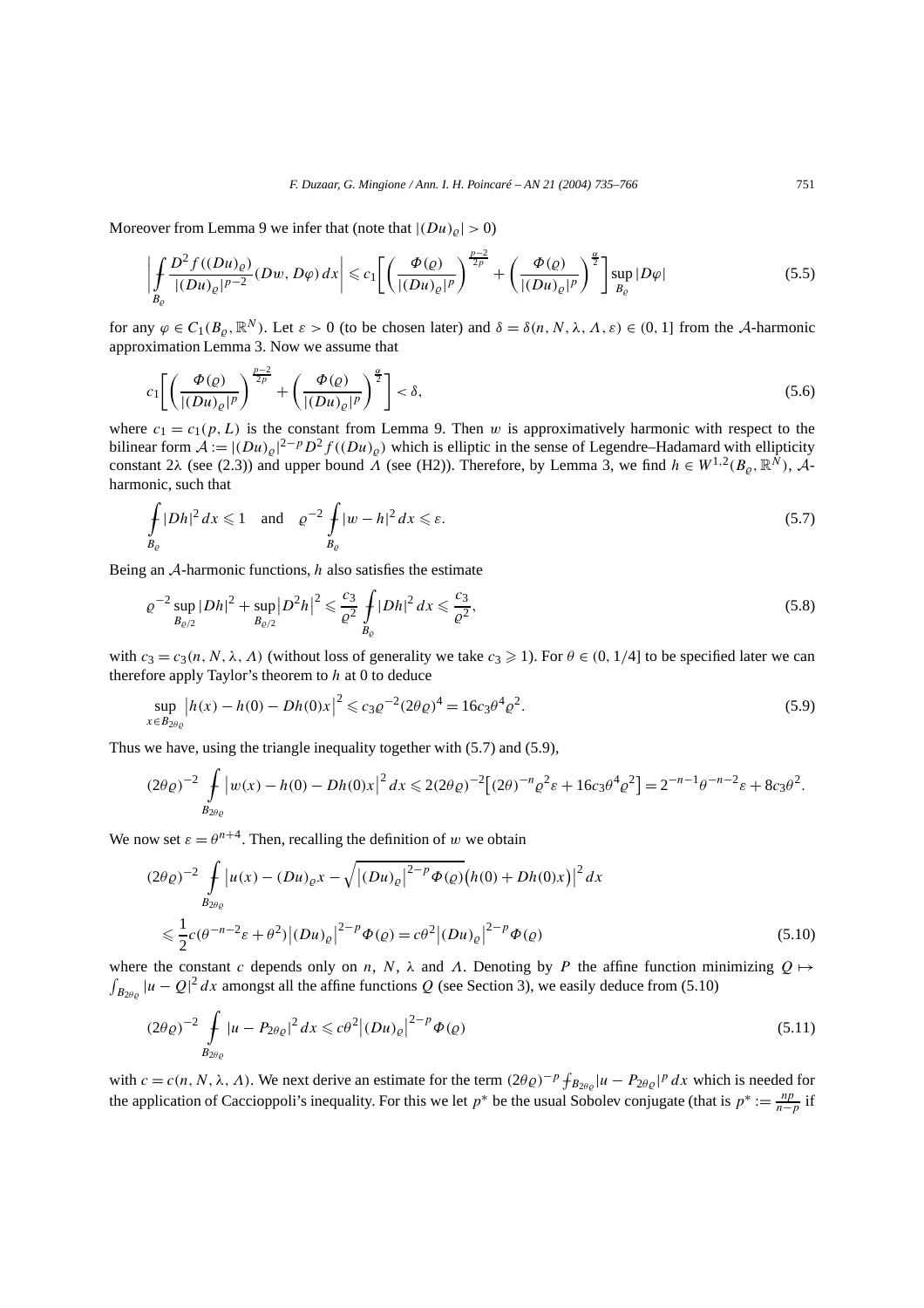$p < n$  and  $p^* :=$  "any exponent > p" if  $p \ge n$ ). We then find  $t \in (0, 1)$  such that  $\frac{1}{p} = (1 - t)\frac{1}{2} + t\frac{1}{p^*}$ . With this choice of *t* we use in turn the  $L^p$ -interpolation inequality, the definition of  $P_{2\theta\varrho}$ , the estimate found in (5.11) and Sobolev's–Poincaré inequality, obtaining

$$
\int_{B_{2\theta_{\varrho}}} |u - P_{2\theta_{\varrho}}|^p \, dx \leqslant \bigg(\int_{B_{2\theta_{\varrho}}} |u - P_{2\theta_{\varrho}}|^2 \, dx\bigg)^{(1-t)\frac{p}{2}} \bigg(\int_{B_{2\theta_{\varrho}}} |u - P_{2\theta_{\varrho}}|^{p^*} \, dx\bigg)^{t\frac{p}{p^*}}\n\leqslant c\varrho^p \theta^{(2-t)p} \big|(Du)_{\varrho}\big|^{(2-p)\frac{(1-t)p}{2}} \Phi(\varrho)^{\frac{(1-t)p}{2}} \bigg(\int_{B_{2\theta_{\varrho}}} |D(u - P_{2\theta_{\varrho}})|^p \, dx\bigg)^t,\n\tag{5.12}
$$

where the constant *c* depends on *n*, *N*, *p*,  $\lambda$  and  $\Lambda$ . The last factor in the right-hand side of (5.12) can be estimated as follows: We denote by  $P_{\varrho}$  the unique affine function which minimizes  $P \mapsto \int_{B_{\varrho}} |u - P|^2 dx$ . Using in turn Minkowski's inequality, (3.7), Poincaré's inequality and (3.8) we obtain

$$
\left(\int_{B_{2\theta_{\varrho}}} |D(u - P_{2\theta_{\varrho}})|^{p} dx\right)^{\frac{1}{p}} \leq \left(\int_{B_{2\theta_{\varrho}}} |D(u - P_{\varrho})|^{p} dx\right)^{\frac{1}{p}} + |B_{2\theta_{\varrho}}|^{\frac{1}{p}} |DP_{2\theta_{\varrho}} - DP_{\varrho}|
$$
  

$$
\leq |B_{\varrho}|^{\frac{1}{p}} \left(\int_{B_{\varrho}} |D(u - P_{\varrho})|^{p} dx\right)^{\frac{1}{p}} + \theta^{-1} |B_{\varrho}|^{\frac{1}{p}} \left(c\varrho^{-p} \int_{B_{\varrho}} |u - P_{\varrho}|^{p} dx\right)^{\frac{1}{p}}
$$
  

$$
\leq c\theta^{-1} |B_{\varrho}|^{\frac{1}{p}} \left(\int_{B_{\varrho}} |D(u - P_{\varrho})|^{p} dx\right)^{\frac{1}{p}}
$$
  

$$
\leq c\theta^{-1} |B_{\varrho}|^{\frac{1}{p}} \left(\int_{B_{\varrho}} |Du - (Du)_{\varrho}|^{p} dx\right)^{\frac{1}{p}} \leq c\theta^{-1} |B_{\varrho}|^{\frac{1}{p}} \Phi(\varrho)^{\frac{1}{p}},
$$

with  $c = c(n, p)$ . Inserting this in (5.12) we find

$$
(2\theta \varrho)^{-p} \int\limits_{B_{2\theta \varrho}} |u - P_{2\theta \varrho}|^p dx \leqslant c \theta^{p-(n+2p)t} \left( \frac{\Phi(\varrho)}{|(Du)_{\varrho}|^p} \right)^{\frac{p-2}{2}(1-t)} \Phi(\varrho),
$$

where the constant *c* depends only on *n*, *N*, *p*, *λ* and *Λ*. We now assume that the following additional smallness condition is satisfied:

$$
\theta^{p-(n+2p)t} \left( \frac{\Phi(\varrho)}{|(Du)_{\varrho}|^p} \right)^{\frac{p-2}{2}(1-t)} \leq \theta^2. \tag{5.13}
$$

Then, we arrive at

$$
(2\theta \varrho)^{-p} \int\limits_{B_{2\theta\varrho}} |u - P_{2\theta\varrho}|^p dx \leq c\theta^2 \Phi(\varrho),\tag{5.14}
$$

where  $c = c(n, N, p, \lambda, \Lambda)$ . Combining (5.11) and (5.14) we obtain

$$
(2\theta \varrho)^{-2} \int_{B_{2\theta\varrho}} |(Du)_{\varrho}|^{p-2} |u - P_{2\theta\varrho}|^2 dx + (2\theta \varrho)^{-p} \int_{B_{2\theta\varrho}} |u - P_{2\theta\varrho}|^p dx \leq c\theta^2 \Phi(\varrho),
$$
\n(5.15)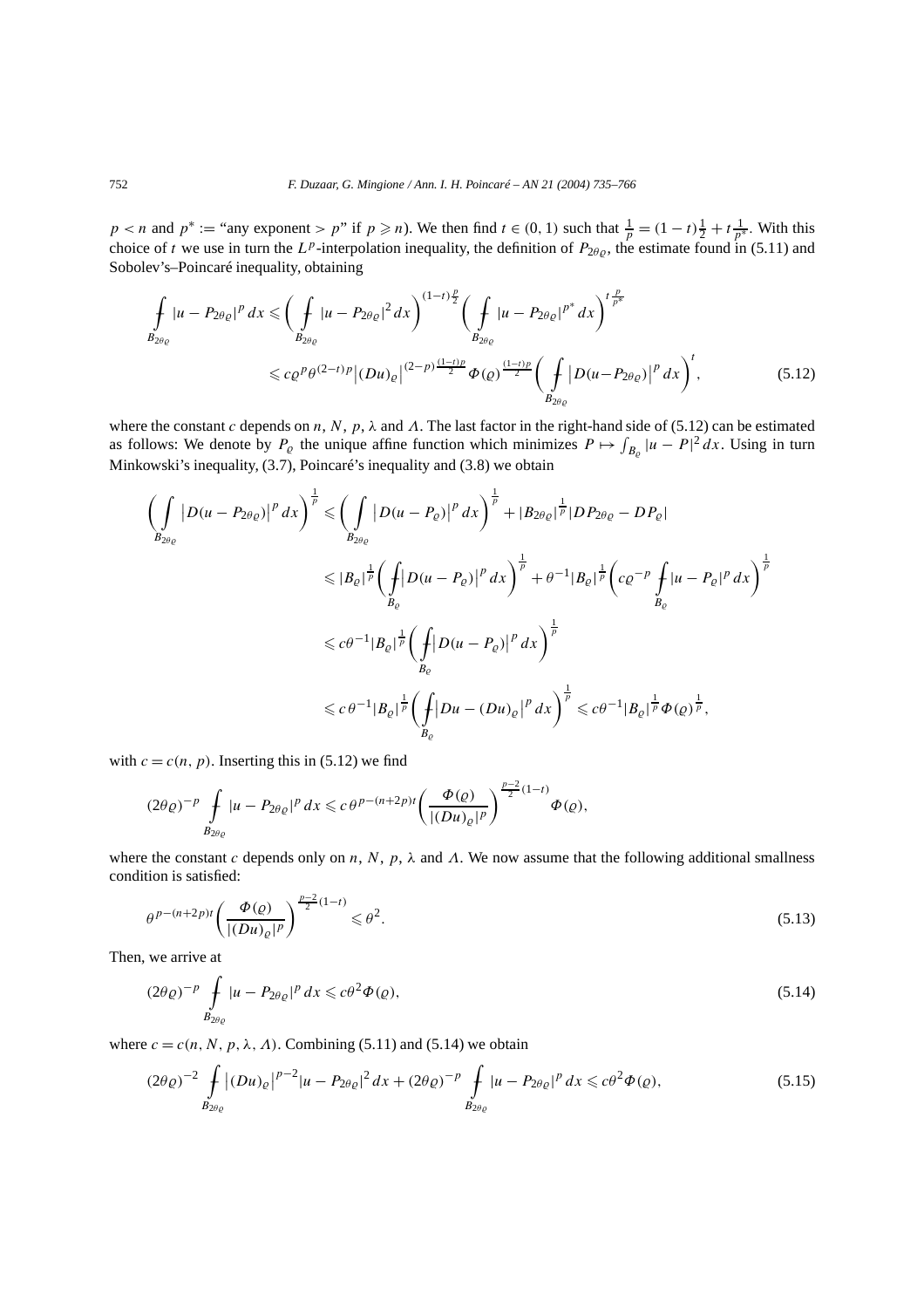with a constant  $c$  having the same dependencies as the constant in  $(5.14)$ . Next, we want to replace in  $(5.15)$  the term  $|(Du)_{\varrho}|^{p-2}$  by  $|DP_{\varrho}|^{p-2}$ . Using (3.8) and the definition of  $\Phi(\varrho)$ 

$$
\begin{aligned}\n\left|D P_{2\theta\varrho} - (Du)_{\varrho}\right| &\leq \left|D P_{2\theta\varrho} - (Du)_{2\theta\varrho}\right| + \left|(Du)_{2\theta\varrho} - (Du)_{\varrho}\right| \\
&\leq c \bigg(\int_{B_{2\theta\varrho}} |Du - (Du)_{2\theta\varrho}|^2 \, dx\bigg)^{\frac{1}{2}} + \bigg(\int_{B_{2\theta\varrho}} |Du - (Du)_{\varrho}|^2 \, dx\bigg)^{\frac{1}{2}} \\
&\leq c \theta^{-\frac{n}{2}} \bigg(\int_{B_{\varrho}} |Du - (Du)_{\varrho}|^2 \, dx\bigg)^{\frac{1}{2}} \leq c \theta^{-\frac{n}{2}} \bigg(\frac{\Phi(\varrho)}{|(Du)_{\varrho}|^p}\bigg)^{\frac{1}{2}} |(Du)_{\varrho}|.\n\end{aligned}
$$

Note that the constant *c* depends only on *n*; we assume without loss of generality that  $c \ge 2$  (this will be very convenient later). Imposing the smallness condition

$$
c\theta^{-\frac{n}{2}}\left(\frac{\Phi(\varrho)}{|(Du)_{\varrho}|^p}\right)^{\frac{1}{2}} \leqslant \frac{1}{2},\tag{5.16}
$$

we see that  $2|DP_{2\theta\varrho} - (Du)_{\varrho}| \leq (|Du)_{\varrho}|$ . Hence, we can replace  $|(Du)_{\varrho}|^{p-2}$  in (5.15) by  $|DP_{2\theta\varrho}|^{p-2}$  enlarging the constant *c* on the right-hand side by a factor  $2^{p-2}$ :

$$
(2\theta \varrho)^{-2} \int_{B_{2\theta\varrho}} |D P_{2\theta\varrho}|^{p-2} |u - P_{2\theta\varrho}|^2 dx + (2\theta \varrho)^{-p} \int_{B_{2\theta\varrho}} |u - P_{2\theta\varrho}|^p dx \leq c\theta^2 \Phi(\varrho),
$$
(5.17)

where the constant  $c$  has the same dependencies as the constant in (5.15). Now, we apply Caccioppoli's inequality (3.10) with  $\xi = P_{2\theta\rho}(0)$  and  $A = DP_{2\theta\rho}$  on the ball  $B_{2\theta\rho}$  to the left-hand side of (5.17); it follows

$$
\int_{B_{\theta_{\varrho}}} |DP_{2\theta_{\varrho}}|^{p-2} |Du - DP_{2\theta_{\varrho}}|^{2} + |Du - DP_{2\theta_{\varrho}}|^{p} dx \leq c\theta^{2} \Phi(\varrho),
$$

where  $c = c(n, N, p, \lambda, \Lambda)$ . Obviously this implies

$$
\int_{B_{\theta_{\varrho}}} |D P_{2\theta_{\varrho}}|^{p-2} |Du - Du_{\theta_{\varrho}}|^2 dx + \inf_{A \in \mathbb{R}^{nN}} \int_{B_{\theta_{\varrho}}} |Du - A|^p dx \leq c\theta^2 \Phi(\varrho).
$$
\n(5.18)

To obtain the desired excess-decay estimate from (5.18) we have to replace the term  $|DP_{2\theta\varrho}|^{p-2}$  by  $|(Du)_{\theta\varrho}|^{p-2}$ . This can be achieved by first replacing  $DP_{2\theta\varrho}$  by  $DP_{\theta\varrho}$  and then  $DP_{\theta\varrho}$  by  $(Du)_{\theta\varrho}$ . The occurring error-term in the first replacement can be estimated using (3.7) and (5.14)

$$
\int_{B_{\theta_{\varrho}}} |DP_{2\theta_{\varrho}} - DP_{\theta_{\varrho}}|^{p-2} |Du - (Du)_{\theta_{\varrho}}|^2 dx
$$
\n
$$
\leq c \Big( (\theta \varrho)^{-p} \int_{B_{\theta_{\varrho}}} |u - P_{2\theta_{\varrho}}|^p dx \Big)^{\frac{p-2}{p}} \int_{B_{\theta_{\varrho}}} |Du - (Du)_{\theta_{\varrho}}|^2 dx
$$
\n
$$
\leq c \theta^{-n} \Big( (2\theta \varrho)^{-p} \int_{B_{2\theta_{\varrho}}} |u - P_{2\theta_{\varrho}}|^p dx \Big)^{\frac{p-2}{p}} \int_{B_{\varrho}} |Du - (Du)_{\varrho}|^2 dx
$$
\n
$$
\leq c \theta^2 \theta^{-n - \frac{4}{p}} \Big( \frac{\Phi(\varrho)}{|(Du)_{\varrho}|^p} \Big)^{\frac{p-2}{p}} \Phi(\varrho) \leq c \theta^2 \Phi(\varrho), \tag{5.19}
$$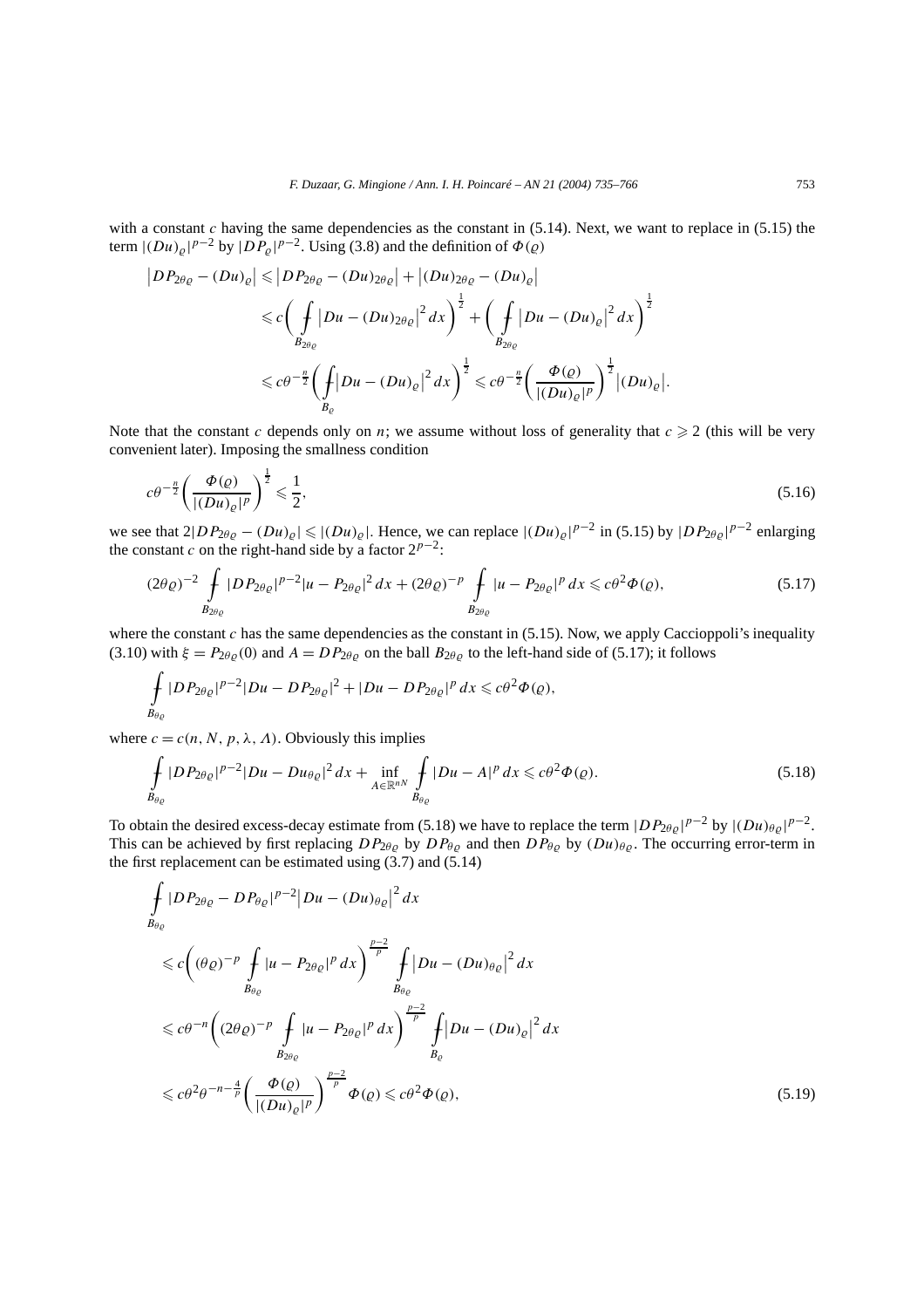where  $c = c(n, N, p, \lambda, \Lambda)$ . The last estimate has been performed assuming that

$$
\theta^{-n-\frac{4}{p}} \left( \frac{\Phi(\varrho)}{|(Du)_{\varrho}|^p} \right)^{\frac{p-2}{2}} \leq 1. \tag{5.20}
$$

The second replacement, i.e. the one of  $DP_{\theta\rho}$  by  $(Du)_{\theta\rho}$ , is possible via (3.8) (with  $p = 2$  there)

$$
\int_{B_{\theta\varrho}} |DP_{\theta\varrho} - (Du)_{\theta\varrho}|^{p-2} |Du - (Du)_{\theta\varrho}|^2 dx
$$
\n
$$
\leq c \Big( \int_{B_{\theta\varrho}} |Du - (Du)_{\theta\varrho}|^2 dx \Big)^{\frac{p-2}{2}} \int_{B_{\theta\varrho}} |Du - (Du)_{\theta\varrho}|^2 dx
$$
\n
$$
\leq c\theta^{-\frac{np}{2}} \Big( \int_{B_{\varrho}} |Du - (Du)_{\varrho}|^2 dx \Big)^{\frac{p}{2}} = c\theta^{-\frac{np}{2}} \Big( \frac{\Phi(\varrho)}{|(Du)_{\varrho}|^p} \Big)^{\frac{p-2}{2}} \Phi(\varrho) \leq c\theta^2 \Phi(\varrho), \tag{5.21}
$$

where  $c = c(n, p)$ . Again, the last estimate is true, provided we assume

$$
\theta^{-\frac{np}{2}}\left(\frac{\Phi(\varrho)}{|(Du)_{\varrho}|^p}\right)^{\frac{p-2}{p}} \leqslant \theta^2. \tag{5.22}
$$

Combining  $(5.18)$  with  $(5.19)$  and  $(5.21)$  we obtain

$$
\int_{B_{\theta\varrho}} |(Du)_{\theta\varrho}|^{p-2} |Du - (Du)_{\theta\varrho}|^2 dx + \inf_{A \in \mathbb{R}^{nN}} \int_{B_{\theta\varrho}} |Du - A|^p dx \leq c\theta^2 \Phi(\varrho),
$$
\n(5.23)

where  $c = c(n, N, p, \lambda, \Lambda)$ , as for (5.18). Next, we note that the inf in the second term of the left-hand side of the previous inequality is achieved by a unique  $A_0 \in \mathbb{R}^{n}$ , and in a standard way, we can replace  $A_0$  by  $(Du)_{\theta \varrho}$ in (5.23) enlarging the constant on the right-hand side by a factor  $2^p$ . Recalling the definition of  $\Phi(\theta \varrho)$ , we finally arrive at  $\Phi(\theta \varrho) \leq c_e \theta^2 \Phi(\varrho)$ , where  $c_e = c_e(n, N, p, \lambda, \Lambda)$ . Now, given  $\beta \in (0, 1)$  we choose  $\theta \in (0, 1/4]$ such that  $c_e θ^2 = θ^{2β}$ ; note that *θ* depends only on *n*, *N*, *p*, *λ*, *Λ* and *β*. For later purposes we also assume that  $\theta^{2\beta} 2^p < 1$ . This fixes  $\varepsilon = \theta^{n+4}$ , i.e.  $\varepsilon = \varepsilon(n, N, p, \lambda, \Lambda, \beta)$ , and  $\delta = \delta(n, N, \lambda, \Lambda, \varepsilon)$ . With these specifications all the smallness assumptions (5.6), (5.13), (5.16), (5.20) and (5.22) are satisfied, if we require  $\Phi(\varrho) \leq \varepsilon_0 |(Du)_{\varrho}|^p$ , with a sufficiently small constant  $\varepsilon_0$ ; note that  $\varepsilon_0$  depends only on *n*, *N*, *p*,  $\lambda$ , *A*, *L*,  $\alpha$  and  $\beta$ . This proves the assertion of the lemma.  $\square$ 

We are now going to iterate Proposition 3. Starting with *u* and  $\mathcal F$  satisfying the hypothesis of Proposition 3 and taking  $x_0 = 0$  without loss of generality, we see that

$$
\Phi(\theta \varrho) \leqslant \theta^{2\beta} \Phi(\varrho) \leqslant \theta^{2\beta} \varepsilon_0 |(Du)_{\varrho}|^p.
$$

From the elementary estimate

$$
\left| (Du)_{\varrho} \right| \leqslant \theta^{-\frac{n}{2}} \bigg( \int_{B_{\varrho}} \left| Du - (Du)_{\varrho} \right|^2 dx \bigg)^{\frac{1}{2}} + \left| (Du)_{\theta\varrho} \right| \leqslant \theta^{-\frac{n}{2}} \bigg( \frac{\Phi(\varrho)}{\left| (Du)_{\varrho} \right|^p} \bigg)^{\frac{1}{2}} \left| (Du)_{\varrho} \right| + \left| (Du)_{\theta\varrho} \right| \tag{5.24}
$$

we conclude

$$
\left(1-\theta^{-\frac{n}{2}}\left(\frac{\Phi(\varrho)}{|(Du)_{\varrho}|^p}\right)^{\frac{1}{2}}\right)|(Du)_{\varrho}|\leqslant |(Du)_{\theta\varrho}|.
$$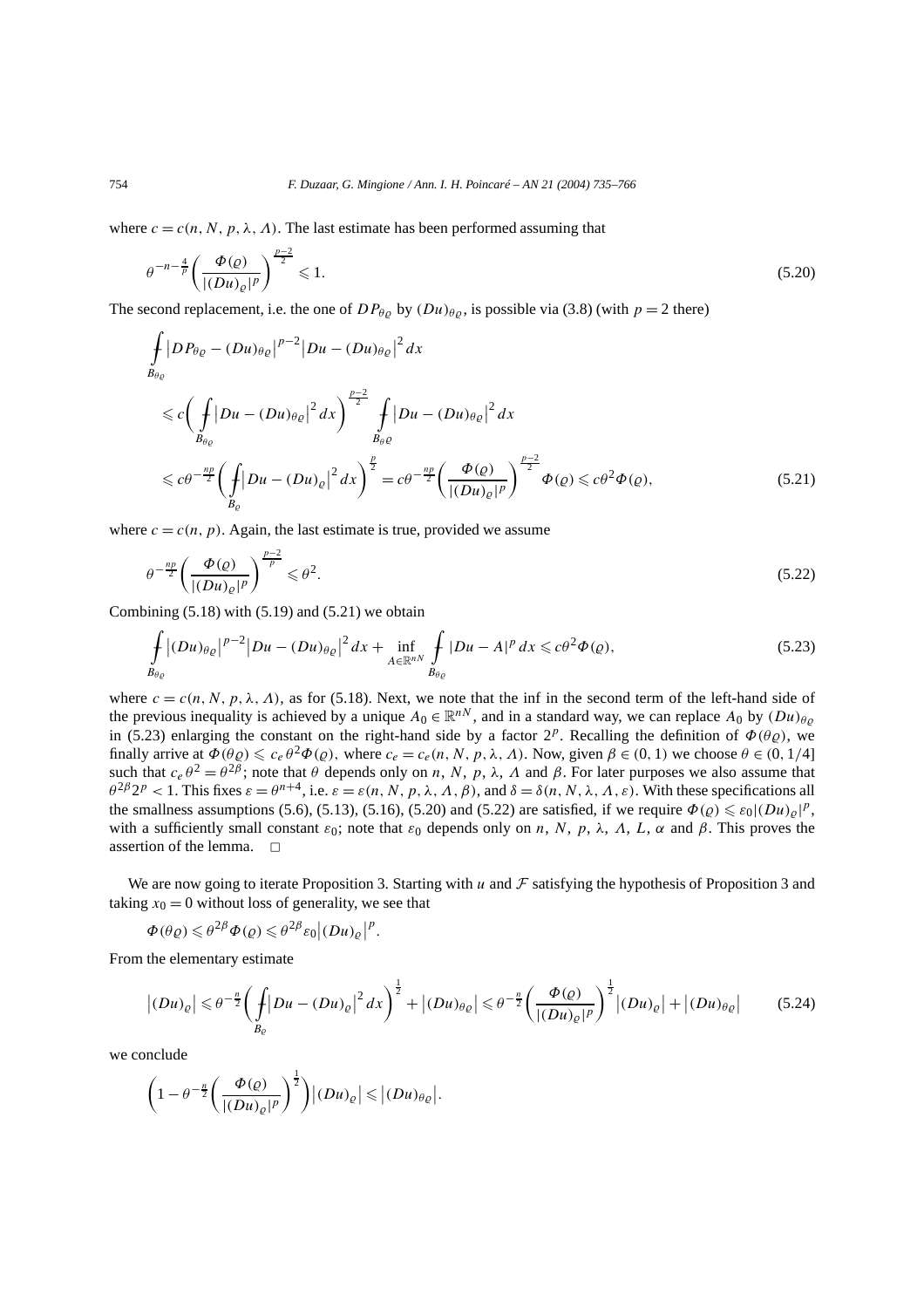Recalling the smallness condition (5.16) we see that  $( \ldots ) \geq 1/2$ ; hence  $|(Du)_{\varrho}| \leq 2|(Du)_{\theta\varrho}|$ , which implies (by the choice of  $\theta$  at the end of the proof of Proposition 3)  $\Phi(\theta \varrho) \leq \theta^{2\beta} \bar{\varepsilon}_0 2^p |(Du)_{\theta \varrho}|^p < \varepsilon_0 |(Du)_{\theta \varrho}|^p$ . Hence, the starting hypotheses of Proposition 3 are also satisfied on the ball  $B_{\theta\rho}$  (i.e. *u*, *F* satisfy on  $B_{\theta\rho}$  the same set of conditions as on  $B_{\rho}$ ). Therefore we can proceed by induction and easily deduce that  $\Phi(\theta^k \varrho)$  $\theta^{2k\beta}\Phi(\varrho)$  for any  $k \in \mathbb{N}$ . By means of a standard iteration procedure (see for instance [12]) this leads us to the following *excess-decay lemma*:

**Lemma 11.** Assume that the hypotheses of Proposition 3 are satisfied. Then for any  $0 < r \leq \varrho$  we have, with  $c = c(n, N, p, \lambda, \Lambda, \beta)$ 

$$
\Phi(x_0,r,(Du)_r)\leqslant c\bigg(\frac{r}{\varrho}\bigg)^{2\beta}\Phi(x_0,\varrho,(Du)_\varrho).
$$

We now turn our attention to the *degenerate case*. By  $\gamma \in (0, 1)$  we go on denoting the Hölder exponent from the excess decay estimate (3.9) from Proposition 1. Then we have:

**Lemma 12.** *For*  $0 < \tilde{\gamma} < 2\gamma/p$  *and*  $\chi > 0$  *there exist constants*  $\varepsilon_1 = \varepsilon_1(n, N, p, \lambda, \Lambda, \gamma, \tilde{\gamma}, \eta(\cdot), \chi) > 0$  *and*  $\tau =$  $\tau(n, N, p, \lambda, \Lambda, \gamma, \widetilde{\gamma}, \chi) \in (0, 1/4]$  *such that the following is true: Whenever*  $u \in W^{1,p}(U, \mathbb{R}^n)$  *is*  $\mathcal{F}$ *-minimizing in U* such that for some ball  $B_0(x_0) \in U$  we have

$$
\chi \left| (Du)_{x_0, \varrho} \right|^p \leq \Phi \left( x_0, \varrho, (Du)_{\varrho} \right) \quad \text{and} \quad \chi \left| (Du)_{x_0, \tau \varrho} \right|^p \leq \Phi \left( x_0, \tau \varrho, (Du)_{\tau \varrho} \right) \tag{5.25}
$$

*and the smallness condition*

$$
\Phi(x_0, \varrho, (Du)_\varrho) < \varepsilon_1 \tag{5.26}
$$

*is satisfied, then*  $\Phi(x_0, \tau \rho, (Du)_{\tau\rho}) \leq \tau^{\gamma} \Phi(x_0, \rho, (Du)_{\rho}).$ 

**Proof.** Once again we take  $x_0 = 0$  without loss of generality and adopt again the usual abbreviation  $\Phi(\varrho)$ . Since  $|(Du)_{\varrho}|^p \leq \chi^{-1} \Phi(\varrho)$ , we have

$$
\Psi(\varrho) \leq 2^{p-1} \int_{B_{\varrho}} |Du - (Du)_{\varrho}|^p dx + 2^{p-1} |(Du)_{\varrho}|^p \leq c_4 \Phi(\varrho), \tag{5.27}
$$

where we have abbreviated  $c_4 = 2^{p-1}(1 + \chi^{-1})$ . From Lemma 10 (i.e. the approximative *p*-harmonicity) and (5.27), we have for any  $\mu > 0$  and for any  $\varphi \in C_0^1(B_\varrho, \mathbb{R}^N)$ :

$$
\left|\int\limits_{B_{\varrho}}|Du|^{p-2}Du\cdot D\varphi\,dx\right|\leqslant c_2\big(c_4\Phi(\varrho)\big)^{\frac{p-1}{p}}\bigg[\mu+\frac{(c_4\Phi(\varrho))^{\frac{1}{p}}}{\eta(\mu)}\bigg]\sup_{B_{\varrho}}|D\varphi|.
$$

Introducing, on  $B_0$ , the scaled function  $w := (c_4 \Phi(Q))^{-1/p} u$ , we deduce

$$
\left|\int\limits_{B_{\varrho}}|Dw|^{p-2}Dw\cdot D\varphi\,dx\right|\leqslant c_2\bigg[\mu+\frac{(c_4\varPhi(\varrho))^\frac{1}{p}}{\eta(\mu)}\bigg]\sup_{B_{\varrho}}|D\varphi|,
$$

and

$$
\int_{B_{\varrho}} |Dw|^p dx = (c_4 \Phi(\varrho))^{-1} \int_{B_{\varrho}} |Du|^p dx = (c_4 \Phi(\varrho))^{-1} \Psi(\varrho) \leq 1;
$$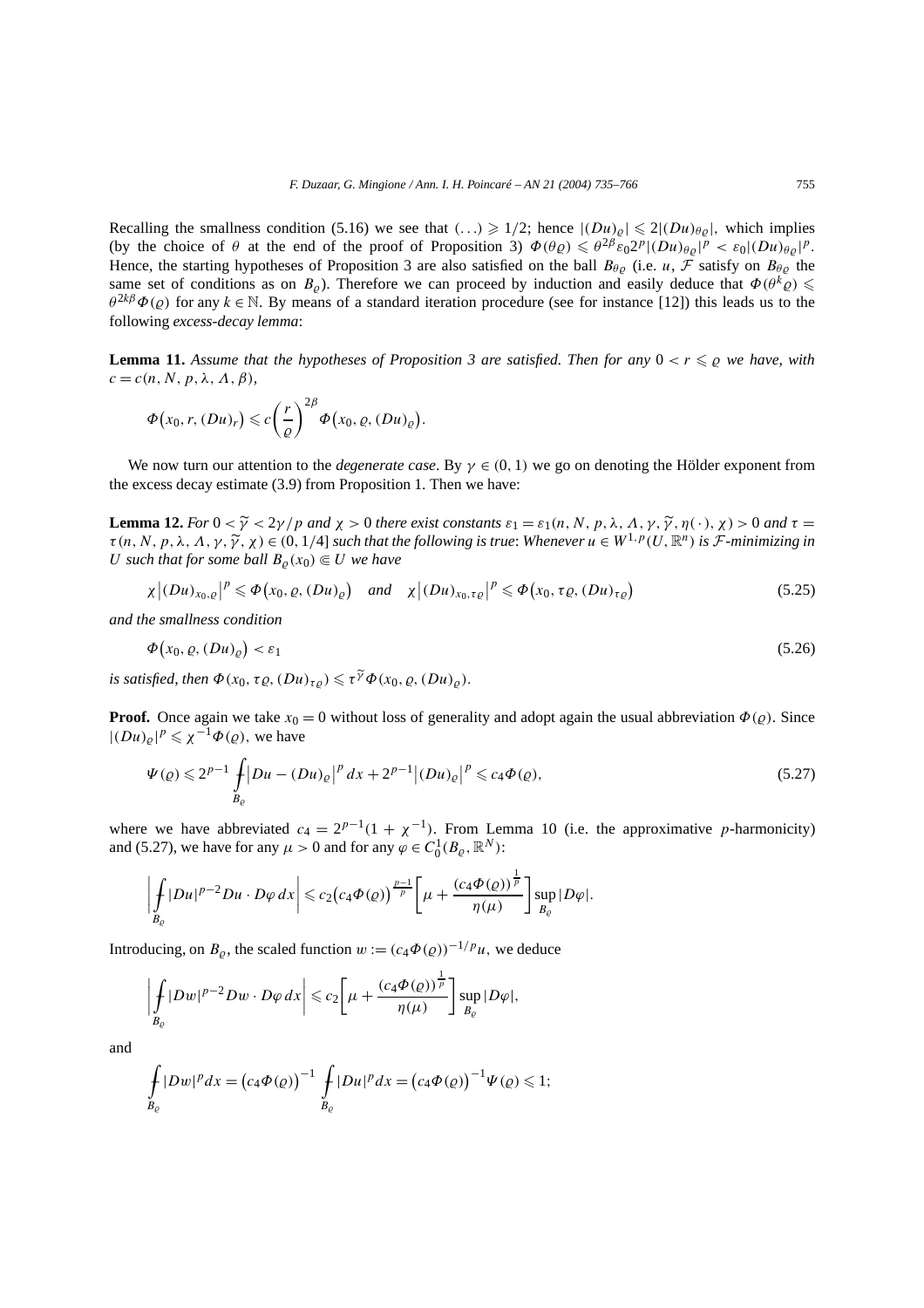here we have used (5.27) in the last inequality. Now let  $0 < \tau \leq 1/4$  (to be specified later) be given and define  $\varepsilon = \tau^{n+p+\gamma}$ . By  $\delta = \delta(n, N, p, \varepsilon) \in (0, 1]$  we denote the associated constant from Lemma 5. We then fix  $\mu > 0$ such that

$$
c_2\mu \leqslant \frac{\delta}{2}.\tag{5.28}
$$

Note that  $\mu = \mu(\Lambda, \delta)$ . This fixes  $\eta(\mu)$ . Assuming that

$$
c_2 \frac{(c_4 \Phi(\varrho))^{\frac{1}{p}}}{\eta(\mu)} \leq \frac{\delta}{2},\tag{5.29}
$$

we see that *w* satisfies the hypothesis of Lemma 5, i.e. we have  $f_{B_{\rho}}|Dw|^p dx \leq 1$  and

$$
\left|\int\limits_{B_{\varrho}} |Dw|^{p-2} Dw \cdot D\varphi \, dx\right| \leqslant \delta \sup_{B_{\varrho}} |D\varphi|
$$

for any  $\varphi \in C_0^1(B_\varrho,\mathbb{R}^N)$ . We now apply the *p*-harmonic approximation lemma, i.e. Lemma 5, to obtain for a given  $\varepsilon = \tau^{n+p+\gamma} > 0$  a *p*-harmonic function  $h \in W^{1,p}(B_{\rho}, \mathbb{R}^N)$  such that

$$
\int_{B_{\varrho}} |Dh|^p \, dx \leq 1 \quad \text{and} \quad \varrho^{-p} \int_{B_{\varrho}} |w - h|^p \, dx \leq \varepsilon = \tau^{n+p+\gamma}.
$$
\n
$$
(5.30)
$$

Then, using Poincaré's inequality, (5.30) and (3.9), we obtain

$$
(2\tau \varrho)^{-p} \int_{B_{2\tau \varrho}} |w - (h)_{2\tau \varrho} - (Dh)_{2\tau \varrho} x|^p dx
$$
  
\n
$$
\leq c \Big[ (2\tau \varrho)^{-p} \int_{B_{2\tau \varrho}} |w - h|^p dx + (2\tau \varrho)^{-p} \int_{B_{2\tau \varrho}} |h - (h)_{2\tau \varrho} - (Dh)_{2\tau \varrho} x|^p dx \Big]
$$
  
\n
$$
\leq c \Big[ \tau^{-n-p} \varrho^{-p} \int_{B_{\varrho}} |w - h|^p dx + \int_{B_{2\tau \varrho}} |Dh - (Dh)_{2\tau \varrho}|^p dx \Big]
$$
  
\n
$$
\leq c \Big[ \tau^{-n-p} \varepsilon + \tau^{\gamma} \Phi(h; \varrho) \Big] = c \tau^{\gamma} \Big[ 1 + \Phi(h; \varrho) \Big],
$$

with  $c = c(n, N, p)$ ; here  $\Phi(h; \rho)$  is the excess on  $B_{\rho}$  of the *p*-harmonic approximation *h* associated to *w* via (5.30). In view of  $|(Dh)_{\varrho}| \leq (f_{B_{\varrho}}|Dh|^{p} dx)^{1/p} \leq 1$  we infer that  $\Phi(h; \varrho) \leq c(p)$ . Inserting this into the previous estimate and recalling also the definition of *w* we deduce

$$
(2\tau\varrho)^{-p} \int\limits_{B_{2\tau\varrho}} |u - P|^p \, dx \leqslant c c_4 \tau^\gamma \Phi(\varrho) \tag{5.31}
$$

where  $c = c(n, N, p)$  and we abbreviated

$$
\mathbb{R}^n \ni x \mapsto P(x) := \left(c_4 \Phi(\varrho)\right)^{\frac{1}{p}} \left((h)_{2\tau\varrho} + (Dh)_{2\tau\varrho} x\right) \in \mathbb{R}^N.
$$

From Uhlenbeck's theorem (see Proposition 1) we infer

$$
|DP| = (c_4\Phi(Q))^{\frac{1}{p}}|(Dh)_{2\tau_Q}| \leq (c_4\Phi(Q))^{\frac{1}{p}} \sup_{2\tau_Q} |Dh| \leqslant c\big(c_4\Phi(Q)\big)^{\frac{1}{p}},
$$

where the constant *c* depends once again only on *n*, *N* and *p*. Using this and (5.31) we find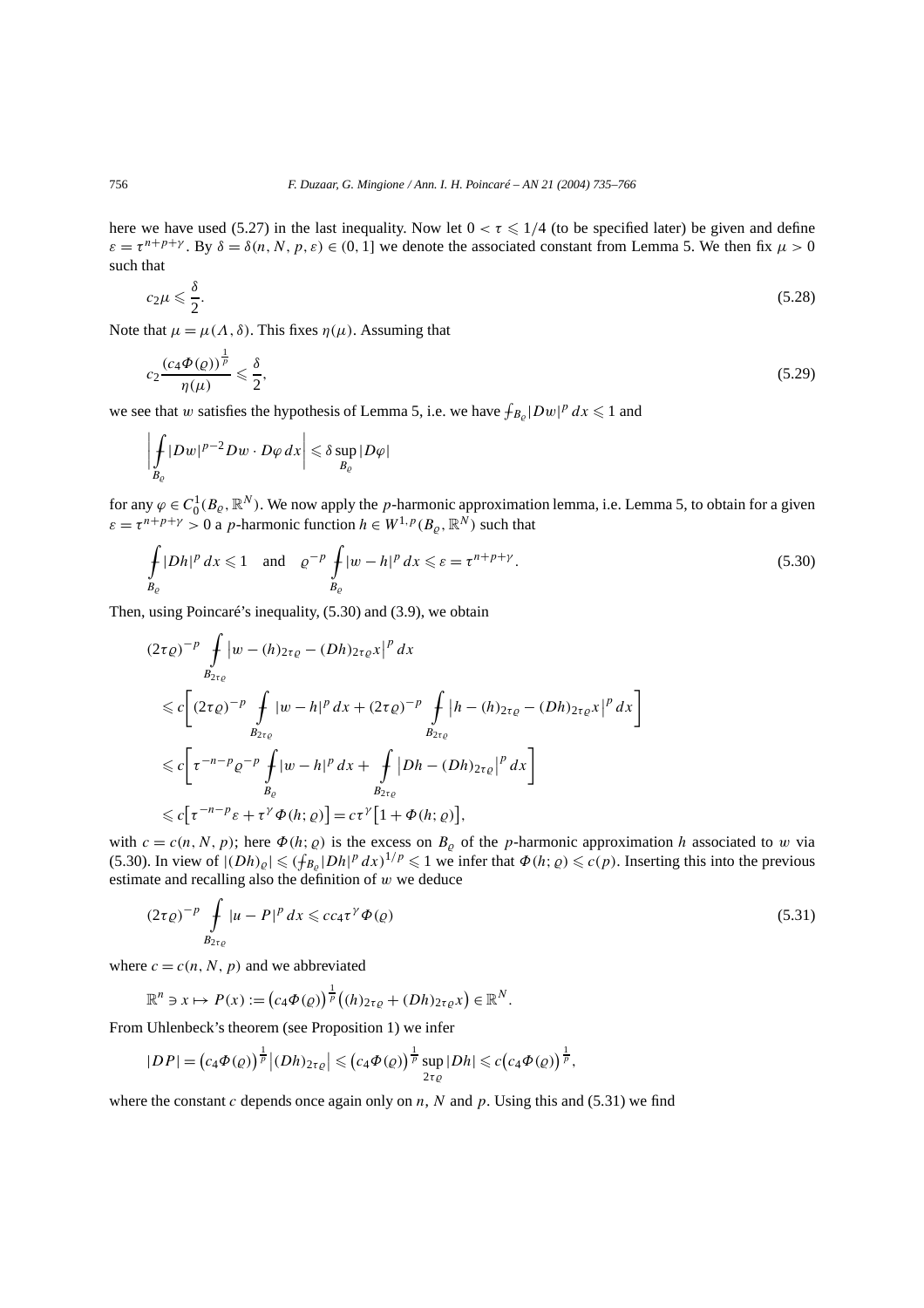*F. Duzaar, G. Mingione / Ann. I. H. Poincaré – AN 21 (2004) 735–766* 757

$$
(2\tau \varrho)^{-2} \int_{B_2 \tau \varrho} |DP|^{p-2} |u - P|^2 dx
$$
  
\$\leq c (c\_4 \Phi(\varrho)) \frac{p-2}{p} (2\tau \varrho)^{-p} \int\_{B\_2 \tau \varrho} |u - P|^p dx\$}^{\frac{2}{p}} \leq c\_4 \tau^{\frac{2\gamma}{p}} \Phi(\varrho) = c\_4 \tau^{\frac{2\gamma}{p}} \Phi(\varrho), \qquad (5.32)\$

where  $c = c(n, N, p)$ . Combining (5.31) and (5.32) with Caccioppoli's inequality (see Lemma 2) and the elementary inequality  $\tau^{\gamma} \leq \tau^{2\gamma/p}$  we arrive at

$$
\int_{B_{\tau_{\varrho}}} |DP|^{p-2} |Du - DP|^2 + |Du - DP|^p \, dx \leqslant c c_4 \tau^{\frac{2\gamma}{p}} \Phi(\varrho),\tag{5.33}
$$

where  $c = c(n, N, p, \lambda, \Lambda)$ . Finally, by means of a standard argument we replace *DP* in (5.33) by  $(Du)_{\tau\rho}$  in the above integrals; we obtain

$$
\int_{B_{\tau_{\varrho}}} |DP|^{p-2} |Du - (Du)_{\tau_{\varrho}}|^2 + |Du - (Du)_{\tau_{\varrho}}|^p dx \leqslant c c_4 \tau^{\frac{2\gamma}{p}} \Phi(\varrho).
$$
\n(5.34)

Now we use the second condition in (5.25); for  $\sigma > 0$  we have, via Young's and Hölder's inequality

$$
\Phi(\tau \varrho) = \int_{B_{\tau \varrho}} |(Du)_{\tau \varrho}|^{p-2} |Du - (Du)_{\tau \varrho}|^2 dx + \int_{B_{\tau \varrho}} |Du - (Du)_{\tau \varrho}|^p dx
$$
  

$$
\leq \left(\frac{\Phi(\tau \varrho)}{\chi}\right)^{\frac{p-2}{p}} \int_{B_{\tau \varrho}} |Du - (Du)_{\tau \varrho}|^2 dx + \int_{B_{\tau \varrho}} |Du - (Du)_{\tau \varrho}|^p dx
$$
  

$$
\leq \sigma \Phi(\tau \varrho) + (\sigma^{-\frac{p-2}{2}} \chi^{-\frac{p-2}{2}} + 1) \int_{B_{\tau \varrho}} |Du - (Du)_{\tau \varrho}|^p dx.
$$

Choosing  $\sigma = \frac{1}{2}$  we obtain

$$
\Phi(\tau \varrho) \leq 2^{\frac{p}{2}} \left(\chi^{-\frac{p-2}{2}}+1\right) \int\limits_{B_{\tau \varrho}} \left|Du-(Du)_{\tau \varrho}\right|^{p} dx \leqslant cc_{4}\left(\chi^{-\frac{p-2}{2}}+1\right) \tau^{\frac{2\gamma}{p}} \Phi(\varrho);
$$

here we have used (5.34) in the last inequality. We note that  $c = c(n, N, p, \lambda, \Lambda)$ . Now, given  $\tilde{\gamma} \in (0, 2\gamma/p)$  we fix  $\tau \in (0, 1/4]$  such that (recall the definition of  $c_4 = 2^{p-1}(1 + \chi^{-1})$ )

$$
c2^{p-1}(1+\chi^{-1})(1+\chi^{-\frac{p-2}{2}})\tau^{\frac{2\gamma}{p}}\leqslant \tau^{\widetilde{\gamma}}.
$$

Note that  $τ = τ(n, N, p, λ, Λ, γ, χ, χ)$ . This fixes  $δ = δ(n, N, p, τ<sup>n+p+y</sup>)$ . Furthermore, *μ* and hence also  $η(μ)$ are determined by (5.28). With these specifications all constants (i.e.  $c_2$ ,  $c_4 = 2^{p-1}(1 + \chi^{-1})$ ,  $\eta(\mu) > 0$  and  $\delta$ ) in (5.29) and (5.28) are fixed; in summary, denoting by  $\Rightarrow$  each determination of the constants, we have that  $(\chi, \tilde{\gamma}) \Rightarrow \tau \Rightarrow \varepsilon \Rightarrow \delta \Rightarrow \mu \Rightarrow \eta(\mu)$ . We note that (5.29) is equivalent to the smallness assumption

$$
\Phi(\varrho) \leqslant \frac{\chi}{2^{p-1}(1+\chi)} \left(\frac{\delta \eta(\mu)}{2c_2}\right)^p.
$$
\n
$$
(5.35)
$$

Hence, the smallness assumption is satisfied, if we require (5.26) with a sufficiently small constant  $\varepsilon_1 > 0$ possessing the indicated dependencies stated in the formulation of the lemma. The proof is now complete.  $\Box$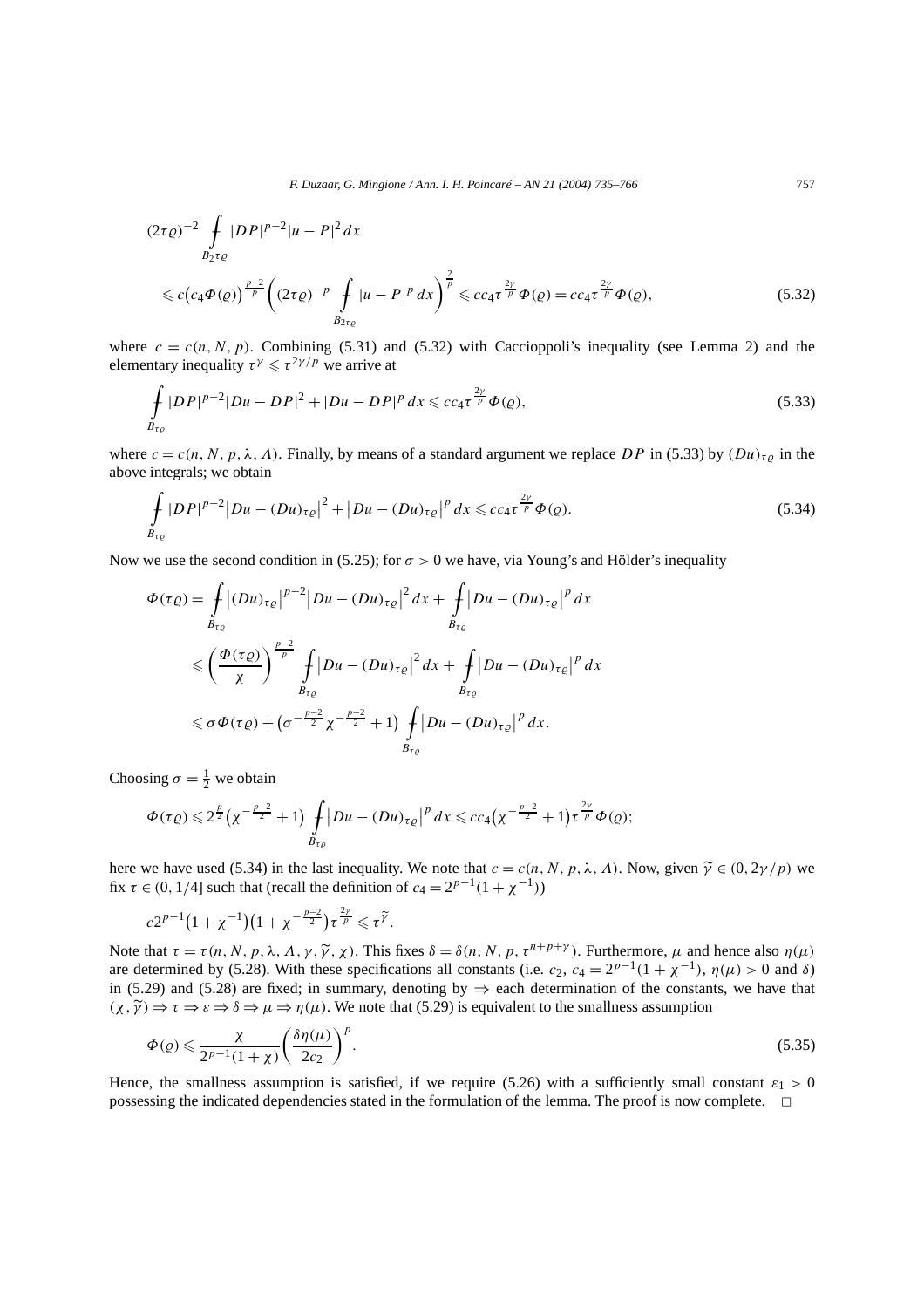**Lemma 13** (excess-decay). *For any*  $\beta \in (0, \gamma/p)$  *there exists a positive constant*  $\varepsilon_1 = \varepsilon_1(n, N, p, \lambda, \Lambda, \gamma, \beta, \alpha$ ,  $\eta(\cdot) > 0$  *such that the following is true: Whenever*  $u \in W^{1,p}(U,\mathbb{R}^N)$  *is F-minimizing in U such that* 

$$
\Phi(x_0, \varrho, (Du)_\varrho) < \varepsilon_1 \tag{5.36}
$$

*for some ball*  $B_0(x_0) \subseteq U$ , then we have, for a constant  $c = c(n, N, p, \lambda, \Lambda, L, \alpha, \beta, \gamma) < +\infty$ 

$$
\Phi(x_0, r, (Du)_r) \leq c \left(\frac{r}{\varrho}\right)^{2\beta} \Phi(x_0, \varrho, (Du)_\varrho) \quad \text{whenever } 0 < r \leq \varrho. \tag{5.37}
$$

**Proof.** As usual, we shall abbreviate  $\Phi(x_0, \rho, (Du)_{\rho})$  by  $\Phi(\rho)$ . We first take  $\beta$  in Proposition 3 such that 0 *< β < γ /p* where *γ* is from Proposition 1, (3.9). This fixes the constant *ε*<sup>0</sup> = *ε*0*(n, N, p, λ, Λ, L, α, β) >* 0 from Proposition 3. Then, we choose  $\tilde{\gamma} \in (0, 2\gamma/p)$  in Lemma 12 such that  $\tilde{\gamma} = 2\beta$  (which is possible by our choice of  $\beta$ ). Furthermore, we let  $\chi = \varepsilon_0$ . This fixes the constants  $\varepsilon_1 = \varepsilon_1(n, N, p, \lambda, \Lambda, \gamma, \tilde{\gamma}, \eta(\cdot), \varepsilon_0) > 0$  and  $\tau = \tau(n, N, p, \lambda, \Lambda, \gamma, \tilde{\gamma}, \varepsilon_0) \in (0, 1/4]$ . Therefore, by (5.36), we are assuming that the smallness condition (5.26) from Lemma 12 is fulfilled, i.e. we have

$$
\Phi(\varrho) < \varepsilon_1. \tag{5.38}
$$

Now we introduce the following set of natural numbers:

 $\mathbb{S} := \left\{ n \in \mathbb{N} : \Phi(\tau^n \varrho) \geqslant \varepsilon_0 \middle| (Du)_{\tau^n \varrho} \right|^p \text{ and } \Phi(\tau^{n+1} \varrho) \geqslant \varepsilon_0 \middle| (Du)_{\tau^{n+1} \varrho} \right|^p \right\}$ 

and we distinguish two cases

*Case*  $\mathbb{S} = \mathbb{N}$ . In this case we prove, by induction, that, for any  $n \in \mathbb{N}$ :

$$
\Phi(\tau^n \varrho) < \varepsilon_1, \qquad \Phi(\tau^n \varrho) \leqslant \tau^{n\widetilde{\gamma}} \Phi(\varrho). \tag{5.39}
$$

For  $n = 0$  (5.39) trivially follows by (5.38). Suppose now that (5.39) holds for  $n \in \mathbb{N}$ ; since  $n \in \mathbb{S}$  (recall that in this case  $\mathbb{S} = \mathbb{N}$ ) we can apply Lemma 12 and deduce that:  $\Phi(\tau^{n+1}\rho) \leq \tau^{\gamma} \Phi(\tau^n \rho) \leq \tau^{(n+1)\gamma} \Phi(\rho)$ , and trivially  $\Phi(\tau^{n+1}\varrho) \leq \tau^{\gamma}\Phi(\tau^{n}\varrho) < \tau^{\gamma}\varepsilon_1 < \varepsilon_1$ . Therefore (5.39) holds for  $n+1$ . By induction, (5.39) is valid now for any  $n \in \mathbb{N}$ . We are now ready to prove (5.37) in this case. First, let us recall the following elementary fact (see for instance [12]):

$$
\Phi(\vartheta \varrho) \leqslant c(p)\vartheta^{-n} \Phi(\varrho), \quad \forall 0 < \vartheta < 1. \tag{5.40}
$$

Now let  $s \in \mathbb{N}$  be such that  $r \in (\tau^{s+1} \rho, \tau^s \rho)$ ; it follows, via (5.40) and (5.39)

$$
\Phi(r) \leqslant c(p) \left(\frac{r}{\tau^s \varrho}\right)^{-n} \Phi\left(\tau^s \varrho\right) \leqslant \frac{c(p)}{\tau^n} \tau^{s\widetilde{\gamma}} \Phi(\varrho) \leqslant \frac{c(p)}{\tau^{n+\widetilde{\gamma}}} \left(\frac{r}{\varrho}\right)^{\widetilde{\gamma}} \Phi(\varrho) \tag{5.41}
$$

and (5.37) follows in this case taking into account the dependence upon the various constants exhibited by *τ* and  $\widetilde{\nu}$ .

*Case*  $\mathbb{S} \neq \mathbb{N}$ . Therefore there exists  $m := \min \mathbb{N} \setminus \mathbb{S}$ ; by the definition of *m* we have

$$
\Phi(\tau^{m+1}\varrho) < \varepsilon_0 \big| \left( Du \right)_{\tau^{m+1}\varrho} \big|^p. \tag{5.42}
$$

Actually the last information is an immediate consequence of the definition of *m* when  $m \ge 1$ . In the case  $m = 0$ it is possible that (5.42) is not immediately available. In that case it must be that  $\Phi(\varrho) < \varepsilon_0 |(Du)_{\varrho}|^p$ ; therefore we can apply Proposition 3 (see the discussion immediately after its proof) to get that  $\Phi(\tau \varrho) < \varepsilon_0 |(Du)_{\tau \varrho}|^p$ , that is, (5.42) holds also in the case  $m = 0$ . Iterating as in the case  $\mathbb{S} = \mathbb{N}$  to get (5.39), but now up the integer  $m \in \mathbb{N}$ (again: no iteration when  $m = 0$ ), we get

$$
\Phi(\tau^s \varrho) \leqslant \tau^{s\widetilde{\gamma}} \Phi(\varrho), \quad \forall s \leqslant m. \tag{5.43}
$$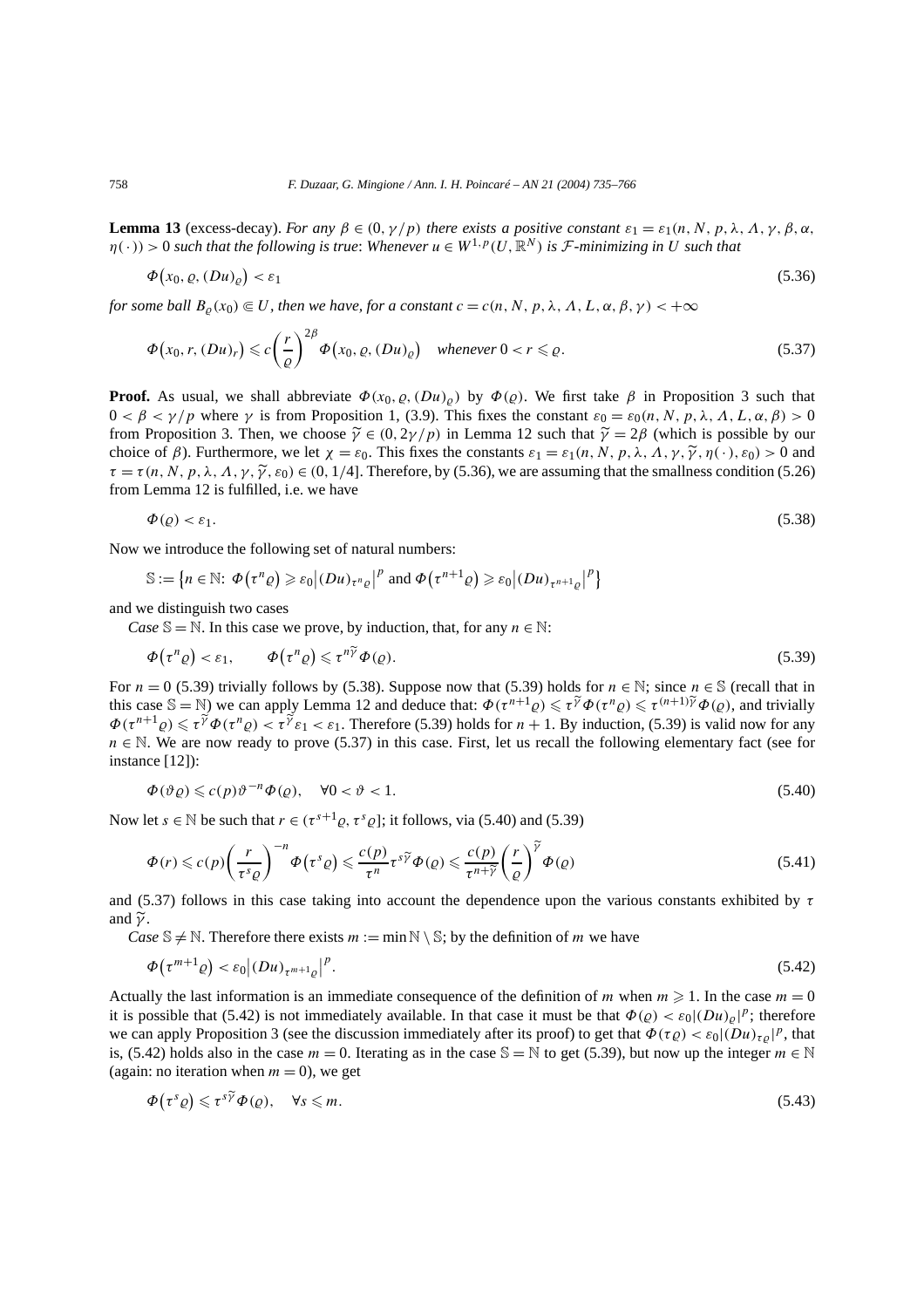Now, by (5.42) we can apply Lemma 11, therefore when  $r \in (0, \tau^{m+1}\varrho]$ , we obtain, thanks to (5.40) and (5.43) with  $s = m$ 

$$
\Phi(r) \leqslant c \left(\frac{r}{\tau^{m+1} \varrho}\right)^{\widetilde{\gamma}} \Phi\left(\tau^{m+1} \varrho\right) \leqslant \frac{c}{\tau^{(m+1)\widetilde{\gamma}+n}} \left(\frac{r}{\varrho}\right)^{\widetilde{\gamma}} \Phi\left(\tau^{m} \varrho\right) \leqslant \frac{c}{\tau^{\widetilde{\gamma}+n}} \left(\frac{r}{\varrho}\right)^{\widetilde{\gamma}} \Phi(\varrho),\tag{5.44}
$$

the constant *c* appearing in the previous inequality comes form Lemma 11, therefore  $c = c(n, N, p, \lambda, \Lambda, \beta)$ . Hence the dependencies prescribed for the constant in (5.37) follows taking into account again the dependencies exhibited by  $\tau$  and  $\tilde{\gamma}$ . So, in order to prove (5.37) in general it remains to be proven in the case  $r \in (\tau^{m+1}\varrho, \varrho)$ ; therefore again let  $s \le m$  be such that  $r \in (\tau^{s+1} \varrho, \tau^s \varrho]$ ; using (5.43) we can argue as in the proof of (5.41) to finish the proof of the assertion. Observe that a crucial point in the preceding argument is that the integer *m* (which depends on the point  $x_0$  and cannot be controlled) does not reflect in the constant  $c$  appearing in (5.44). This is avoided by the use of (5.43); it is exactly this point where the *p*-harmonic approximation scheme and the  $\mathcal A$ -harmonic approximation match.  $\Box$ 

**Proof of Theorem 1.** *Case*  $p > 2$ . The proof follows in a standard way from the decay estimate of Lemma 13 and Campanato's integral characterization of Hölder continuity (see for instance [11] and [2]). In particular, the usual key observation in partial regularity is that (5.36) is a so called *open condition*, that is, if (5.36) is satisfied (for the fixed radius  $\rho$ ) at the point  $x_0$ , it is automatically satisfied in a small neighborhood of  $x_0$ , say the ball  $B_\sigma(x_0)$ . Therefore the local Hölder continuity of the gradient on an open subset with full measure follows as well as the inclusion stated in  $(2.5)$ .  $\Box$ 

**Proof of Theorem 2.** Let  $x_0$  be a regular point such that (2.6) is satisfied and select  $\beta \in (0, 1)$ ; this determines, according to Proposition 3, the choice of  $\varepsilon_0$  in (5.1), which essentially depends on  $\beta$ . Therefore, by (2.6), there exists a radius  $\rho > 0$  such that (5.1) is satisfied; moreover, we note that also (5.1) is an *open condition*; so, we can find  $\sigma > 0$  such that (5.1) is satisfied with *x*<sub>0</sub> replaced by *y*, for any  $y \in B_{\sigma}(x_0)$ . At this point we can apply Lemma 11, which is valid at any  $y \in B_{\sigma}(x_0)$ . This implies, via Campanato's characterization of Hölder continuity, the fact that *Du* is Hölder continuous (in  $B_{\sigma}(x_0)$ ) with exponent  $2\beta/p$ . Moreover, suppose that  $|Du(x_0)| \neq 0$ , then (possibly decreasing  $\sigma$ ) since *Du* is already continuous, we can assume that  $|(Du)_{y,\rho}| \neq 0$  for any  $B_{\rho}(y) \subset B_{\sigma}(x_0)$ , therefore (look at the structure of the excess function *Φ*) this implies, again by Campanato's characterization of Hölder continuity, that *Du* is Hölder continuous (in  $B_\sigma(x_0)$ ) with exponent  $\beta$ .  $\Box$ 

#### *5.2. The sub-quadratic case*  $1 < p < 2$

**Proposition 4.** *For*  $0 < \beta < 1$  *there exist constants*  $\theta = \theta(n, N, p, \lambda, \Lambda, \beta) \in (0, 1/4]$  *and*  $\varepsilon_0 = \varepsilon_0(n, N, p, \lambda, \Lambda, L,$  $(\alpha, \beta) > 0$  *such that the following is true: Whenever*  $u \in W^{1,p}(U,\mathbb{R}^N)$  *is F-minimizing in U such that for some ball*  $B_0(x_0) \in U$  *the smallness condition* 

$$
\Phi(x_0, \varrho, (Du)_{\varrho}) < \varepsilon_0 \left| \left( V(Du) \right)_{x_0, \varrho} \right|^2 \tag{5.45}
$$

*is satisfied, then the following growth condition holds*:

$$
\Phi(x_0, \theta \varrho, (Du)_{\theta \varrho}) \leq \theta^{2\beta} \Phi(x_0, \varrho, (Du)_{\varrho}).
$$
\n(5.46)

**Proof.** We recall that here  $\Phi(x_0, \varrho, (Du)) = \int_{B_{\varrho}(x_0)} |V(Du) - (V(Du))_{x_0, \varrho}|^2 dx$ . As in the case  $p > 2$ , we assume  $x_0 = 0$ ; we write  $\Phi(\varrho)$  instead of  $\Phi(x_0, \varrho, (\bar{D}u)_{\varrho})$ . Finally, we assume  $|(V(Du))_{\varrho}| \neq 0 \neq \Phi(\varrho)$ ; otherwise the conclusion of the lemma trivially holds. We then choose  $0 \neq A \in \mathbb{R}^{nN}$  according to

$$
V(A) = |A|^{\frac{p-2}{2}} A = \int_{B_{\varrho}} |Du|^{\frac{p-2}{2}} Du \, dx = (V(Du))_{\varrho},
$$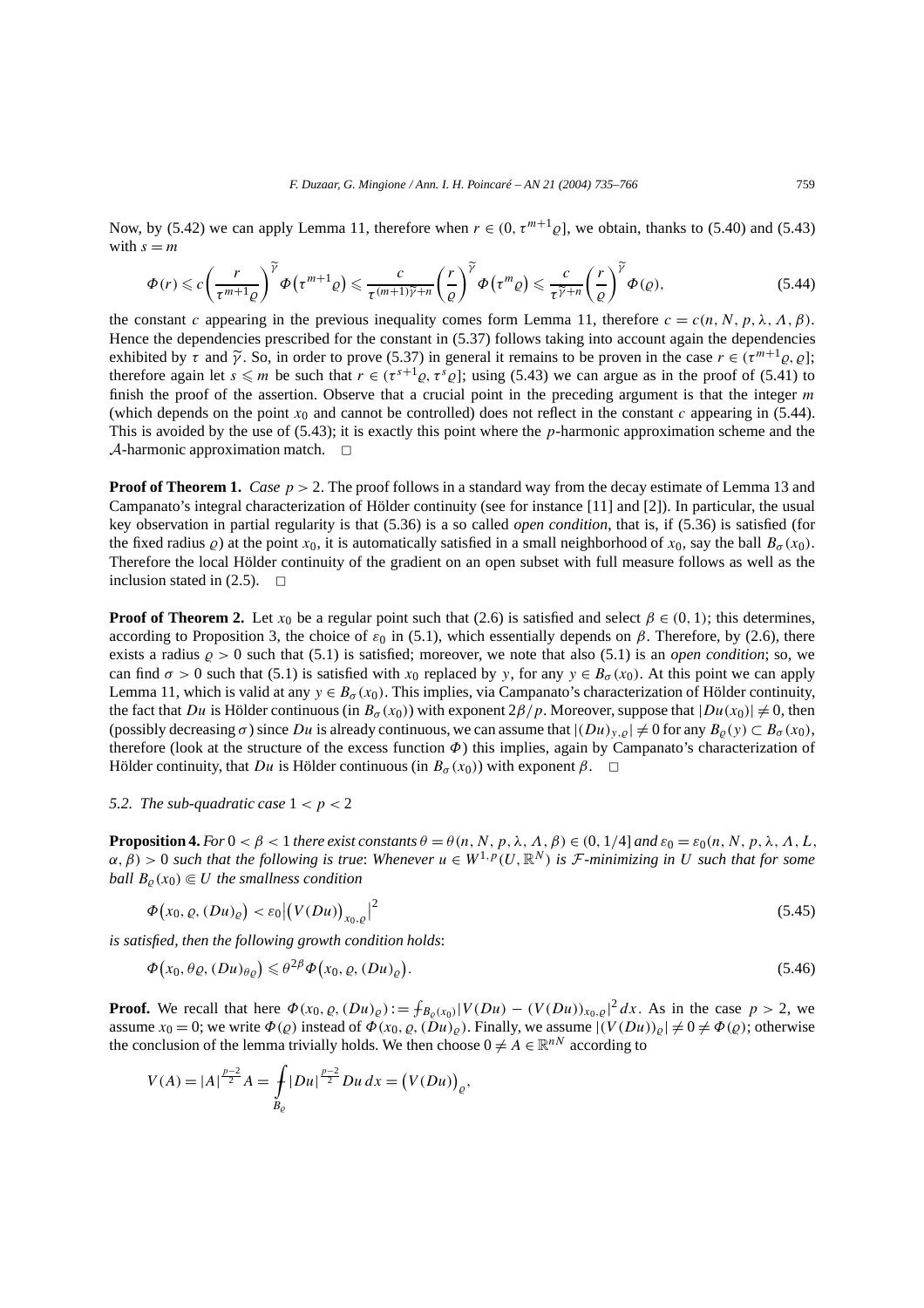and note that  $|A|^p = |(V(Du))_{\varrho}|^2$ . With this specific choice of *A* we now define

$$
v(x) = \frac{u(x) - Ax}{|A|}.
$$

Then from Lemma 9 we infer that for any  $\varphi \in C_0^1(B_\varrho, \mathbb{R}^N)$ :

$$
\left| \int_{B_{\varrho}} \frac{D^2 f(A)}{|A|^{p-2}} \left( \frac{Du - A}{|A|}, D\varphi \right) dx \right|
$$
  
\$\leq c\_2 \left( \frac{\Phi(\varrho)}{|(V(Du))\_{\varrho}|^2} \right)^{\frac{1}{2}} \left[ \left( \frac{\Phi(\varrho)}{|(V(Du))\_{\varrho}|^2} \right)^{\frac{2-p}{2p}} + \left( \frac{\Phi(\varrho)}{|(V(Du))\_{\varrho}|^2} \right)^{\frac{\alpha}{2}} \right] \sup\_{B\_{\varrho}(x\_0)} |D\varphi|.

Moreover we have, by (3.1)

$$
\int_{B_{\varrho}} |V_1(Dv)|^2 dx = \int_{B_{\varrho}} \left( 1 + \left| \frac{Du - A}{|A|} \right|^2 \right)^{\frac{p-2}{2}} \left| \frac{Du - A}{|A|} \right|^2 dx
$$
\n
$$
= |A|^{-p} \int_{B_{\varrho}} (|A|^2 + |Du - A|^2)^{\frac{p-2}{2}} |Du - A|^2 dx
$$
\n
$$
\leq c(p)|A|^{-p} \int_{B_{\varrho}} (|A|^2 + |Du|^2)^{\frac{p-2}{2}} |Du - A|^2 dx
$$
\n
$$
\leq c(p) |(V(Du))_{\varrho}|^{-2} \int_{B_{\varrho}} |V(Du) - V(A)|^2 dx
$$
\n
$$
= c(p) |(V(Du))_{\varrho}|^{-2} \int_{B_{\varrho}} |V(Du) - (V(Du))_{\varrho}|^2 dx
$$
\n
$$
= c(p) \frac{\Phi(\varrho)}{|(V(Du))_{\varrho}|^2}.
$$

Here we have used the elementary estimate  $|A|^2 + |A - B|^2 \ge \frac{1}{3}(|A|^2 + |B|^2)$ . Now, for  $\theta \in (0, 1/4]$  such that *θ*<sup>β</sup> ≤ 1/2 to be specified later, we set *ε* = *θ*<sup>*n*+4</sup>. With *δ* = *δ(n, N, p, λ, Λ, θ)* ∈ (0*,* 1] we denote the constant from Lemma 4, corresponding to the quantities *n*, *N*, *p*,  $\lambda$ , *A* and the particular choice of  $\varepsilon$ . Therefore, if we let

$$
s^{2} = c(p) \frac{\Phi(\varrho)}{|(V(Du))_{\varrho}|^{2}}
$$

and if we assume that the following smallness assumptions are satisfied

2−*p*

$$
\frac{c_1}{c(p)}\left[\left(\frac{\Phi(\varrho)}{\left|\left(V(Du)\right)_{\varrho}\right|^2}\right)^{\frac{2-p}{2p}}+\left(\frac{\Phi(\varrho)}{\left|\left(V(Du)\right)_{\varrho}\right|^2}\right)^{\frac{\alpha}{2}}\right]\leq \delta;\qquad c(p)\frac{\Phi(\varrho)}{\left|\left(V(Du)\right)_{\varrho}\right|^2}\leq 1\tag{5.47}
$$

we see that the function *v* and the bilinear form  $A := |A|^{2-p} D^2 f(A)$  fulfill the hypothesis of Lemma 4. Therefore we can find a function  $h \in W^{1,p}(B_{\varrho}, \mathbb{R}^N)$  which is A-harmonic on  $B_{\varrho}$  satisfying

$$
\int_{B_{\varrho}} |V_1(Dh)|^2 dx \leq c_0 \quad \text{and} \quad \int_{B_{\varrho}} \left| V_1\left(\frac{v-h}{\varrho}\right) \right|^2 dx \leqslant s^2 \varepsilon,
$$
\n
$$
(5.48)
$$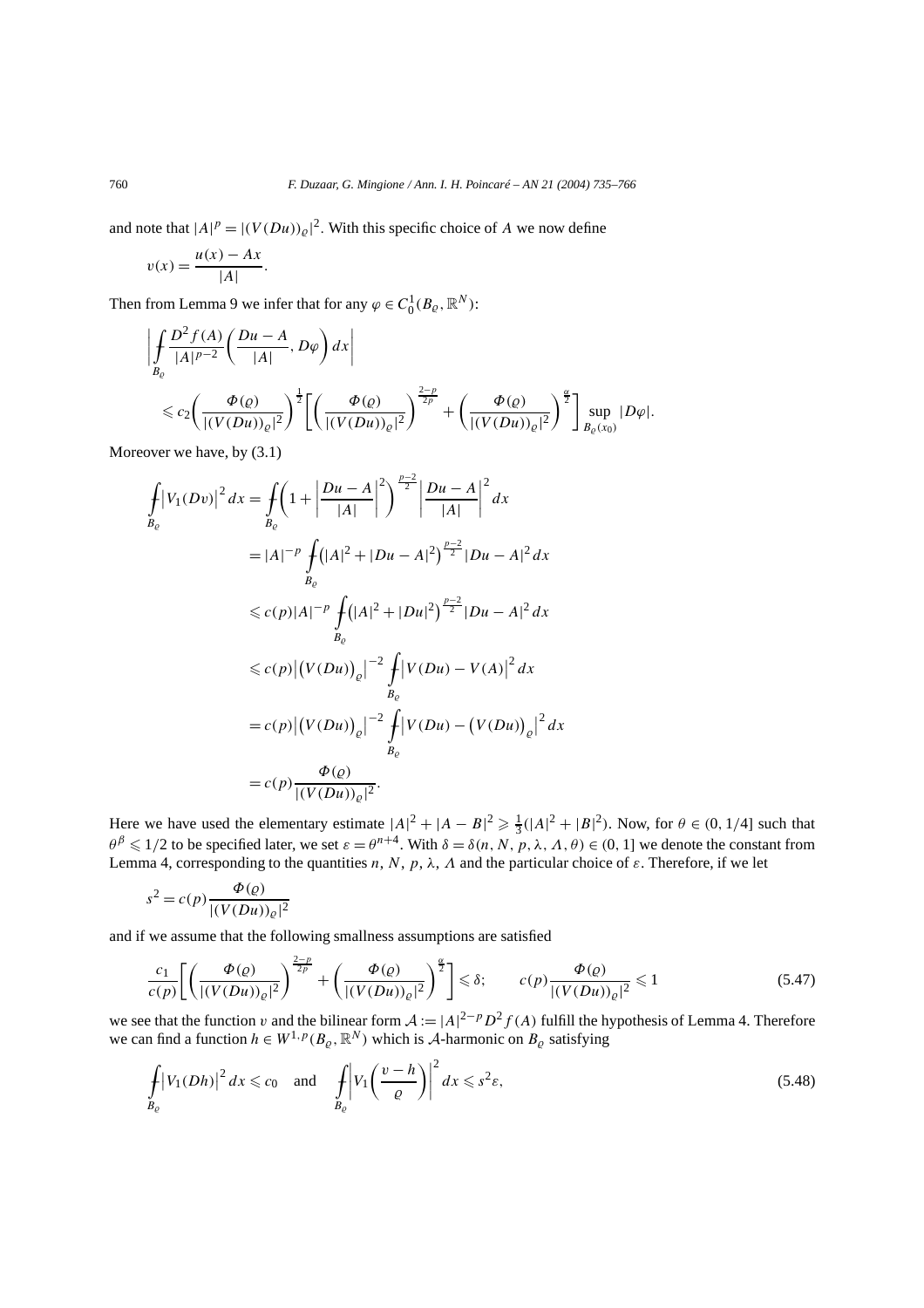where  $c_0$  is the constant appearing in Lemma 4. Using  $(3.3)$  we deduce that

$$
\int_{B_{2\theta_{\varrho}}} \left| V_{1}\left(\frac{v-s(h(0)+Dh(0)x)}{2\theta_{\varrho}}\right) \right|^{2} dx
$$
\n
$$
\leq c(p) \left[ \int_{B_{2\theta_{\varrho}}} \left| V_{1}\left(\frac{v-sh}{2\theta_{\varrho}}\right) \right|^{2} dx + \int_{B_{2\theta_{\varrho}}} \left| V_{1}\left(s\frac{h-h(0)-Dh(0)x}{2\theta_{\varrho}}\right) \right|^{2} dx \right].
$$

To estimate the right-hand side we proceed as follows: The first term is estimated by using the second inequality in (3.3) (with  $t = (2\theta)^{-1}$ ), (5.48) and the particular choice of  $\varepsilon$ :

$$
\int_{B_{2\theta_Q}} \left| V_1 \left( \frac{v - sh}{2\theta_Q} \right) \right|^2 dx \leqslant (2\theta)^{-n-2} \int_{B_Q} \left| V_1 \left( \frac{v - sh}{Q} \right) \right|^2 dx \leqslant 2^{-n-2} \theta^{-n-2} s^2 \varepsilon = c(n) \theta^2 s^2.
$$

Using (3.4), Taylor's theorem applied to *h* on  $B_{2\theta\rho}$ , the a-priori estimate (see [5,8])

$$
\sup_{B_{\varrho/2}} |Dh| + \varrho \sup_{B_{\varrho/2}} |D^2 h| \leqslant c(n, N, \lambda, \Lambda) \int_{B_{\varrho}} |Dh| dx \tag{5.49}
$$

and the elementary estimate

$$
\int_{B_{\varrho}} |Dh| \, dx \leqslant c(p) \int_{B_{\varrho}} |V_1(Dh)|^2 \, dx + 1 \leqslant c(p)c_0 + 1,\tag{5.50}
$$

which is a consequence of  $(3.4)$  and  $(5.48)$ , we obtain, again using  $(3.4)$  and Taylor's formula,

$$
\int_{B_{2\theta_{\varrho}}} \left| V_1 \left( s \frac{h - h(0) - Dh(0)x}{2\theta_{\varrho}} \right) \right|^2 dx \leq s^2 \int_{B_{2\theta_{\varrho}}} \left| \frac{h - h(0) - Dh(0)x}{2\theta_{\varrho}} \right|^2 dx
$$
  

$$
\leq \frac{s^2}{4\theta^2 \varrho^2} \sup_{B_{2\theta_{\varrho}}} |h(x) - h(0) - Dh(0)x|^2 \leq c\theta^2 s^2,
$$

where  $c = c(n, N, p, \lambda, \Lambda)$ . Combining the last estimates and recalling the definition of *s* we arrive at

$$
\int_{B_{2\theta_{\varrho}}} \left| V_1\left(\frac{v-s(h(0)+Dh(0)x)}{2\theta_{\varrho}}\right) \right|^2 \leqslant c\theta^2 \frac{\Phi(\varrho)}{|(V(Du))_{\varrho}|^2},
$$

where  $c$  has the same dependencies as before. Recalling the definitions of  $V_1$  and  $v$ , as well as the choice of  $A$ , i.e.  $V(A) = (V(Du))_\rho$ , we obtain

$$
\int_{B_{2\theta_{\varrho}}} |V_{|A|}(B(x))|^2 := \int_{B_{2\theta_{\varrho}}} |V_{|A|}\left(\frac{u - Ax - s|A|(h(0) + Dh(0)x)}{2\theta_{\varrho}}\right)|^2 \leq c\theta^2 \Phi(\varrho),\tag{5.51}
$$

with the obvious abbreviation  $B(x)$ . Next we are going to use Caccioppoli's inequality to estimate the left-hand side of the previous inequality from below. However, the direct application of Lemma 2 is not possible. We first have to replace  $V_{|A|}(B(x))$  by  $V_{|A+\gamma|A|Dh(0)|}(B(x))$  in the integral of the left-hand side. In order to do so, we observe that

$$
|A|(1-\tilde{c}s) \leqslant |A+s|A|Dh(0)| \leqslant |A|(1+\tilde{c}s)
$$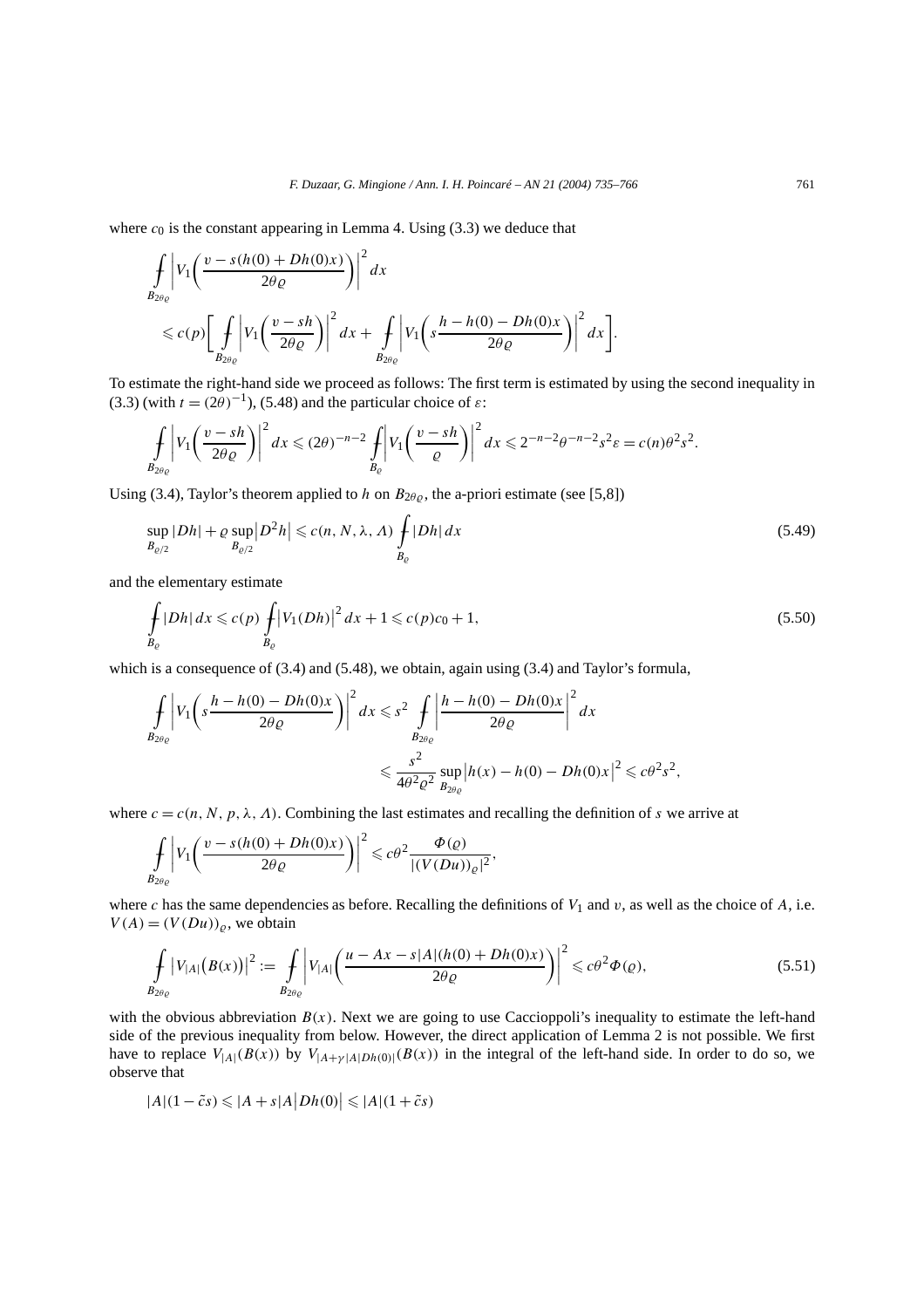since, by (5.49) and (5.50)

$$
\big| Dh(0) \big| \leqslant c(n, N, \lambda, \Lambda) \int\limits_{B_{\varrho}} |Dh| \, dx \leqslant \tilde{c}
$$

where  $\tilde{c} = \tilde{c}(n, N, p, \lambda, \Lambda)$ ; with no loss of generality we assume that  $\tilde{c} \ge 4$ . Therefore, if we impose  $\tilde{c} s \le 1/2$ , that is, by the definition of *s*,

$$
\tilde{c}^2 \frac{\Phi(\varrho)}{|(V(Du))_\varrho|^2} < \min\left\{\frac{1}{4}, \theta^n\right\} \tag{5.52}
$$

(the reason for the presence of  $\theta^n$  will become clear later) we obtain

$$
\begin{aligned}\n&\left|\left|V_{|A|}(B)\right|^2 - \left|V_{|A+s|A|Dh(0)|}(B)\right|^2\right| \\
&\leqslant c(p)|B|^2 \sup_{t \in [(1-\tilde{c}s)|A|,(1+\tilde{c}s)|A|]}(t^2 + |B|^2)^{\frac{p-3}{2}}\left||A| - |A+s|A\right|Dh(0)\right| \\
&\leqslant c(p)\tilde{c}s|B|^2\left((1-\tilde{c}s)^2|A|^2 + |B|^2\right)^{\frac{p-3}{2}}|A| \\
&\leqslant c(p)\left|V_{|A|}(B)\right|^2.\n\end{aligned}
$$

This and (5.51) imply in particular that, for  $c = c(n, N, p, \lambda, \Lambda)$ ,

$$
\int_{B_{2\theta_Q}}\big|V_{|A+s|A|Dh(0)|}(B(x))\big|^2\,dx\leqslant c\int_{B_{2\theta_Q}}\big|V_{|A|}\big(B(x)\big)\big|^2\,dx\leqslant c\theta^2\Phi(Q).
$$

We are now able to apply Caccioppoli's inequality, i.e. Lemma 2, to obtain

$$
\int_{B_{\theta_{\varrho}}} \left| V_{|A+s|A|Dh(0)|} \left( Du - A - s|A|Dh(0) \right) \right|^2 dx \leq c\theta^2 \Phi(\varrho),\tag{5.53}
$$

where the constant *c* depends only on *n*, *N*, *p*,  $\lambda$  and *A*. Now observe that (3.1) implies:

$$
\|Du\|^{\frac{p-2}{2}}Du - |A+s|A|Dh(0)|^{\frac{p-2}{2}}(A+s|A|Dh(0))|^2
$$
  
\n
$$
\leq c(p)(|A+s|A|Dh(0)|^2 + |Du|^2)^{\frac{p-2}{2}}|Du - (A+s|A|Dh(0))|^2
$$
  
\n
$$
\leq c(p)(|A+s|A|Dh(0)|^2 + |Du - (A+s|A|Dh(0))|^2)^{\frac{p-2}{2}}|Du - (A+s|A|Dh(0))|^2.
$$
\n(5.54)

Therefore, using (5.53) and the previous estimate we see that

$$
\Phi(\theta \varrho) = \int_{B_{\theta \varrho}} \left| V(Du) - (V(Du))_{\theta \varrho} \right|^2 dx \leq \int_{B_{\theta \varrho}} \left| V(Du) - V(A + \gamma |A| Dh(0)) \right|^2 dx \leq c\theta^2 \Phi(\varrho),
$$

where  $c = c(n, N, p, \lambda, \Lambda)$ . Now we can argue as in the case  $p > 2$ : given  $\beta \in (0, 1)$  we choose  $\theta \in (0, 1/4]$  such that  $c \theta^2 = \theta^{2\beta}$ ; note that  $\theta$  then depends on *n*, *N*, *p*,  $\lambda$ , *A* and  $\beta$ . This fixes  $\varepsilon = \theta^{n+4}$ , i.e.  $\varepsilon = \varepsilon(n, N, p, \lambda, \Lambda, \beta)$ , and of course also  $\delta = \delta(n, N, p, \lambda, \Lambda, \varepsilon)$ . With these specifications the smallness assumptions we have imposed during the proof are satisfied, if we require  $\Phi(\varrho) \leq \varepsilon_0 |(V(Du))_{\varrho}|^2$  with a sufficiently small constant  $\varepsilon_0 =$  $\varepsilon_0(n, N, p, \lambda, \Lambda, L, \alpha, \beta) > 0$  in order to meet both (5.47) and (5.52). This proves the claim of the lemma.  $\Box$ 

We now iterate Proposition 4; we shall sketch the arguments here, since they are very similar to the ones employed for the case  $p > 2$ . We start with *u*, *F* satisfying the hypothesis of Proposition 4 for some ball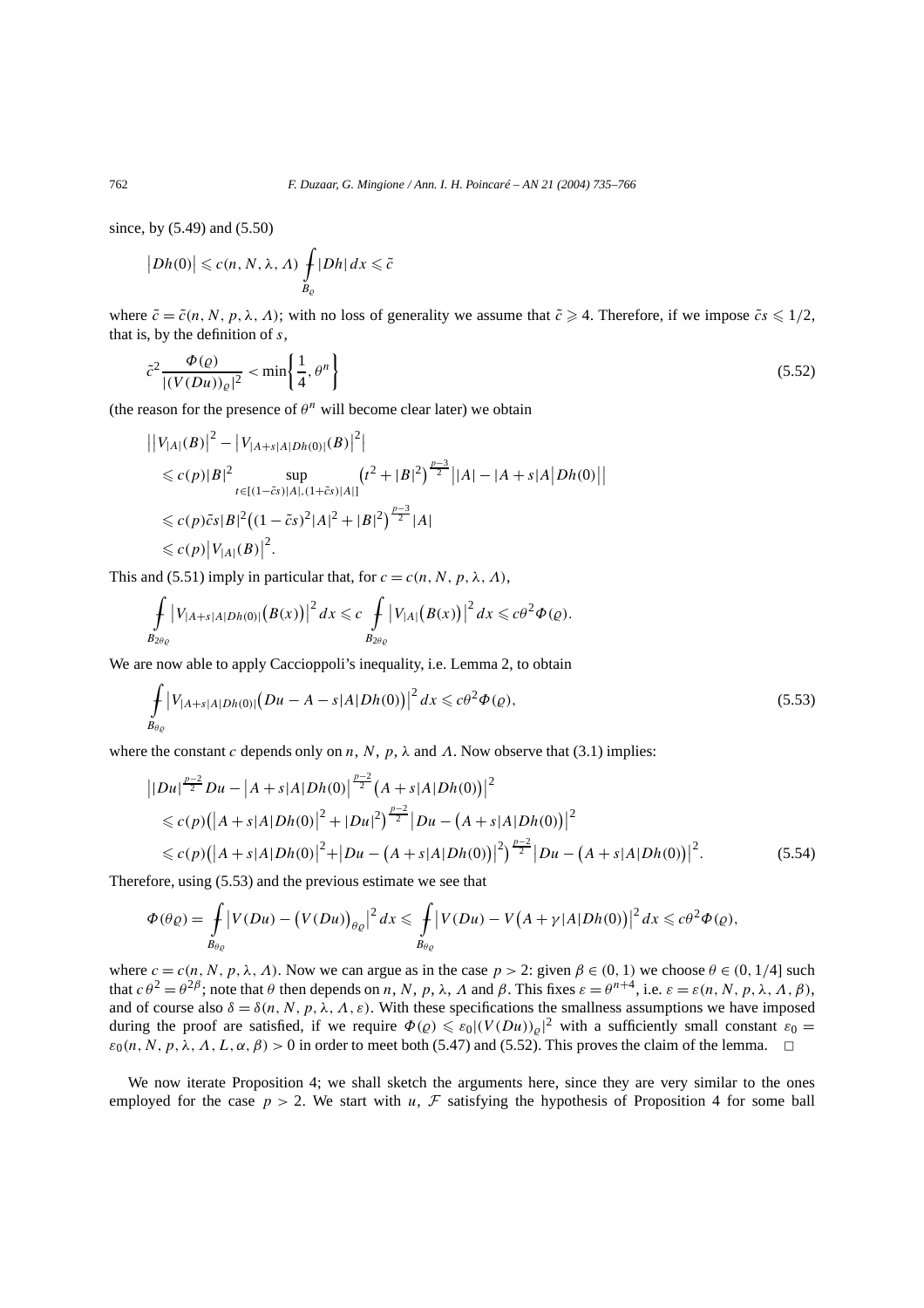$B_{\rho}(x_0) \in U$ . We take once again  $x_0$  to be the origin of  $\mathbb{R}^n$  without loss of generality. Then the conclusion of the lemma states that  $\Phi(\theta \varrho) \leq \theta^{2\beta} \Phi(\varrho) < \theta^{2\beta} \varepsilon_0 |(V(Du))_{\varrho}|^2$ . As for (5.24) we get

$$
\left(1-\theta^{-\frac{n}{2}}\left(\frac{\Phi(\varrho)}{|(V(Du))_{\varrho}|^2}\right)^{\frac{1}{2}}\right)|(V(Du))_{\varrho}| \leq |(V(Du))_{\theta\varrho}|.
$$

Since we can choose  $\theta$  such that  $\theta^{\beta} \leq 1/2$  we see, using also (5.52) (recall that  $\tilde{c} \geq 4$ ; this is the reason for the presence of  $\theta^n$  in (5.52)), that  $\Phi(\theta \varrho) < \varepsilon_0 | (V(Du))_{\theta \varrho}|^2$ , i.e. the initial smallness condition which is needed to apply Proposition 4 is also satisfied on the ball  $B_{\theta\rho}$ . Therefore we can proceed by induction to deduce easily:  $\Phi(\theta^k \varrho) \leq \theta^{2k\beta} \Phi(\varrho)$  for any  $k \in \mathbb{N}$ . With a standard argument this leads us to the following *excess-decay-lemma*:

**Lemma 14.** Assume that the hypotheses of Proposition 4 are satisfied. Then for any  $0 < r \leq \rho$  we have, for  $c = c(n, N, p, \lambda, \Lambda, \beta)$ 

*.*

$$
\Phi(x_0,r,(Du)_r)\leqslant c\bigg(\frac{r}{\varrho}\bigg)^{2\beta}\Phi(x_0,\varrho,(Du)_\varrho\big)
$$

We now treat the *degenerate case* in the subquadratic case  $1 < p < 2$ .

**Lemma 15.** *For*  $0 < \tilde{\gamma} < \gamma$  *and*  $\chi > 0$  *there exist constants*  $\varepsilon_1 = \varepsilon_1(n, N, p, \lambda, \Lambda, \gamma, \tilde{\gamma}, \eta(\cdot), \chi) > 0$  *and*  $\tau =$  $\tau(n, N, p, \lambda, \Lambda, \gamma, \tilde{\gamma}, \chi) \in (0, 1/4]$  *such that the following is true: Whenever*  $u \in W^{1, p}(U, \mathbb{R}^n)$  *is F*-minimizing in *U* and  $B_0(x_0) \in U$  *is a ball such that* 

$$
\chi \left| \left( V(Du) \right)_{x_0, \varrho} \right|^2 \leqslant \Phi \left( x_0, \varrho, (Du)_{\varrho} \right) \tag{5.55}
$$

*and such that furthermore*

$$
\Phi(x_0, \varrho, (Du)_\varrho) \leq \varepsilon_1,\tag{5.56}
$$

*is satisfied, then*

$$
\Phi(x_0, \tau \varrho, (Du)_{\tau \varrho}) \leq \tau^{2\widetilde{\gamma}} \Phi(x_0, \varrho, (Du)_{\varrho}).
$$

**Proof.** We will sketch most of the arguments here, since they are similar to the ones used in the proof of Lemma 12. We take once again  $x_0 = 0$ . Since  $|(V(Du))_{\varrho}|^2 \le \chi^{-1} \Phi(\varrho)$ , we have

$$
\Psi(\varrho) = \int_{B_{\varrho}} |Du|^p \, dx \leq 2 \int_{B_{\varrho}} |V(Du) - (V(Du))_{\varrho}|^2 \, dx + 2 |(V(Du))_{\varrho}|^2
$$
  

$$
\leq 2(1 + \chi^{-1}) \Phi(\varrho) =: c_4 \Phi(\varrho),
$$

where this time we have abbreviated  $c_4 = 2(1 + \chi^{-1})$ . Now we proceed exactly as in the proof of Lemma 12 up to (5.30), taking this time  $\varepsilon := \tau^{n+p+2\gamma}$  (recall that  $\gamma \in (0,1)$  is the Hölder exponent from the excess decay estimate (3.9) from Proposition 1). Therefore we determine a *p*-harmonic function  $h \in W^{1,p}(B_\rho, \mathbb{R}^N)$  such that

$$
\int_{B_{\varrho}} |Dh|^p \, dx \leq 1 \quad \text{and} \quad \varrho^{-p} \int_{B_{\varrho}} |w - h|^p \, dx \leqslant \varepsilon = \tau^{n+p+2\gamma}.
$$
\n
$$
(5.57)
$$

We now choose  $A_{2\tau\rho} \in \mathbb{R}^{nN}$  according to

$$
|A_{2\tau\varrho}|^{\frac{p-2}{2}}A_{2\tau\varrho} = \int\limits_{B_{2\tau\varrho}} |Dh|^{p-2} Dh \, dx = (V(Dh))_{2\tau\varrho}.
$$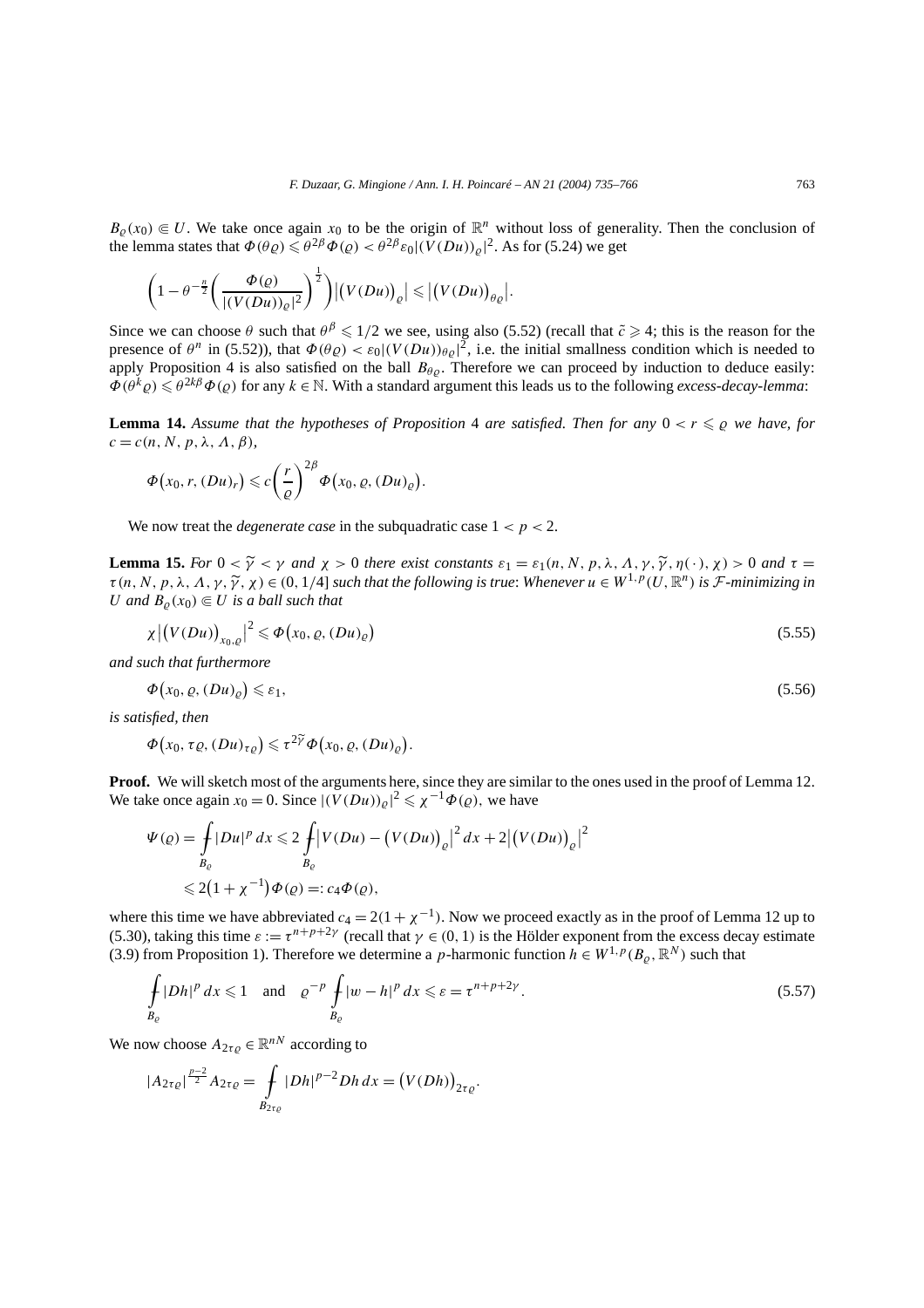Observe that if the mean value is zero, there is nothing to choose. Then using in turn (3.3), (3.4), Poincaré's inequality from Lemma 8, (3.1), the estimate for the  $L^p$ -distance between *w* and *h* on  $B_\rho$ , the excess-decay estimate from Proposition 1 in the sub-quadratic case, and the bound  $f_{B_{\varrho}}|Dh|^p dx \leq 1$  we deduce that

$$
\int_{B_{2\tau_{\varrho}}} \left| V_{|A_{2\tau_{\varrho}}|} \left( \frac{w - (h)_{2\tau_{\varrho}} - A_{2\tau_{\varrho}x}}{2\tau_{\varrho}} \right) \right|^2 dx
$$
\n
$$
\leq c(p) \left[ \int_{B_{2\tau_{\varrho}}} \left| V_{|A_{2\tau_{\varrho}}|} \left( \frac{w - h}{2\tau_{\varrho}} \right) \right|^2 dx + \int_{B_{2\tau_{\varrho}}} \left| V_{|A_{2\tau_{\varrho}}|} \left( \frac{h - (h)_{2\tau_{\varrho}} - A_{2\tau_{\varrho}x}}{2\tau_{\varrho}} \right) \right|^2 dx \right]
$$
\n
$$
\leq c(p) \left[ \int_{B_{2\tau_{\varrho}}} \left| \frac{w - h}{2\tau_{\varrho}} \right|^p dx + \int_{B_{2\tau_{\varrho}}} \left| V_{|A_{2\tau_{\varrho}}|} (Dh - A_{2\tau_{\varrho}}) \right|^2 dx \right]
$$
\n
$$
\leq c(n, N, p) \left[ (2\tau)^{-n - p} \varepsilon + \int_{B_{2\tau_{\varrho}}} \left| V(Dh) - V(A_{2\tau_{\varrho}}) \right|^2 dx \right]
$$
\n
$$
\leq c(n, N, p) \left[ \tau^{2\gamma} + \int_{B_{2\tau_{\varrho}}} \left| V(Dh) - (V(Dh))_{2\tau_{\varrho}} \right|^2 dx \right]
$$
\n
$$
\leq c(n, N, p) \left[ \tau^{2\gamma} + \tau^{2\gamma} \int_{B_{\varrho}} \left| V(Dh) - (V(Dh))_{\varrho} \right|^2 dx \right]
$$
\n
$$
\leq c(n, N, p) \tau^{2\gamma}.
$$

Recalling the definition of  $w$ , the previous estimate yields

$$
\int_{B_{2\tau_{\varrho}}} \left| V_{|(c_4\Phi(\varrho))^{1/p}A_{2\tau_{\varrho}}|} \left( \frac{u - (c_4\Phi(\varrho))^{1/p}((h)_{2\tau_{\varrho}} + A_{2\tau_{\varrho}}x)}{2\tau_{\varrho}} \right) \right|^2 dx \leqslant c(n, N, p)c_4\tau^{2\gamma}\Phi(\varrho).
$$

An application of Lemma 2, i.e. Caccioppoli's inequality and the use of (3.1) in a way similar to (5.54), yields

$$
\Phi(\tau \varrho) \leq \int_{B_{\tau_{\varrho}}} \left| V(Du) - V((c_4 \Phi(\varrho))^{1/p} A_{2\tau \varrho}) \right|^2 dx
$$
  
\n
$$
\leq c(n, N, p) \int_{B_{\tau_{\varrho}}} \left| V_{|(c_4 \Phi(\varrho))^{1/p} A_{2\tau \varrho}|} (Du - (c_4 \Phi(\varrho))^{1/p} A_{2\tau \varrho}) \right|^2 dx
$$
  
\n
$$
\leq c(n, N, p, \lambda, \Lambda) \int_{B_{2\tau_{\varrho}}} \left| V_{|(c_4 \Phi(\varrho))^{1/p} A_{2\tau \varrho}|} \left( \frac{u - (c_4 \Phi(\varrho))^{1/p} ((h)_{2\tau \varrho} + A_{2\tau \varrho} x)}{2\tau \varrho} \right) \right|^2 dx
$$
  
\n
$$
\leq c(n, N, p, \lambda, \Lambda) c_4 \tau^{2\gamma} \Phi(\varrho).
$$

Now, given  $\widetilde{\gamma} \in (0, \gamma)$  we fix  $\tau \in (0, 1/4]$  such that  $2c(1 + \chi^{-1})\tau^{2\widetilde{\gamma}} \leq \tau^{2\gamma}$ , where *c* is the constant from the constant from the constant from the constant from the constant from the constant  $\widetilde{\gamma} =$ the previous estimate. Then,  $\tau = \tau(n, N, p, \lambda, \Lambda, \gamma, \tilde{\gamma}, \chi)$ . This fixes the constant  $\delta = \delta(n, N, p, \tau^{n+p+2\gamma})$ . Moreover,  $\mu$  is determined by  $c_2\mu \leq \delta/2$  (to fulfill the analog of (5.28) in our case); note that in this way also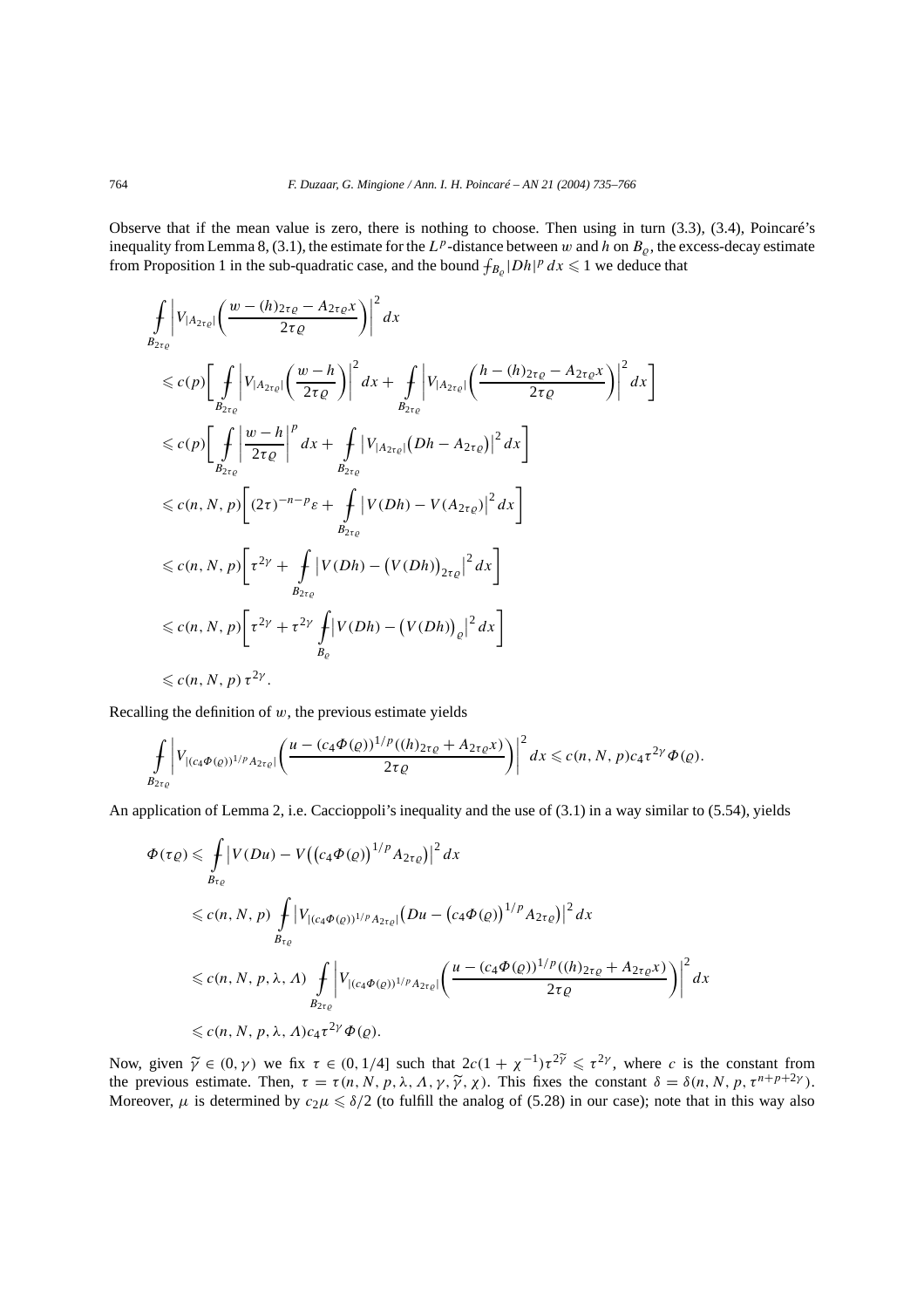$\mu = \mu(n, N, p, \lambda, \Lambda, \gamma, \tilde{\gamma}, \chi)$  via the corresponding choice for the analog of (5.29). Hence, also  $\eta(\mu)$  is now fixed. The smallness condition imposed on  $\Phi(\varrho)$  is then equivalent to

$$
\Phi(\varrho) \leqslant \frac{\chi}{2(1+\chi)} \bigg( \frac{\delta \eta(\mu)}{2c_2} \bigg)^p =: \varepsilon_1.
$$

Note that  $\varepsilon_1$  admits the indicated dependencies stated in the formulation of the lemma. This finally proves the assertion.  $\square$ 

**Proof of Theorem 1.** *Case*  $1 < p < 2$ . The proof follows as for the case  $p > 2$ . Indeed a lemma similar to Lemma 13 can be derived, combining Lemmata 14 and 12 in the same way as for the case  $p > 2$ . A consideration of the structure of the excess functional  $\Phi(v; x_0, \rho)$  in this case yields the partial regularity of the function  $x \to V(Du(x))$ , i.e.  $V(Du)$  is Hölder continuous in an open subset  $U_0 \subset U$  of full measure. In turn, this implies the Hölder continuity of *Du* (with the same exponent); for this last implication see [9], Lemma 2.4.  $\Box$ 

**Proof of Theorem 3.** The proof follows as for the case  $p > 2$  noting, as mentioned before, that if  $V(Du)$  is Hölder continuous with exponent  $\beta$  then so is  $Du$ .  $\Box$ 

**Remark 1.** From the proofs of the Theorems 2 and 3 follows the more precise statement (which we give for instance in the case  $1 < p < 2$ ): "for any  $\beta \in (0, 1)$  there exists  $M = M(n, N, p, \lambda, \Lambda, \beta) = M(\beta)$  such that if:

$$
\limsup_{r\to 0}\frac{|(Du)_{x_0,r}|^p}{\Phi(u;x_0,r)}\geqslant M,
$$

then *Du* is Hölder continuous in a neighborhood of *x*0, with exponent *β*". That is, the local degree of regularity of solutions depends in a quantitative way on the speed of degeneration.

#### **Acknowledgement**

The research of Giuseppe Mingione has been partially supported by MIUR via the project "Calcolo delle Variazioni" (PIN 2002).

#### **References**

- [1] E. Acerbi, N. Fusco, Semicontinuity problems in the calculus of variations, Arch. Ration. Mech. Anal. 86 (1984) 125–145.
- [2] E. Acerbi, N. Fusco, A regularity theorem for minimizers of quasiconvex integrals, Arch. Ration. Mech. Anal. 99 (1987) 261–281.
- [3] E. Acerbi, N. Fusco, Regularity for minimizers of non-quadratic functionals: the case  $1 < p < 2$ , J. Math. Anal. Appl. 140 (1989) 115–135.
- [4] E. Acerbi, G. Mingione, Regularity results for stationary electro-rheological fluids, Arch. Ration. Mech. Anal. 164 (2002) 213–259.
- [5] M. Carozza, N. Fusco, G. Mingione, Partial regularity of minimizers of quasiconvex integrals with subquadratic growth, Ann. Mat. Pura Appl. IV 175 (1998) 141–164.
- [6] F. Duzaar, A. Gastel, J. Grotowski, Partial regularity for almost minimizers of quasiconvex functionals, SIAM J. Math. Anal. 32 (2000) 665–687.
- [7] F. Duzaar, J. Grotowski, Optimal interior partial regularity for nonlinear elliptic systems: the method of *A*-harmonic approximation, Manuscripta Math. 103 (2000) 267–298.
- [8] F. Duzaar, J. Grotowski, M. Kronz, Regularity of almost minimizers of quasi-convex integrals with subquadratic growth, Ann. Mat. Pura Appl., 2004, in press.
- [9] F. Duzaar, G. Mingione, The *p*-harmonic approximation and the regularity of *p*-harmonic maps, Calc. Var., 2004, in press.
- [10] F. Duzaar, K. Steffen, Optimal interior and boundary regularity for almost minimizers to elliptic variational integrals, J. Reine Angew. Math. 546 (2002) 73–138.
- [11] L.C. Evans, Quasiconvexitity and partial regularity in the calculus of variations, Arch. Ration. Mech. Anal. 95 (1986) 227–252.